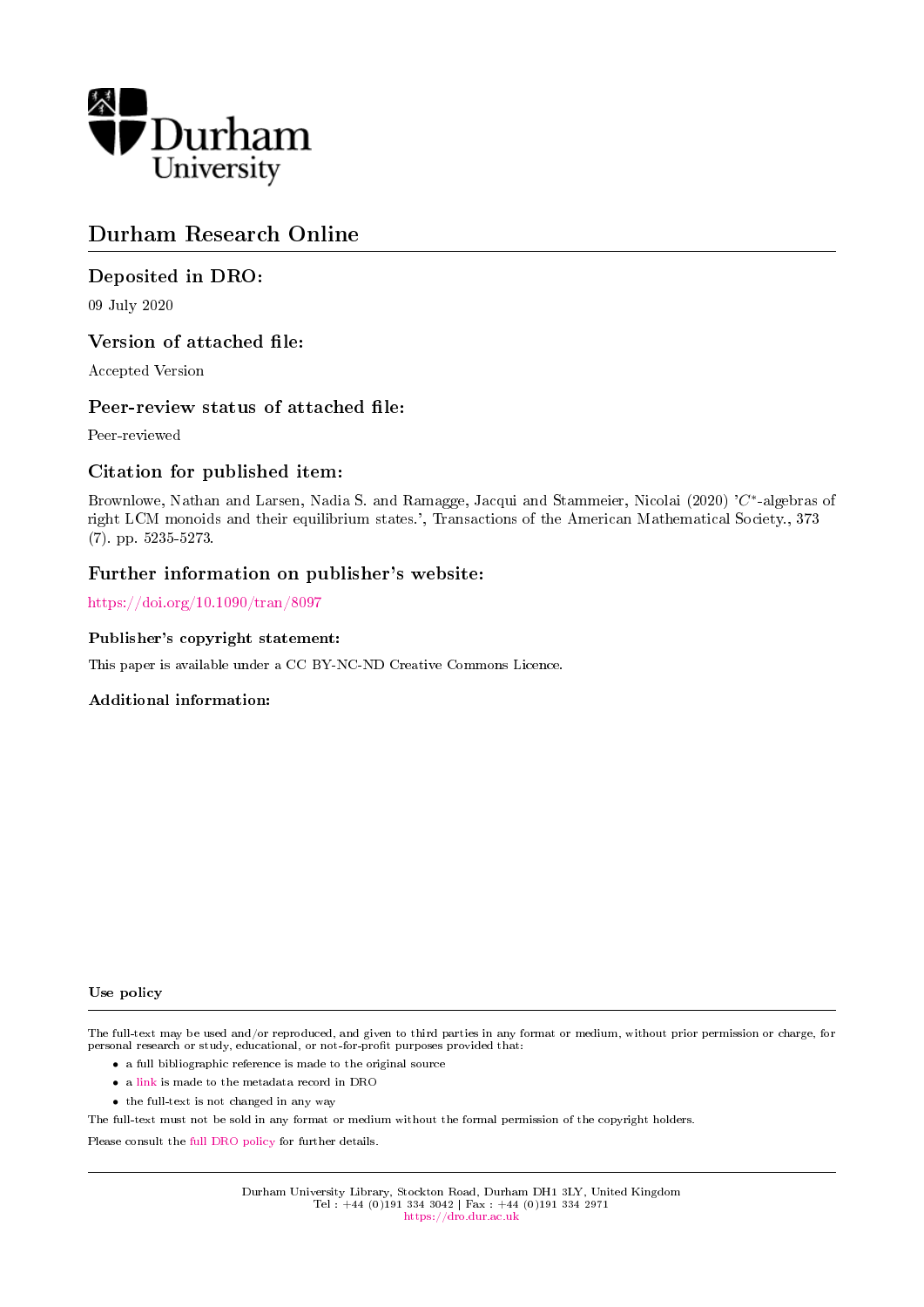# C ∗ -ALGEBRAS OF RIGHT LCM MONOIDS AND THEIR EQUILIBRIUM STATES

### NATHAN BROWNLOWE, NADIA S. LARSEN, JACQUI RAMAGGE, AND NICOLAI STAMMEIER

ABSTRACT. We study the internal structure of  $C^*$ -algebras of right LCM monoids by means of isolating the core semigroup  $C^*$ -algebra as the coefficient algebra of a Fock-type module on which the full semigroup  $C^*$ -algebra admits a left action. If the semigroup has a generalised scale, we classify the KMS-states for the associated time evolution on the semigroup  $C^*$ -algebra, and provide sufficient conditions for uniqueness of the  $KMS_{\beta}$ -state at inverse temperature  $\beta$  in a critical interval.

### 1. INTRODUCTION

The role of the  $C^*$ -algebra  $C^*(G)$  associated to a discrete group G is ubiquitous and fundamental in operator algebras. Likewise, there are indispensable examples of  $C^*$ -algebras naturally associated to semigroups through representations by isometries, such as the Toeplitz algebra  $\mathcal T$  generated by a single isometry. While these prominent examples are well documented, a systematic theory built around  $C^*$ -algebras  $C^*(S)$ associated to broad and abstract classes of discrete monoids S has only recently emerged, largely as a consequence of an accelerating supply of new classes of monoids with good properties, viewed from a  $C^*$ -algebraic perspective. The example-driven insights have often brought about understanding of general properties, and vice versa. The present paper aims to strengthen our understanding of the interplay between right LCM monoids and their  $C^*$ -algebras by drawing on a varied array of examples, including some that are unexplored in the literature.

Before we explain our aim in more detail, we review recent developments around semigroup  $C^*$ -algebras. We refer to [\[CELY17\]](#page-37-0) for an excellent introduction, and we restrict ourselves to highlighting a non-exhaustive list of recent work in this area. As a word of warning on terminology, operator algebraists tend to not make a distinction between semigroups and monoids and casually refer to semigroup  $C^*$ -algebra in all situations. We shall adopt this habit, but since we are aware of big structural differences between the unital and the non-unital case in semigroup theory, we will specify monoid in all cases where the semigroup has an identity.

It was Nica's work in [\[Nic92\]](#page-38-0) that decisively put forward  $C^*$ -algebras associated to nonabelian semigroups as a useful and versatile construction in operator algebras. Later work by Laca–Raeburn [\[LR96,](#page-38-1) [LR10\]](#page-38-2) and Cuntz [\[Cun08\]](#page-37-1) provided new thrust in the form of new classes of  $C^*$ -algebras with interesting generating families of isometries

Date: 18 January 2020.

This research was supported by the Research Council of Norway (RCN FRIPRO 240362), the Australian Research Council (ARC DP170101821) and the Trond Mohn Foundation through the project "Pure Mathematics in Norway".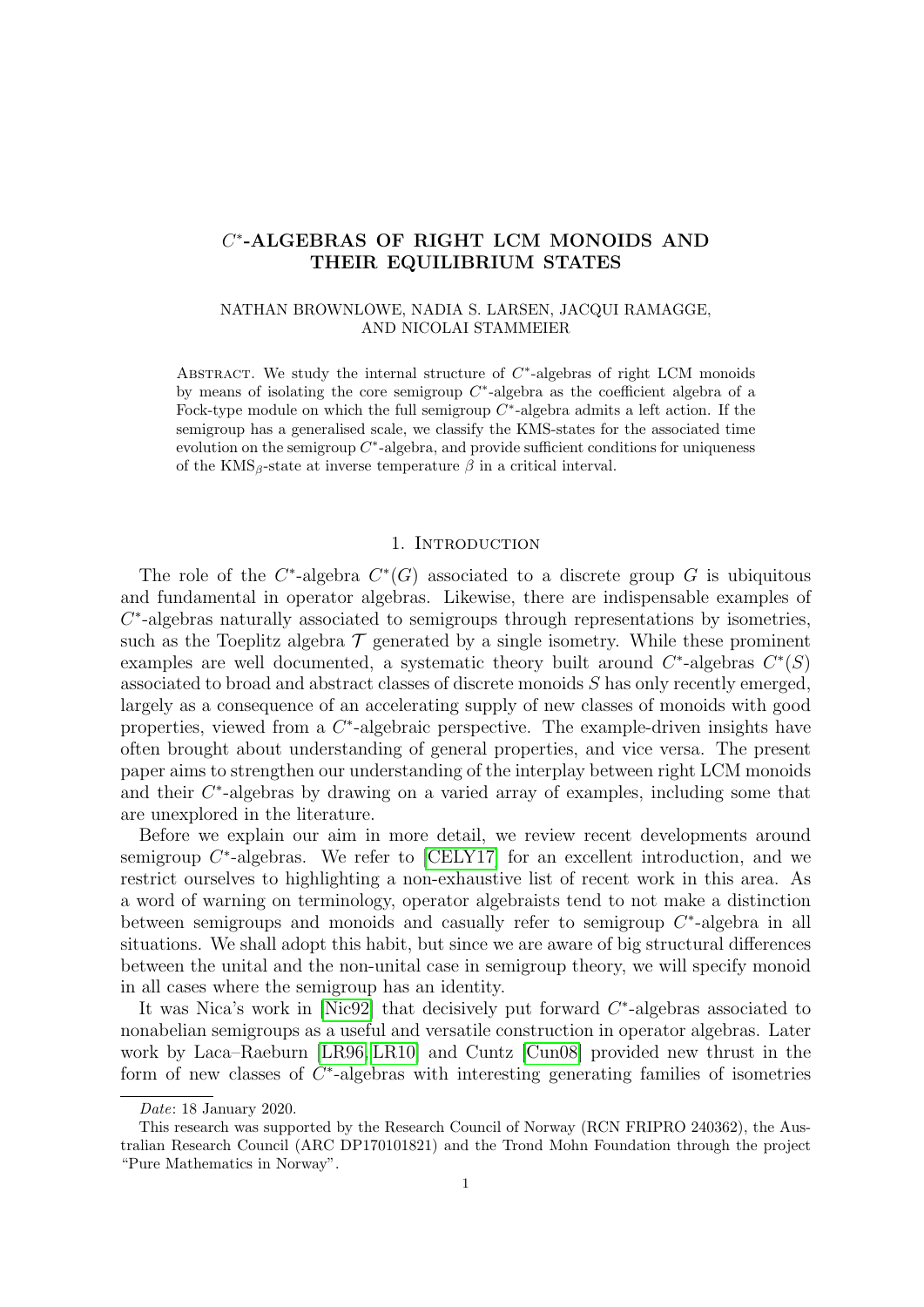and tractable properties. A general construction of full and reduced  $C^*$ -algebras for left cancellative monoids was introduced by Li, [\[Li12\]](#page-38-3), and soon fundamental questions about the interplay between nuclearity of the  $C^*$ -algebra and amenability of the monoid or its left inverse hull were raised, see [\[Li13,](#page-38-4) [Nor14\]](#page-38-5). Subsequent work on semigroup  $C^*$ algebras that centered on computing K-theory revealed impressively rich connections to number theory, see [\[Li14,](#page-38-6) [KT\]](#page-37-2), and geometric group theory, see [\[ELR16\]](#page-37-3).

While monoids in so-called quasi-lattice ordered pairs introduced by Nica dominated much of the early endeavours, the larger class of right LCM (for Least Common Multiple) monoids has in the past years received growing attention: The perspective from full  $C^*$ -algebras of Zappa-Szép products of right LCM monoids enabled the authors of [\[BRRW14\]](#page-37-4) to unify different constructions of  $C^*$ -algebras from [\[LR10,](#page-38-2) [Nek09,](#page-38-7) [LRRW14\]](#page-38-8). The structure of full and reduced semigroup  $C^*$ -algebras and natural quotients for right LCM monoids were analysed further in [\[BLS17,](#page-37-5) [Star15,](#page-38-9) [BS16,](#page-37-6) [BLS18,](#page-37-7) [BOS18\]](#page-37-8). More recent work indicates that there are more directions to be explored in this context, see for example [\[Li18,](#page-38-10) [LOS18,](#page-38-11) [ACRS\]](#page-36-0).

Supplementing the study of semigroup  $C^*$ -algebras from the point of view of amenability, nuclearity, and K-theory, there has been intense activity on describing KMS-states (in honour of Kubo and Martin–Schwinger) for certain natural flows on the  $C^*$ -algebras, see [\[LR10,](#page-38-2) [BaHLR12,](#page-37-9) [CaHR16\]](#page-37-10) as well as the very recent [\[ABLS17,](#page-36-1) [BLRS19,](#page-37-11) [ALN\]](#page-36-2).

The philosophy of unifying different case studies of  $C^*$ -algebras in a broad framework is the leitmotiv in [\[ABLS17\]](#page-36-1), where a first step was taken towards uncovering internal structure of semigroup  $C^*$ -algebras via classification of KMS-states for what could be deemed as intrinsic one-parameter groups on  $C^*(S)$ . The main result of [\[ABLS17\]](#page-36-1) provides general methods for analysing KMS-states for  $C^*$ -algebras associated to *admis*sible right LCM monoids. This covers new cases such as algebraic dynamical systems [\[BLS18\]](#page-37-7), and also offers a unified perspective onto this problem for  $C^*$ -algebras associated to the affine semigroup over the natural numbers [\[LR10\]](#page-38-2), algebraic number fields with trivial class number [\[CDL13\]](#page-37-12), integer dilation matrices [\[LRR11\]](#page-38-12), self-similar group actions [\[LRRW14\]](#page-38-8), and quasi-lattice ordered Baumslag–Solitar monoids [\[CaHR16\]](#page-37-10).

The present work was triggered as we became aware of Spielberg's work [\[Spi12\]](#page-38-13) on Baumslag–Solitar monoids that are not quasi-lattice ordered, but right LCM. This class went unnoticed until after a discussion with Jack Spielberg at a conference in Newcastle, Australia, where the authors of the present paper realised that it fell outside the scope of [\[ABLS17\]](#page-36-1). The current paper grew out of our attempts to gain insight into what happens for this special class of Baumslag–Solitar monoids. For reasons that will become clearer later, we refer to these as Baumslag–Solitar monoids with *positivity breaking*.

In this work we develop the full potential of classifying KMS-states for  $C^*$ -algebras of right LCM monoids as a means to uncover structural properties of  $C^*(S)$ . We employ new techniques, which will allow us to distill the admissibility assumption of [\[ABLS17\]](#page-36-1) to its indispensable part, namely the existence of a generalised scale which gives rise to the intrinsic one-parameter group on  $C^*(S)$ . Roughly speaking, a generalised scale is a special monoidal homomorphism from  $S$  to the monoid  $\mathbb{N}^{\times}$  of positive integers (with multiplication). The right LCM monoids covered in [\[ABLS17,](#page-36-1) Definition 3.1] are characterised by four admissibility conditions: the first two guarantee nice factorisation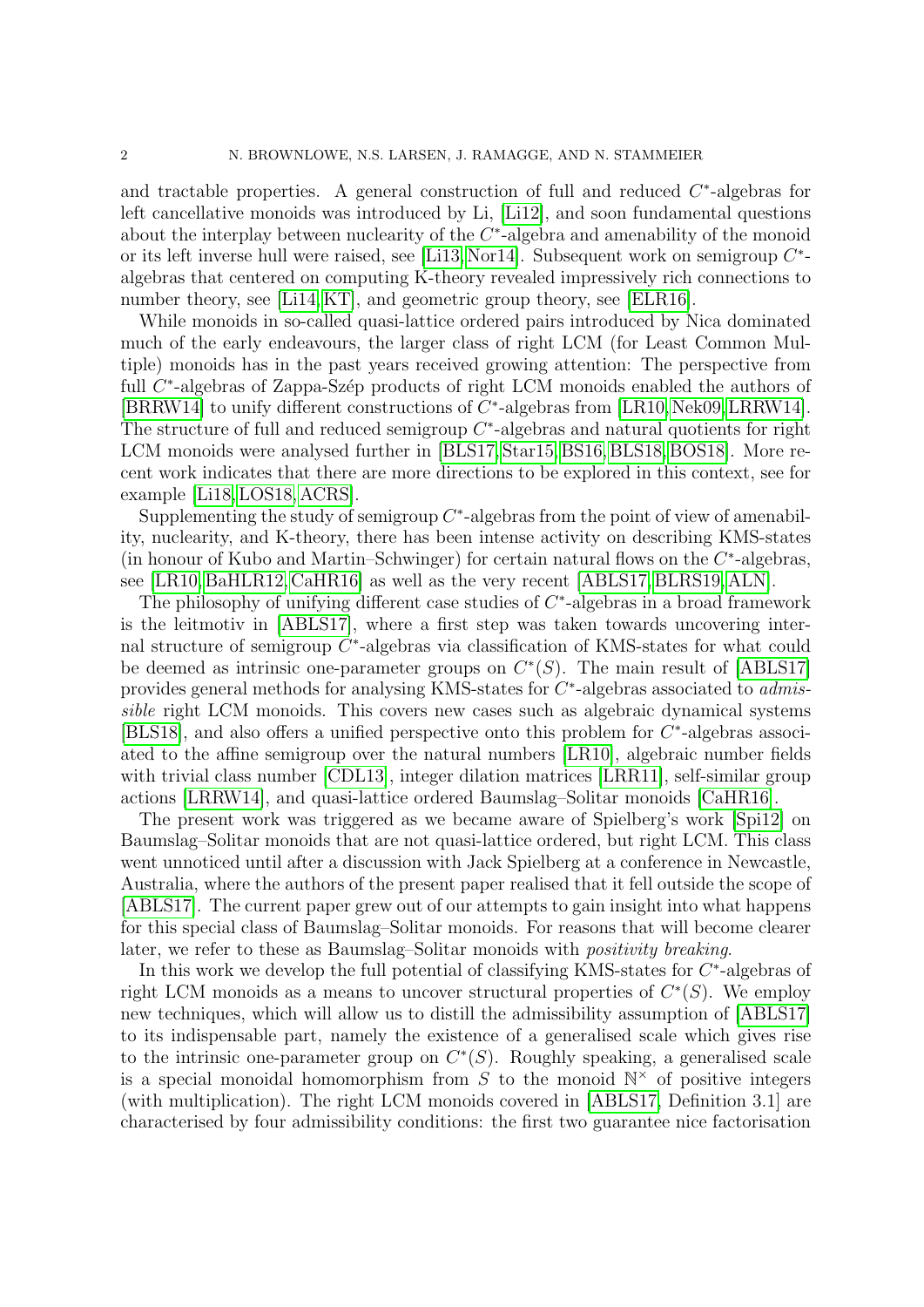properties for the right LCM monoid  $S$  in question. The latter two conditions characterise the existence of a generalised scale. All the examples for right LCM monoids in [\[LR10,](#page-38-2)[LRR11,](#page-38-12)[BRRW14,](#page-37-4) [CaHR16\]](#page-37-10) suggested that these admissibility assumptions were quite modest. However, as discovered in Newcastle, the Baumslag–Solitar monoids with positivity breaking fail one of the two basic factorisation properties in an extreme way, see Section [7](#page-25-0) for details.

The factorisation properties of an admissible right LCM monoid S are formulated with respect to its core submonoid  $S_c := \{a \in S \mid aS \cap sS \neq \emptyset \text{ for all } s \in S\},\$ first considered for right LCM monoids in [\[Star15\]](#page-38-9) with roots in [\[CL07\]](#page-37-13), and a counterpart of core irreducible elements  $S_{ci}$ , see [\[ABLS17,](#page-36-1) Subsection 2.1]. Faced with the absence of these factorisation properties for Baumslag–Solitar monoids with positivity breaking, we revert to techniques which stand in stark contrast to the ones in [\[ABLS17\]](#page-36-1). Our current analysis relies on the study of the quotient space  $S/\sim$ , where  $s \sim t$  if  $sa = tb$  for some  $a, b \in S_c$ , and the action  $\alpha: S_c \cap S/\sim \alpha$  induced by left multiplication. With these ingredients at hand, we develop a framework which will encompass admissible right LCM monoids as well as the Baumslag–Solitar monoids with positivity breaking, but also new examples, especially from self-similar group actions from virtual endomorphisms that may not exhibit the finite-state property.

Our approach to classifying KMS-states depends crucially on a special representation of  $C^*(S)$ , arising from the construction of a Fock-type right-Hilbert  $C^*(S_c)$ -module  $\mathfrak{M}$ that we call the core Fock module. We believe that this module is of independent interest as an abstract construction for arbitrary right LCM monoids, or equivalently, 0-bisimple inverse monoids. Given the success of the induction process for classifying KMS-states on Pimsner algebras for ordinary Hilbert bimodules from [\[LN04\]](#page-38-14), it is not surprising that a Fock module would be useful. The striking feature of the core Fock module is that it exists for every right LCM monoid. Its predecessor was constructed in [\[ABLS17,](#page-36-1) Theorem 8.4] using the factorisation properties encoded in the admissibility of S, which we now prove to be superfluous as we provide a substantially refined and streamlined general construction.

To give a clue about the challenge for the new construction of  $\mathfrak{M}$ , let us point out that admissibility of S provides minimal elements for the equivalence classes of  $S/\sim$ , similar to the natural numbers. Now, the Baumslag–Solitar monoids with positivity breaking are not admissible and so for these we must consider totally ordered equivalence classes that do not have minimal elements, similar to the integers. Thus, all the techniques in [\[ABLS17\]](#page-36-1) that exploited the existence of minimal representatives must be substituted by solutions that would work with very little extra structure, namely, that equivalence classes are directed with respect to the partial order given by  $s \geq_r t$  if  $t \in sS_c$ .

A further key asset of this work in comparison with [\[ABLS17\]](#page-36-1) is the precision with which we identify when there is a unique KMS-state at inverse temperatures from the critical interval. Our main result in this respect, Theorem [3.3,](#page-9-0) is a generalisation of [\[ABLS17,](#page-36-1) Theorem 4.3]. The theorem is an improvement in two ways: admissibility is replaced by the existence of a generalised scale, and the sufficiency criteria for uniqueness of the KMS<sub>β</sub>-state for  $\beta$  in the critical interval  $[1, \beta_c]$  are weakened and unified at the same time. They appear to be very common and may in fact also be necessary conditions for uniqueness in many cases.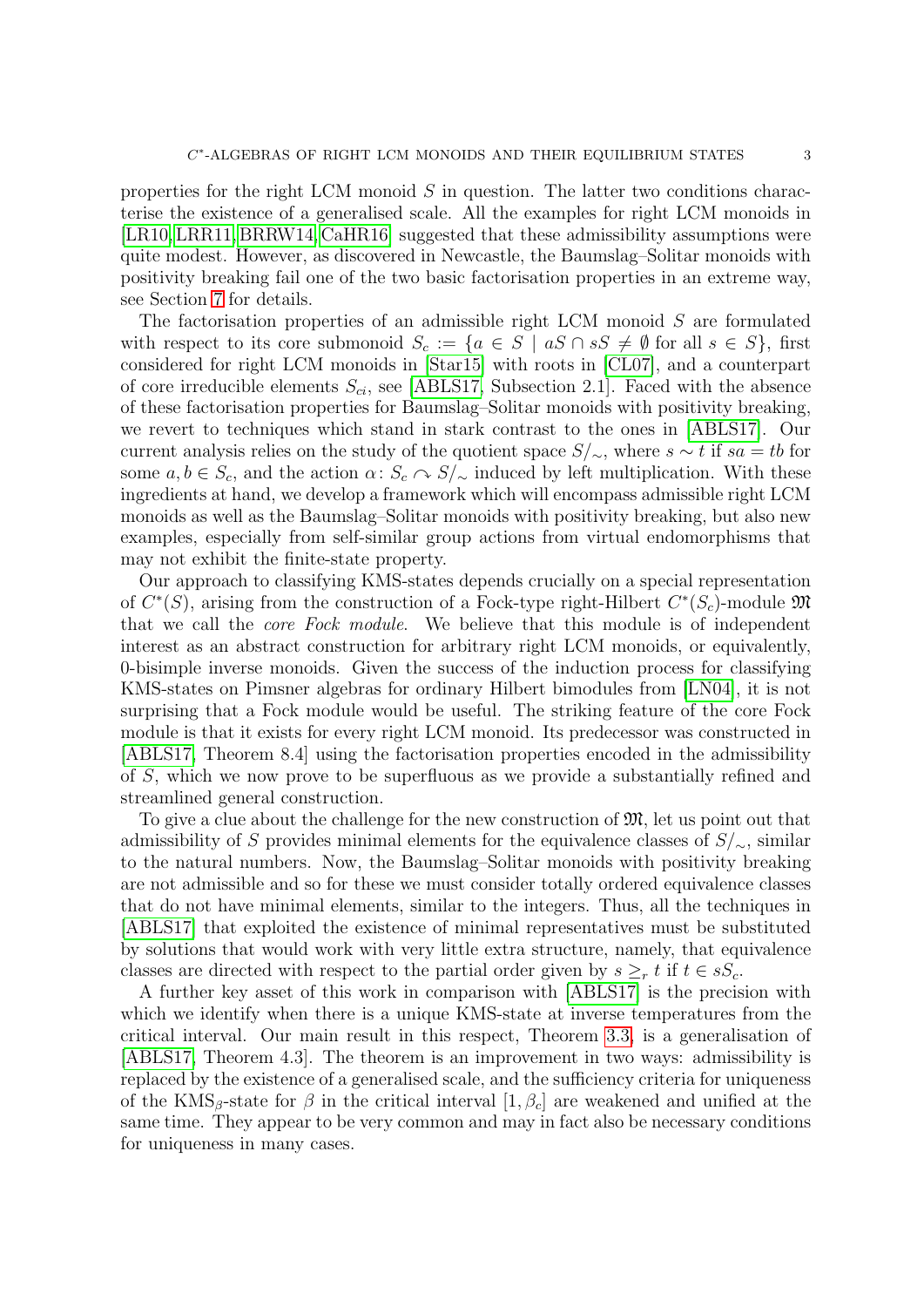The essential idea behind these uniqueness conditions is a detailed analysis of the internal structure of  $C^*(S)$  by means of the core submonoid  $S_c$ . Roughly speaking, these conditions can be explained as follows: the generalised scale N gives rise to a grading on  $S/\sim$  over the directed right LCM monoid  $N(S)$ . This provides a direction so that we can consider limits, and allows us to measure proportions of special equivalence classes among those that relate to a given  $n \in N(S)$ . For instance, we can look at fixed points for  $a, b \in S_c$  under  $\alpha: S_c \cap S/\sim s$  at level  $n \in N(S)$ , that is,  $[s] \in S/\sim s$ with  $s \in N^{-1}(n)$  and  $asc = bsd$  for some  $c, d \in S_c$ . But it also makes sense to consider stronger fixed points, points that we call absorbing as they satisfy  $asc = bsc$  for some  $c \in S_c$ . In other words, there is  $s' \sim s$  with  $as' = bs'$ . The uniqueness criteria state, with varying particularities, that the proportion of non-absorbing fixed points at level  $n \in N(S)$  tends to zero as  $n \to \infty$ .

In the case of faithful self-similar group actions, our condition can be given a measuretheoretic reformulation: The group acts on the space of infinite paths (starting from the root of the regular tree), which is equipped with the Borel probability measure determined by uniform distributions among the finite paths of equal length. Then the uniqueness condition for  $\beta = 1$  holds if and only if the boundary of the set of fixed points has measure zero, see Proposition [8.3.](#page-31-0) The topological analogue, namely that the complement of this set is a dense  $G_{\delta}$ -set, is easily seen to be true for every faithful self-similar group action. But the measure theoretic question is much more subtle, and there may be room for rather special specimens, which would, if existent, surely be of interest on their own.

At  $\beta = 1$  we discover a characterisation of the KMS<sub>1</sub>-states which could be summarised by saying that they correspond to the thermally inert traces. Explicitly, we construct the KMS<sub>β</sub>-states on  $C^*(S)$  for  $\beta > 1$  via induction  $\tau \mapsto \psi_{\beta,\tau}$  from normalised traces  $\tau$  on  $C^*(S_c)$  using the core Fock module. The KMS<sub>β</sub>-state  $\psi_{\beta,\tau}$  in turn restricts to a normalised trace on  $C^*(S_c)$ , once we precompose it with the \*-homomorphism  $\varphi: C^*(S_c) \to C^*(S)$  induced by the inclusion  $S_c \subset S$ . In this way, each inverse temperature  $\beta > 1$  comes with a self-map  $\chi_{\beta}$  of the trace simplex on  $C^*(S_c)$ . The analogue of such a self-map in the setting of finite-state self-similar actions of groupoids on graphs was recently shown to exhibit intriguing dynamical features, see [\[CS18\]](#page-37-14): the unique KMS-state is a universal attractor with regards to the dynamics defined by  $\chi_{\beta}$ . Here we take a different route, namely we show in Theorem  $3.6$  that the  $KMS_1$ -states correspond precisely to the common fixed points of  $\{\chi_\beta \mid \beta > 1\}$ . We further show that the simplex of common fixed points of  $\{\chi_\beta \mid \beta > \beta_0\}$  for every  $\beta_0 \in [1,\infty)$  embeds into the simplex of KMS<sub> $\beta_0$ </sub>-states, which reveals a new continuity feature of the system  $(C^*(S), \sigma)$ .

We begin this article with a small background section, followed by a presentation of the main results on classification of KMS-states: Theorem [3.3](#page-9-0) and Theorem [3.6.](#page-10-0) In Section [4](#page-10-1) we start on the proof of the parametrisation part from Theorem [3.3.](#page-9-0) In particular, we prove our promised existence of a core Fock module M and an associated \*-homomorphism from  $C^*(S)$  into  $\mathcal{L}(\mathfrak{M})$ , see Theorem [4.6.](#page-14-0) Section [5](#page-17-0) provides a parametrisation of KMS-states using  $\mathfrak{M}$ -induced representations on  $C^*(S)$  from GNS representations of  $C^*(S_c)$  coming from normalised traces. In this section we also prove Theorem [3.6.](#page-10-0) In Section [6](#page-21-0) we motivate our notions of core regular and summably core regular monoids, and prove that in different contexts they are sufficient conditions for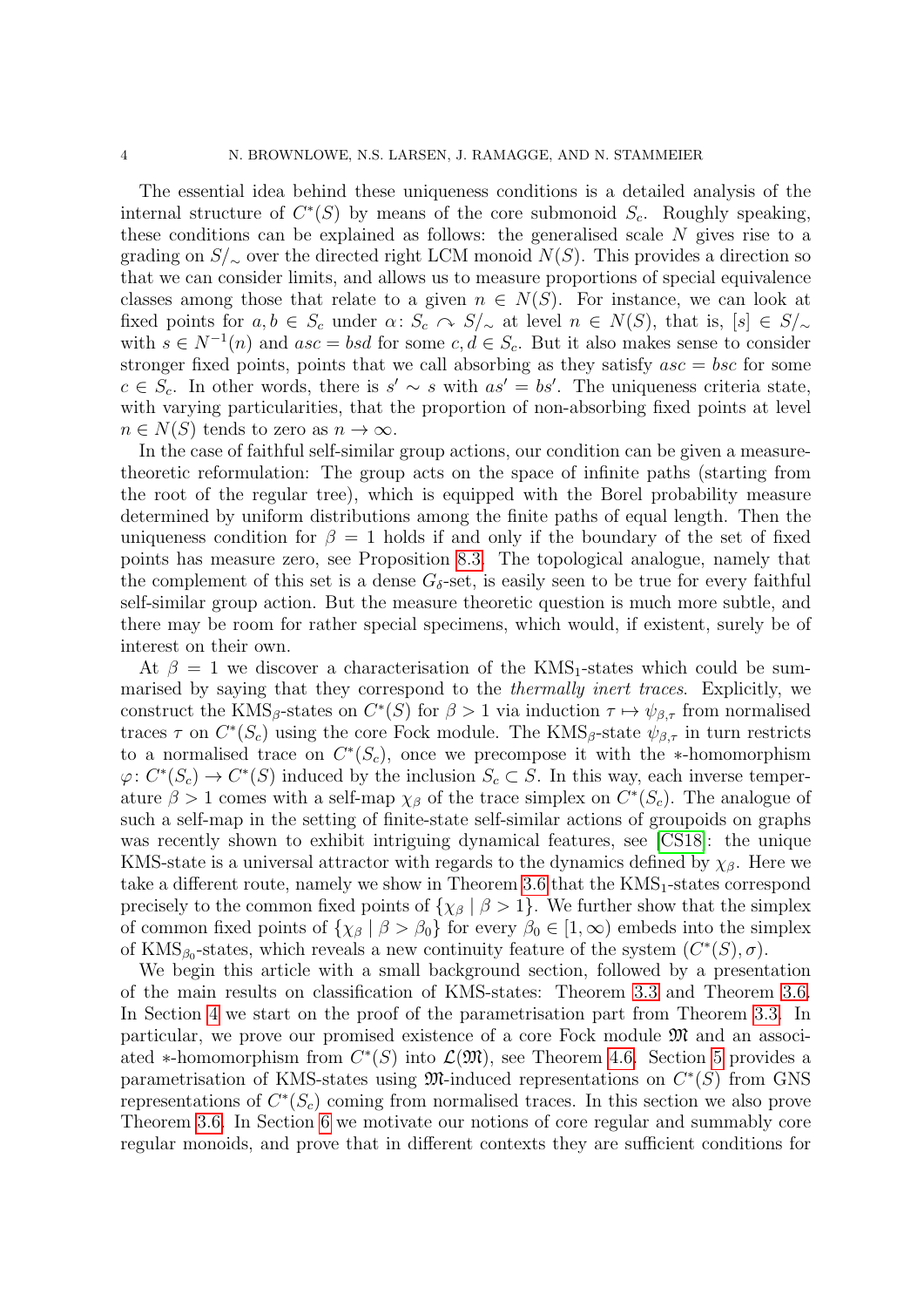achieving a unique  $KMS_\beta$ -state for  $\beta$  in the critical interval. Here we also complete the proof of Theorem [3.3.](#page-9-0) Sections [7–](#page-25-0)[10](#page-35-0) are devoted to applications. In Section [7,](#page-25-0) we illustrate the features around the phenomenon of positivity breaking in Baumslag–Solitar monoids  $BS(c, d)^+$  with opposite signs for c and d.

Conditions for uniqueness of  $KMS<sub>β</sub>$ -states in a critical interval bearing the flavour of ergodic theoretic considerations will be illustrated with examples arising from virtual endomorphism of the discrete Heisenberg group as in [\[BK13\]](#page-37-15), see Proposition [8.3](#page-31-0) and Corollary [8.8.](#page-33-0)

With the monoid of so-called shadowed natural numbers we provide the first examples of right LCM monoids whose  $C^*$ -algebras possess a unique  $KMS_1$ -state, despite the fact that the action  $\alpha$  :  $S_c \sim S/\sim$  is not faithful, see Proposition [9.1.](#page-34-0) In view of Proposition [6.8,](#page-24-0) uniqueness of the  $KMS_1$ -state is only possible due to failure of right cancellation. This degree of freedom was unavailable in other contexts, such as the finite, strongly-connected higher-rank graph case in [\[aHLRS15\]](#page-37-16), whose *periodicity group* may be thought of as a measure for faithfulness of the action corresponding to  $\alpha$ .

Finally, we also provide a new context for characterising uniqueness of the KMSstates in the critical interval with two examples that fail almost freeness of the action  $\alpha$ , a property crucial in [\[ABLS17\]](#page-36-1) as well as in several of the supporting case studies. In both examples the monoids are core regular and summably core regular, see Proposition [10.1](#page-35-1) and Proposition [10.2.](#page-36-3)

Acknowledgement: This research was initiated in the aftermath of the workshop "Interactions between semigroups and operator algebras" July 24-27, 2017, at the University of Newcastle, Australia, supported by AMSI (Australian Mathematical Science Institute), and the last three authors thank the organisers, N. Brownlowe and D. Robertson, for the invitation. N.L. and N.S. also acknowledge the hospitality of the other two authors during a visit to the University of Sydney. The authors are grateful to Volodia Nekrashevych for valuable discussions on the notion of G-regularity in the context of self-similar actions and virtual endomorphisms, and to the anonymous referee for suggestions leading to improved presentation in several places.

### 2. Preliminaries

2.1. Right LCM monoids. Let S be a right LCM monoid, by which we mean a left cancellative semigroup S with identity 1 so that for every  $s, t \in S$ , we have  $sS \cap tS = rS$ for some  $r \in S$  whenever  $sS \cap tS \neq \emptyset$ . We shall adopt the notation  $s \cap t$  from [\[Spi12\]](#page-38-13) to indicate that  $sS \cap tS \neq \emptyset$ , and we write  $s \perp t$  when  $sS \cap tS = \emptyset$ , where  $s, t \in S$ .

The core of S is the right LCM submonoid  $S_c := \{a \in S \mid \forall s \in S : a \cap s\}$ , see [\[Star15\]](#page-38-9). Two elements  $s, t \in S$  are said to be *core equivalent*, denoted  $s \sim t$ , if there are  $a, b \in S_c$  satisfying  $sa = tb$ . The class of  $t \in S$  will be denoted [t]. We recall from [\[ABLS17,](#page-36-1) Lemma 3.9] that left multiplication induces an action  $\alpha$  of the semigroup  $S_c$ by bijections of  $S/\sim$ , so  $\alpha_a([t]) = [at]$  for  $a \in S_c$  and  $t \in S$ .

According to [\[BRRW14\]](#page-37-4), a finite subset F of S, denoted  $F \subset S$ , is a foundation set if for every  $s \in S$  there is  $f \in F$  with  $s \cap f$ . A foundation set F is accurate, cf. [\[BS16\]](#page-37-6), if  $f \perp f'$  holds for all  $f, f' \in F$  with  $f \neq f'$ .

We will be interested in right LCM monoids S that admit a *generalised scale*.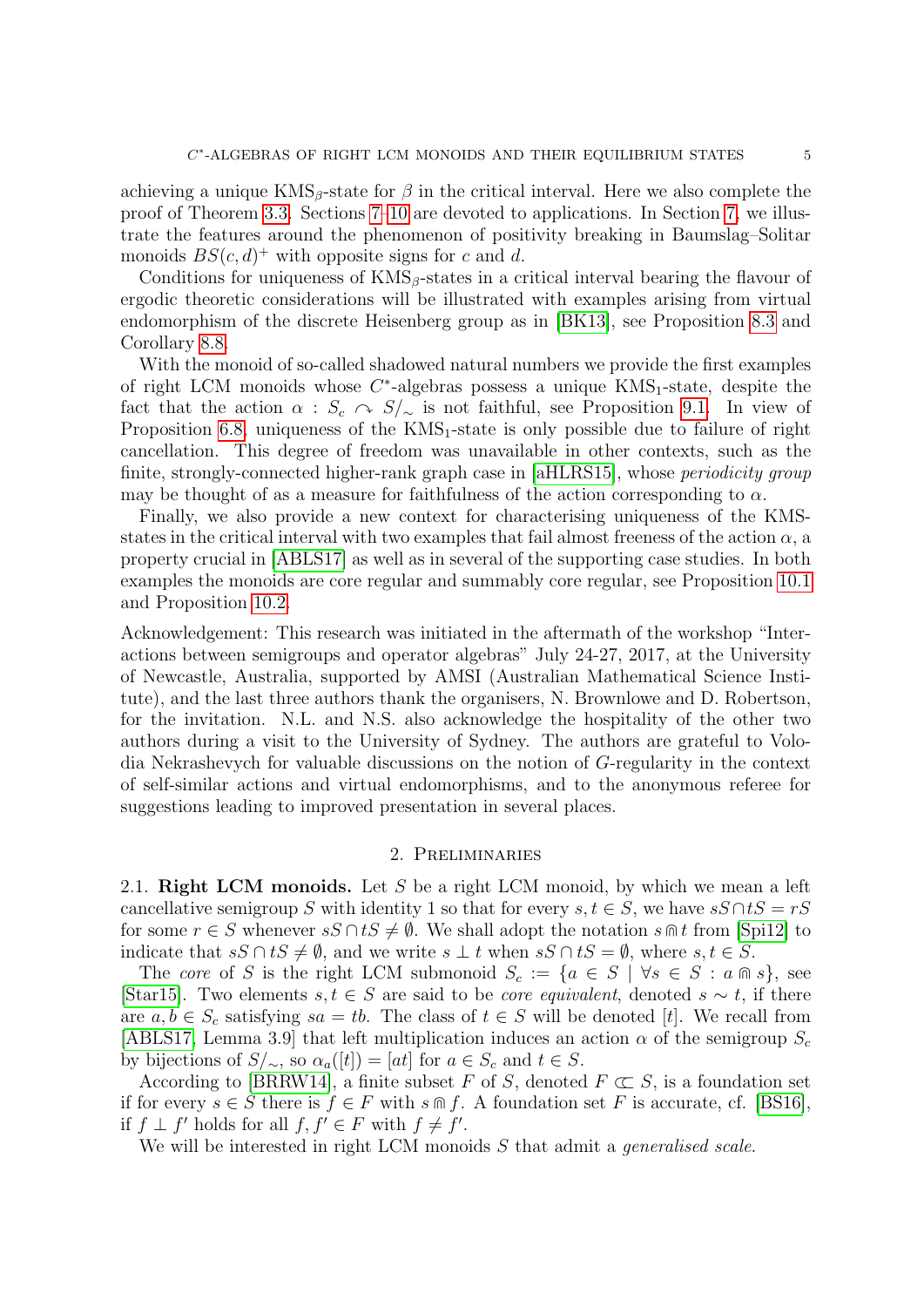Definition 2.1. ([\[ABLS17,](#page-36-1) Definition 3.1]) A generalised scale for a right LCM monoid S is a nontrivial homomorphism of monoids  $N: S \to \mathbb{N}^\times$  such that  $|N^{-1}(n)/\sim| = n$  for all  $n \in N(S)$ , and for each  $n \in N(S)$ , every transversal of  $N^{-1}(n)/_{\sim}$  is an accurate foundation set for S. For each  $s \in S$  we write  $N_s$  for  $N(s)$ .

Although there is a wide range of examples of right LCM monoids which admit a generalised scale, its existence puts the focus on monoids with a particularly structured growth behaviour. This abstract assumption was given an explicit, combinatorial characterisation in [\[Sta19,](#page-38-15) Theorem 3.11].

In the sequel it will be useful to have a reference for the following simple observation.

<span id="page-6-0"></span>**Lemma 2.2.** Suppose that S is a right LCM semigroup with a generalised scale N. If s, t in S satisfy s  $\mathbb{R}$  t and  $N_s \in N_tN(S)$ , then  $sS \cap tS = saS$  for some  $a \in S_c$ .

*Proof.* Assume  $s, t \in S$  satisfy  $sS \cap tS = ss'S$  with  $ss' = tt'$  for some  $s', t' \in S$ . By [\[ABLS17,](#page-36-1) Proposition 3.6(iv)],  $N_{ss'}$  is the right LCM of  $N_s$  and  $N_t$  in  $N(S)$ . So if  $N_s \in N_t N(S)$ , then we must have  $N_{ss'} = N_s$ , that is,  $N_{s'} = 1$ . Thus  $s' \in S_c$  by [\[ABLS17,](#page-36-1) Proposition 3.6(i)].

Given S and N we define a partition function to be  $\zeta(\beta) := \sum_{[s] \in S/\sim} N_s^{-\beta}$  with  $\beta \in \mathbb{R}$ . The critical inverse temperature  $\beta_c$  is the smallest  $\beta_0 \in \mathbb{R} \cup \{\infty\}$  such that  $\zeta(\beta)$  converges for all  $\beta > \beta_0$ ; thus  $\beta_c = \infty$  refers to divergence of  $\zeta$  on the real line.

Recall from [\[Sta19,](#page-38-15) Proposition 2.1] that every generalised scale N satisfies condition  $(A4)$  from [\[ABLS17,](#page-36-1) Definition 3.1], that is,  $N(S)$  is freely generated by its irreducible elements. For  $I \subset \text{Irr}(N(S))$ , we let  $S_I := N^{-1}(\langle I \rangle) \subset S$  denote the submonoid of S corresponding to I, and remark that  $S_I$  is also a right LCM semigroup due to [\[ABLS17,](#page-36-1) Proposition 3.6(iv)]. The *I*-restricted  $\zeta$ -function as introduced in [\[ABLS17,](#page-36-1) Definition 4.2] is given by

<span id="page-6-1"></span>(2.1) 
$$
\zeta_I(\beta) = \sum_{[t] \in S_I/\sim} N_t^{-\beta} = \sum_{n \in \langle I \rangle} \sum_{[t]: N_t = n} N_t^{-\beta} = \sum_{n \in \langle I \rangle} n^{1-\beta},
$$

and admits a product formula  $\zeta_I(\beta) = \prod_{p \in I} (1 - p^{1-\beta})^{-1}$  by [\[ABLS17,](#page-36-1) Remark 7.4]. For a finite subset F of I, we set  $m_F := \prod_{n \in F} n$  and remark that, due to (A4), this is the right LCM of  $F$ . The finite subsets of  $\overline{I}$  form a directed set with respect to inclusion, that is,  $F \leq F' \Leftrightarrow F \subset F'$ .

2.2. C<sup>\*</sup>-algebras of right LCM monoids. A general construction of [\[Li12\]](#page-38-3) associates to any left cancellative monoid S a full semigroup  $C^*$ -algebra  $C^*(S)$ . In the present work we concentrate on right LCM monoids, in which case the presentation of  $C^*(S)$ is somewhat simpler. The  $C^*$ -algebra  $C^*(S)$  is the universal  $C^*$ -algebra generated by isometries  $v_s, s \in S$  subject to the relations  $v_s v_t = v_{st}$  and

$$
v_s v_s^* v_t v_t^* = \begin{cases} v_r v_r^* & \text{if } sS \cap tS = rS; \\ 0 & \text{if } s \perp t, \end{cases}
$$

for  $s, t \in S$ . It follows that  $C^*(S)$  admits a dense spanning set  $v_s v_t^*$  with  $s, t \in S$ , see [\[Nor14,](#page-38-5) [BLS18\]](#page-37-7). We let  $e_{sS}$  denote the projection  $v_s v_s^*$  in  $C^*(S)$ , for each  $s \in S$ .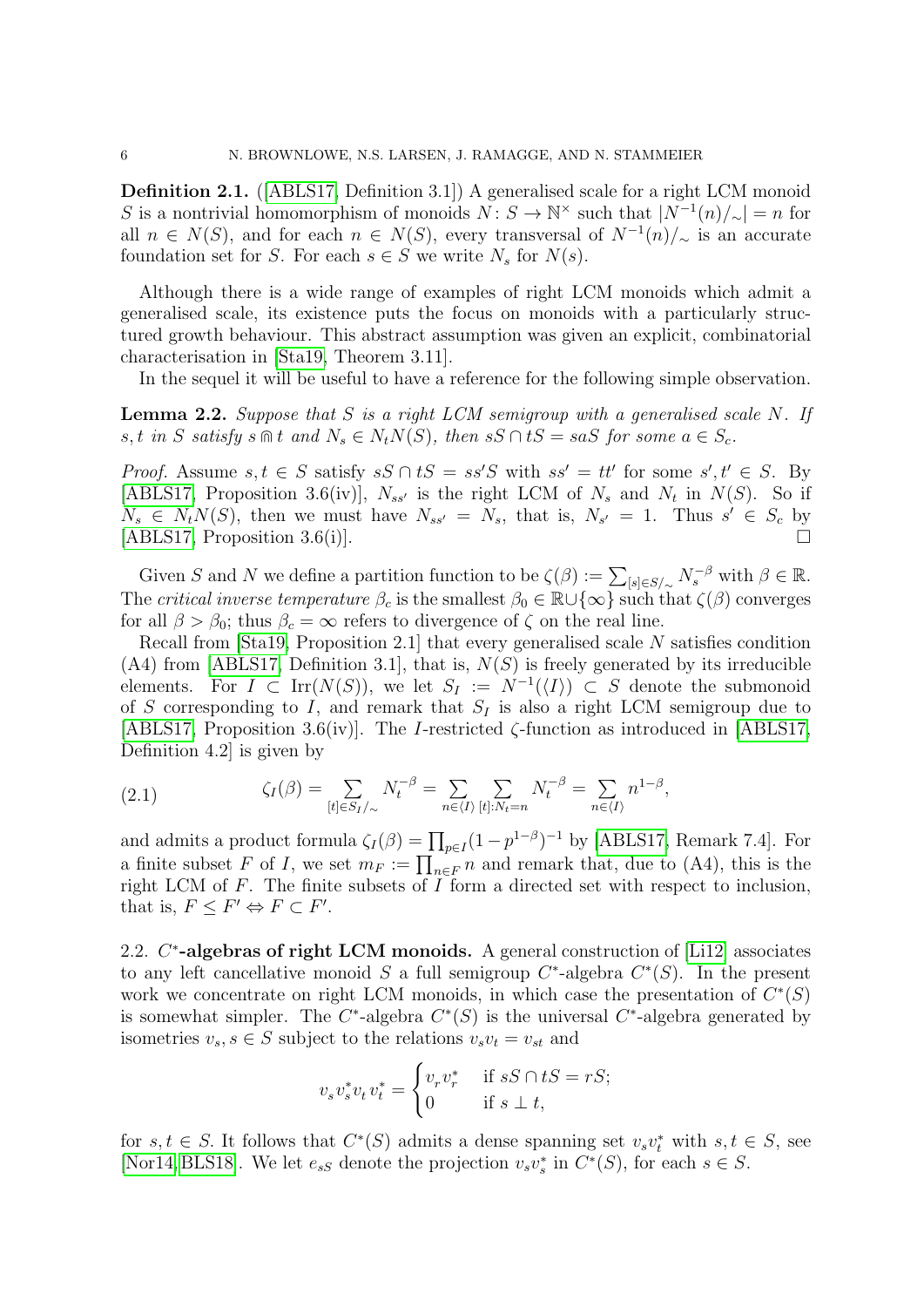The algebra  $C^*(S)$  has a natural quotient, the *boundary quotient*  $\mathcal{Q}(S)$  constructed in [\[BRRW14\]](#page-37-4): Let  $\pi$  be the quotient map  $C^*(S) \to \mathcal{Q}(S)$  obtained by adding the relation  $\prod_{s\in F}(1-v_s v_s^*)=0$  for every foundation set  $F\subset S$  to the defining relations of  $C^*(S)$ .

We denote by  $w_a, a \in S_c$  the standard generating isometries of  $C^*(S_c)$ , and by  $\varphi: C^*(S_c) \to C^*(S)$  the \*-homomorphism induced by the inclusion  $S_c \subset S$ . We are grateful to Sergey Neshveyev for the observation that groupoid techniques show the following result, cf. [\[NS\]](#page-38-16), which allows us to improve and simplify our construction of the core Fock module in subsection [4.3.](#page-14-1)

<span id="page-7-1"></span>There exists a conditional expectation  $E: C^*(S) \to C^*(S_c)$  given by

(2.2) 
$$
v_s v_t^* \mapsto \begin{cases} \varphi^{-1}(v_s v_t^*) & \text{if } s, t \in S_c; \\ 0 & \text{otherwise.} \end{cases}
$$

In particular, the \*-homomorphism  $\varphi: C^*(S_c) \to C^*(S)$  is faithful since  $E \circ \varphi = id$ . Let us record the following observation on the existence of normalised traces:

<span id="page-7-0"></span>**Lemma 2.3.** For a right LCM monoid T, the  $C^*$ -algebra  $C^*(T)$  admits a normalised trace if and only if T is left reversible, that is, s  $\mathbb{R}$  t for all  $s, t \in T$ .

*Proof.* Let T be a right LCM monoid. Suppose first that there exist  $s, t \in T$  with  $s \perp t$ . If  $\tau$  were a normalised trace on  $C^*(T)$ , we would get

$$
1 = \tau(1) \ge \tau(v_s v_s^* + v_t v_t^*) = \tau(v_s v_s^*) + \tau(v_t v_t^*) = 2\tau(1) = 2,
$$

a contradiction.

Now suppose that T is left reversible. Let  $I_{\ell}(T)$  be the (0-bisimple) inverse monoid known as the left inverse hull of T, generated by the left translations  $\lambda_t: T \to T, r \mapsto tr$ for  $t \in T$ . As observed in [\[Nor14,](#page-38-5) Lemma 3.29], the inverse monoid  $I_{\ell}(T)$  is without 0 element. There is a maximal group homomorphic image of  $I_{\ell}(T)$ , denoted  $G(T)$  in [\[Nor14,](#page-38-5) §3.4], accompanied by a quotient homomorphism  $\alpha_T : I_{\ell}(T) \to G(T)$ . At the level of  $C^*$ -algebras, there is a surjective \*-homomorphism  $\pi_T : C^*(I_\ell(T)) \to C^*(G(T))$ . Since  $T$  is right LCM, then by following the proof of [\[Nor14,](#page-38-5) Proposition 3.27] we obtain a canonical isomorphism  $\eta: C^*(T) \to C^*(I_\ell(T))$ ,  $\eta(v_t) = \lambda_t$  for  $t \in T$ . We remark that [\[Nor14,](#page-38-5) Proposition 3.27] is stated for an arbitrary right LCM monoid, and then  $\eta$  maps onto  $C_0^*(I_\ell(T))$ , which is the quotient of  $C^*(I_\ell(T))$  by the ideal corresponding to 0 in  $I_{\ell}(T)$ . However, as we already pointed out, when T is moreover left reversible then  $0 \notin I_{\ell}(T)$ , and the map  $\eta$  can be defined with image in  $C^*(I_{\ell}(T))$ .

By composing any normalised trace on  $C^*(G(T))$  first with the ∗-homomorphism  $\pi_T$ , then the isomorphism  $\eta$ , we obtain a normalised trace on  $C^*(T)$ , as desired.

<span id="page-7-2"></span>**Proposition 2.4.** The core  $S_c$  is the largest submonoid T of a right LCM monoid S such that  $C^*(T)$  admits a normalised trace. Moreover,  $\tau_0$  given by  $\tau_0(w_a w_b^*) = \delta_{a,b}$  for  $a, b \in S_c$  defines a normalised trace on  $C^*(S_c)$ .

*Proof.* This follows immediately from Lemma [2.3](#page-7-0) and its proof as the group  $C^*$ -algebra  $C^*(G(S_c))$  admits the trivial trace which induces  $\tau_0$  through  $\pi_{S_c}$ .

2.3. KMS-states on  $C^*$ -algebras of right LCM monoids. We briefly review the notions of KMS- and ground states for a given  $C^*$ -dynamical system  $(A, \sigma)$  consisting of a C<sup>\*</sup>-algebra A and a time evolution  $\sigma : \mathbb{R} \cap A$ , see [\[BR97\]](#page-37-17) for a standard introduction.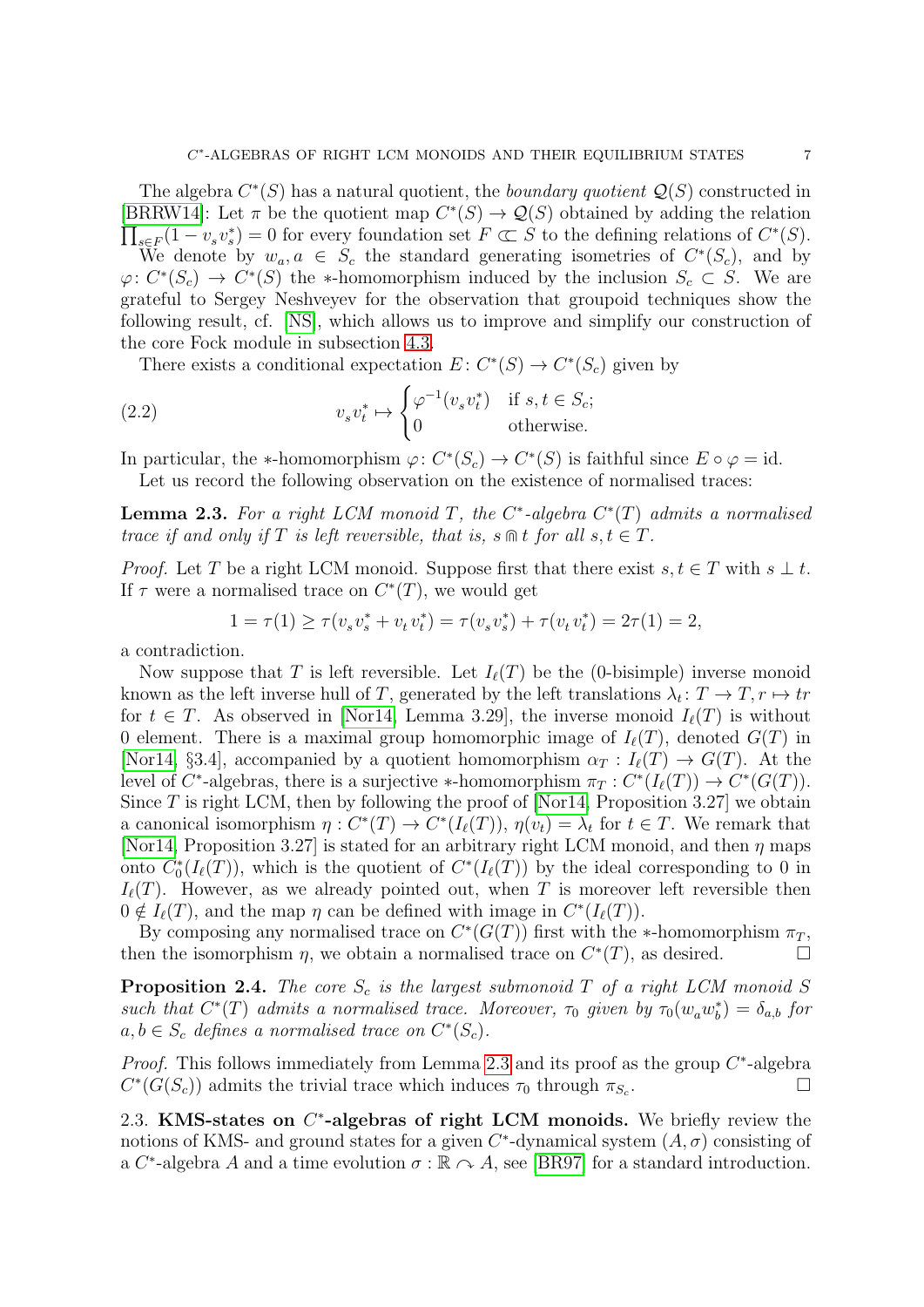An element  $x \in A$  is analytic for  $\sigma$  if the map  $u \mapsto \sigma_u(x)$  with  $u \in \mathbb{R}$  has a (unique) extension to an analytic function  $z \mapsto \sigma_z(x)$  from C into A. For  $\beta > 0$ , a state  $\phi$  of A is a  $\sigma$ -KMS<sub>β</sub>-state, or simply a KMS<sub>β</sub>-state, if it satisfies the KMS<sub>β</sub> condition

(2.3) 
$$
\phi(xy) = \phi(y\sigma_{i\beta}(x))
$$

for all analytic  $x, y \in A$ . To prove that a given  $\sigma$ -invariant state of A is a KMS<sub>β</sub>-state, it suffices to check the  $KMS_{\beta}$ -condition for all x in a set of analytic elements that generate A as a  $C^*$ -algebra and all y in a dense spanning subspace of A, see [\[ALN,](#page-36-2) Lemma 1.9].

A  $KMS_{\infty}$ -state of A is a weak<sup>\*</sup> limit of  $KMS_{\beta_n}$ -states as  $\beta_n \to \infty$ , see [\[CM06\]](#page-37-18). A state  $\phi$  of A is a ground state of A if  $z \mapsto \phi(x\sigma_z(y))$  is bounded on the upper-half plane for all analytic  $x, y \in A$ .

Given a right LCM monoid S with a generalised scale  $N$ , there is a time evolution  $\sigma \colon \mathbb{R} \to C^*(\tilde{S})$  determined by  $\sigma_u(v_s) := N_s^{iu}v_s$  for  $s \in S, u \in \mathbb{R}$ . Clearly, all isometries  $v_s, s \in S$ , are analytic.

Whenever  $\phi$  is a KMS<sub>β</sub>-state for  $(C^*(S), \sigma)$ , we let  $(\pi_{\phi}, H_{\phi}, \xi_{\phi})$  be the associated GNS representation and denote by  $\phi$  its vector state extension to  $\mathcal{L}(H_{\phi})$ . Note that  $\phi$  is a KMS<sub>β</sub>-state on  $\pi_{\phi}(C^*(S))$ . For  $I \subset \text{Irr}(N(S))$ , we define a projection in  $\pi_{\phi}(C^*(S))^{\prime\prime}$  by

<span id="page-8-1"></span>(2.4) 
$$
Q_I := \prod_{n \in I} \left(1 - \sum_{[t] \in N^{-1}(n)/\sim} \pi_{\phi}(e_{tS})\right).
$$

These are well-defined by the following lemma, and will play a key role for the reconstruction formula for KMS-states established in Subsection [4.2.](#page-12-0)

<span id="page-8-0"></span>**Lemma 2.5.** Let S be a right LCM semigroup and suppose  $\sigma$  is a time evolution on  $C^*(S)$  such that  $v_a$  is an analytic isometry in  $C^*(S)$  with  $\phi(v_a v_a^*) = 1$  for all  $a \in S_c$ . If  $\phi$  is a  $\sigma$ -KMS<sub>β</sub>-state for some  $\beta \in \mathbb{R}$ , then for all analytic elements  $x, y \in C^*(S)$  and  $a \in S_c$  we have  $\phi(xe_{aS}y) = \phi(xy)$ . In particular, we have  $\pi_{\phi}(e_{sS}) = \pi_{\phi}(e_{tS})$  whenever  $s \sim t$ .

*Proof.* The assumption and the  $KMS_{\beta}$ -condition imply that

$$
\phi(xe_{aS}y) = \phi(e_{aS}y\sigma_{i\beta}(x)e_{aS}) = \phi(y\sigma_{i\beta}(x)) = \phi(xy).
$$

Now let  $s \sim t$  in S. Thus  $sa = tb$  for some  $a, b \in S_c$ , hence the previous step implies

$$
\begin{aligned} \left(\pi_{\phi}(e_{sS}y)\xi_{\phi} \mid \pi_{\phi}(x)\xi_{\phi}\right) &= \phi(x^*e_{sS}y) = \phi(x^*e_{sas}y) \\ &= \phi(x^*e_{tbS}y) = \left(\pi_{\phi}(e_{tS}y)\xi_{\phi} \mid \pi_{\phi}(x)\xi_{\phi}\right) \end{aligned}
$$

for all analytic elements  $x, y \in C^*(S)$ . Since the linear span of analytic elements is dense in  $C^*(S)$ , we conclude that  $\pi_{\phi}(e_{sS}) = \pi_{\phi}(e_{tS})$ .

#### 3. Main results on KMS states

In this section we summarise our results on KMS-states in the form of Theorems [3.3](#page-9-0) and [3.6.](#page-10-0)

Theorem [3.3](#page-9-0) gives a complete characterisation of the  $KMS_{\beta}$ -state structure of  $C^*(S)$ for  $\beta$  outside the critical interval  $[1, \beta_c]$ , and provides sufficient conditions under which we get unique  $KMS_{\beta}$ -state at each  $\beta$  inside the critical interval. To prove Theorem [3.3](#page-9-0) we follow the strategy of the proof of [\[ABLS17,](#page-36-1) Theorem 4.3], which deals with the more specialised case of admissible semigroups. The arguments of [\[ABLS17\]](#page-36-1) that we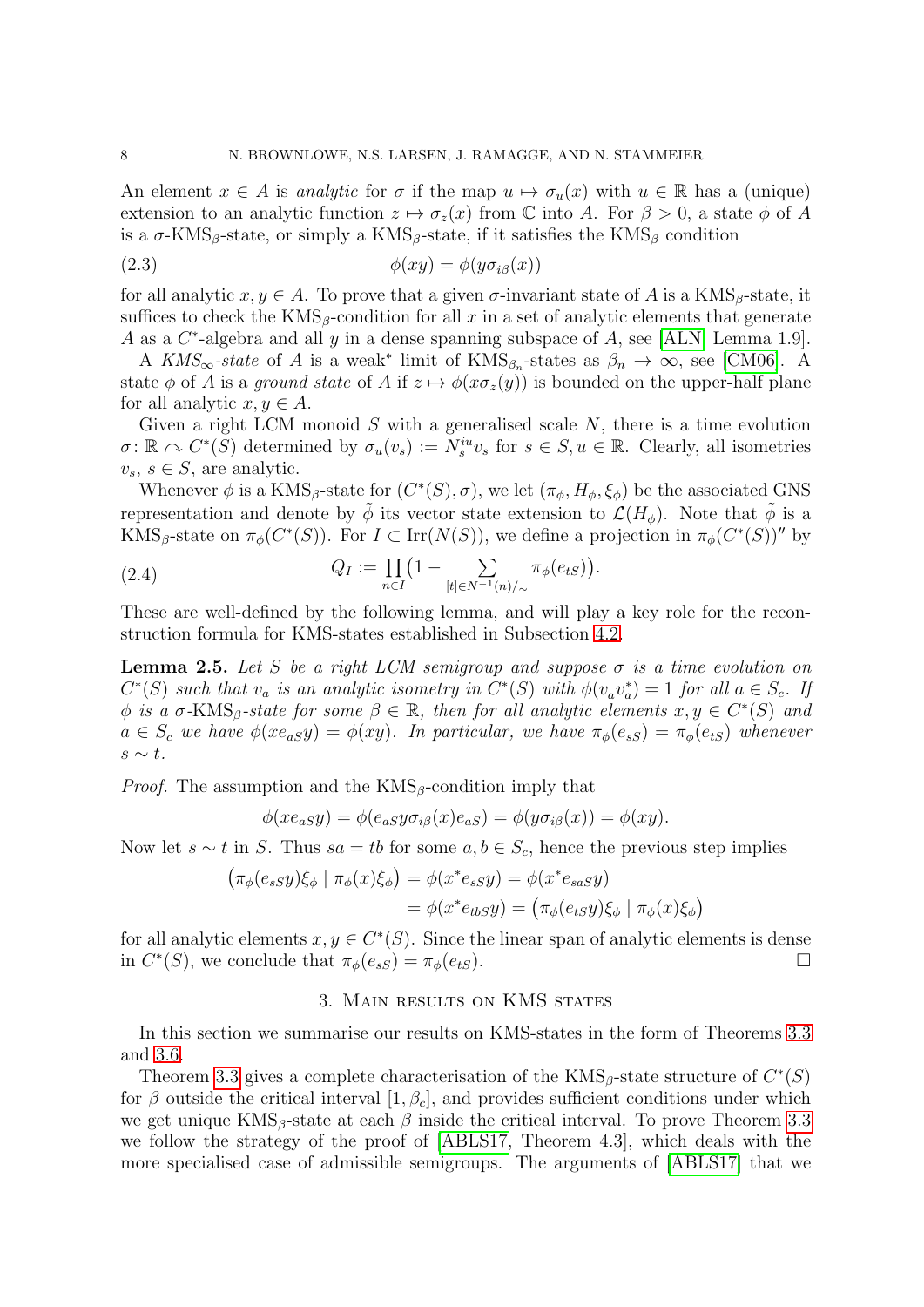cannot use — namely, those involving the factorisation properties of admissible monoids — have been amended, indeed sharpened, and are presented in Sections [4,](#page-10-1) [5](#page-17-0) and [6.](#page-21-0)

To state the first result we need to introduce some notation. We keep the explanation for the following definitions at a minimum here, and refer to Section [6](#page-21-0) for a thorough discussion. Throughout this section  $S$  will denote a right LCM monoid with generalised scale N. For  $a, b \in S_c$  with  $a \neq b$  and  $n \in N(S)$  we define

(3.1) 
$$
F_n^{a,b} := \{ [s] \in N^{-1}(n) /_{\sim} \mid asc = bsd \text{ for some } c, d \in S_c \}; \text{ and}
$$

(3.2) 
$$
A_n^{a,b} := \{ [s] \in N^{-1}(n) /_{\sim} \mid asc = bsc \text{ for some } c \in S_c \}.
$$

We refer to the equivalence classes in  $A_n^{a,b}$  as absorbing elements.

Note that if  $S$  is right cancellative, then these sets are empty. However, if  $S$  is not right cancellative then  $A_n^{a,b}$  can be nonempty even though  $S_c$  is right cancellative, for example a group (as in the case of self-similar actions).

We now introduce our criterion for uniqueness of  $KMS_1$ -states.

<span id="page-9-1"></span>**Definition 3.1.** Let S be a right LCM monoid with generalised scale N. For  $a, b \in S_c$ we say that S is  $(a, b)$ -regular if

(3.3) 
$$
\frac{|F_n^{a,b} \setminus A_n^{a,b}|}{n} \xrightarrow{n \to \infty} 0.
$$

S is called *core regular* if it is  $(a, b)$ -regular for all  $a, b \in S_c$ .

Our second criterion is modelled on systems with a critical interval of the form  $(1, \beta_c)$ .

<span id="page-9-2"></span>**Definition 3.2.** Let S be a right LCM monoid S with generalised scale N. For  $\beta \in$  $(1, \beta_c]$  and  $a, b \in S_c$  we say that S is  $\beta$ -summably  $(a, b)$ -regular if

<span id="page-9-3"></span>(3.4) 
$$
\lim_{I \subset \text{Irr}(N(S))} \zeta_I(\beta)^{-1} \sum_{n \in \langle I \rangle^+} n^{-\beta} |F_n^{a,b} \setminus A_n^{a,b}| = 0.
$$

We say S is  $\beta$ -summably core regular if it is  $\beta$ -summably  $(a, b)$ -regular for all  $a, b \in S_c$ , and summably core regular if it is  $\beta$ -summably core regular for all  $\beta \in (1, \beta_c]$ .

<span id="page-9-0"></span>**Theorem 3.3.** Suppose S is a right LCM monoid with generalised scale N. For the time evolution  $\sigma$  on  $C^*(S)$  determined by N, we have:

- (1) There are no KMS<sub>β</sub>-states on  $C^*(S)$  for  $\beta < 1$ .
- (2) For  $\beta > \beta_c$ , there is an affine homeomorphism between KMS<sub>β</sub>-states on  $C^*(S)$ and normalised traces on  $C^*(S_c)$ .
- (3) There is an affine homeomorphism between ground states on  $C^*(S)$  and states on  $C^*(S_c)$ . In case that  $\beta_c < \infty$ , a ground state is a KMS<sub>∞</sub>-state if and only if it corresponds to a normalised trace on  $C^*(S_c)$ .
- (4) There is a KMS<sub>1</sub>-state  $\psi_1$  for  $(C^*(S), \sigma)$  determined by

$$
\psi_1(v_a v_b^*) = \lim_{n \in N(S)} \frac{|A_n^{a,b}|}{n} \quad \text{for } a, b \in S_c.
$$

If S is core regular, then  $\psi_1$  is the unique KMS<sub>1</sub>-state.

(5) There is a KMS<sub>β</sub>-state  $\psi_{\beta}$  for  $(C^*(S), \sigma)$  for each  $\beta \in (1, \beta_c]$  determined by

$$
\psi_{\beta}(v_a v_b^*) = \lim_{I \subset \text{Irr}(N(S))} \zeta_I(\beta)^{-1} \sum_{n \in \langle I \rangle^+} n^{-\beta} |A_n^{a,b}| \quad \text{for } a, b \in S_c.
$$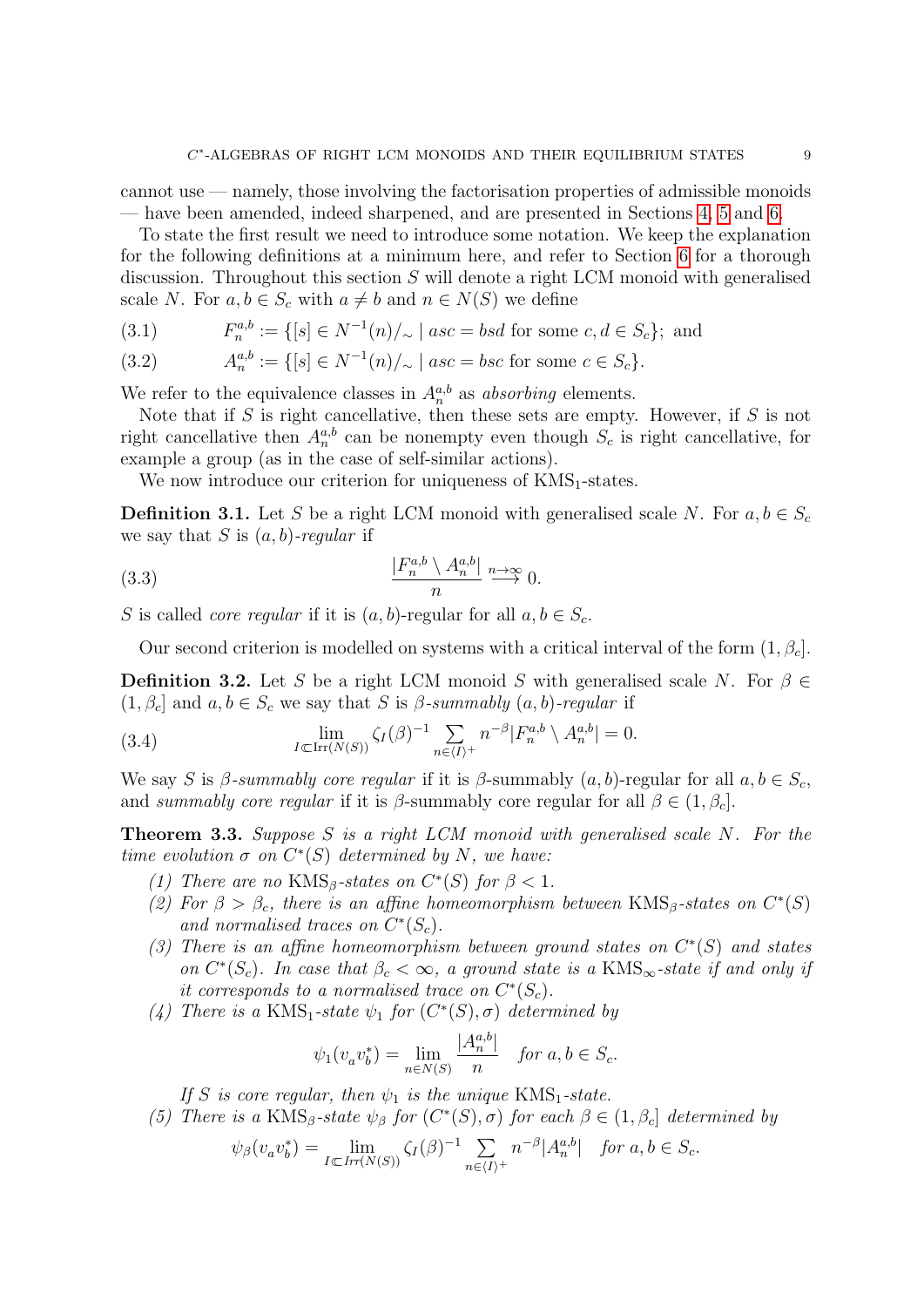If S is  $\beta$ -summably core regular, then  $\psi_{\beta}$  is the unique KMS<sub>β</sub>-state.

It follows in particular that when  $S$  is core regular and summably core regular, there is a unique  $KMS_{\beta}$ -state for each  $\beta \in [1, \beta_c]$ .

Proof of Theorem [3.3.](#page-9-0) Part (1) is verbatim as in [\[ABLS17,](#page-36-1) Theorem 4.3]. Statement (2) is the content of Proposition [5.5.](#page-19-0) Part (3) combines Proposition [5.1](#page-17-1) with the argument of the similar statement in [\[ABLS17,](#page-36-1) Theorem 4.3]. Part (4) is proved in Proposition [6.4,](#page-22-0) and (5) follows from Proposition [6.6.](#page-23-0)

Remark 3.4. Recall that  $\pi: C^*(S) \to \mathcal{Q}(S)$  denotes the \*-epimorphism to the boundary quotient of S. Since  $\sigma$  descends to a time evolution on  $\mathcal{Q}(S)$ , we have that a KMS<sub>β</sub>state for  $(C^*(S), \sigma)$  factors through  $\pi$  precisely when  $\beta = 1$ . Moreover, no ground state on  $C^*(S)$  factors through  $\pi$ . The proofs of these two claims are the same as in [\[ABLS17,](#page-36-1) Theorem 4.3(5) and (8)] upon replacing  $\pi_p$  in (5) with  $\pi$ .

For every normalised trace  $\tau$  on  $C^*(S_c)$  and  $\beta > 1$ , Proposition [5.4](#page-18-0) will produce a KMS<sub>β</sub>-state  $\psi_{\beta,\tau}$  given by

$$
\psi_{\beta,\tau} = \lim_{I \subset \text{Irr}(N(S))} \zeta_I(\beta)^{-1} \sum_{n \in \langle I \rangle^+} n^{1-\beta} \psi_{\tau,n}
$$

with  $\psi_{\tau,n}(x) = n^{-1} \sum_{[s] \in N^{-1}(n)/\sim} \tau \circ E(v_s^* x v_s)$  for  $x \in C^*(S)$ , where  $E: C^*(S) \to C^*(S_c)$ is the conditional expectation from [\(2.2\)](#page-7-1). By Proposition [4.1,](#page-11-0)  $\psi_{\beta,\tau} \circ \varphi$  is again a normalised trace on  $C^*(S_c)$ . We will be interested in the fixed points under the self-maps  $\chi_{\beta}$  of the simplex of normalised traces on  $C^*(S_c)$  given by  $\tau \mapsto \psi_{\beta,\tau} \circ \varphi$  for  $\beta \in (1,\infty)$ .

**Definition 3.5.** For  $\beta_0 \in [1, \infty)$ , let  $T_{>\beta_0}(C^*(S_c)) = \bigcap_{\beta \in (\beta_0, \infty)} T(C^*(S_c))^{X\beta}$  denote the set of normalised traces  $\tau$  on  $C^*(S_c)$  satisfying

(3.5) 
$$
\chi_{\beta}(\tau) = \psi_{\beta,\tau} \circ \varphi = \tau \quad \text{for all } \beta > \beta_0.
$$

<span id="page-10-2"></span>We note that  $T_{>\beta_0}(C^*(S_c))$  is a simplex.

<span id="page-10-0"></span>**Theorem 3.6.** Suppose S is a right LCM monoid with generalised scale N, and consider the time evolution  $\sigma$  on  $C^*(S)$  determined by N. For every  $\beta \in [1,\infty)$ , the map  $\tau \mapsto \psi_{\beta,\tau}$ is an embedding of the simplex  $T_{\geq \beta}(C^*(S_c))$  into the simplex of KMS<sub>β</sub>-states. For  $\beta = 1$ , this map is an affine homeomorphism between  $T_{>1}(C^*(S_c))$  and the KMS<sub>1</sub>-states.

Theorem [3.6](#page-10-0) is an entirely new result that explores the theory in a complementary direction to the findings of [\[CS18\]](#page-37-14). Its proof is presented at the end of Section [5.](#page-17-0)

Question 3.7. Under which conditions can one extend the characterisation of the  $KMS_{\beta_0}$ states for  $\beta_0 = 1$  from Theorem [3.6](#page-10-0) to other values of  $\beta_0$ , say  $\beta_0 \in (1, \beta_c]$ ?

### <span id="page-10-1"></span>4. The toolkit trilogy: algebraic constraints, a reconstruction formula, and the core Fock module

We assume throughout this section that  $S$  is a right LCM monoid with a generalised scale N and we let  $\sigma$  be the associated time evolution on  $C^*(S)$ .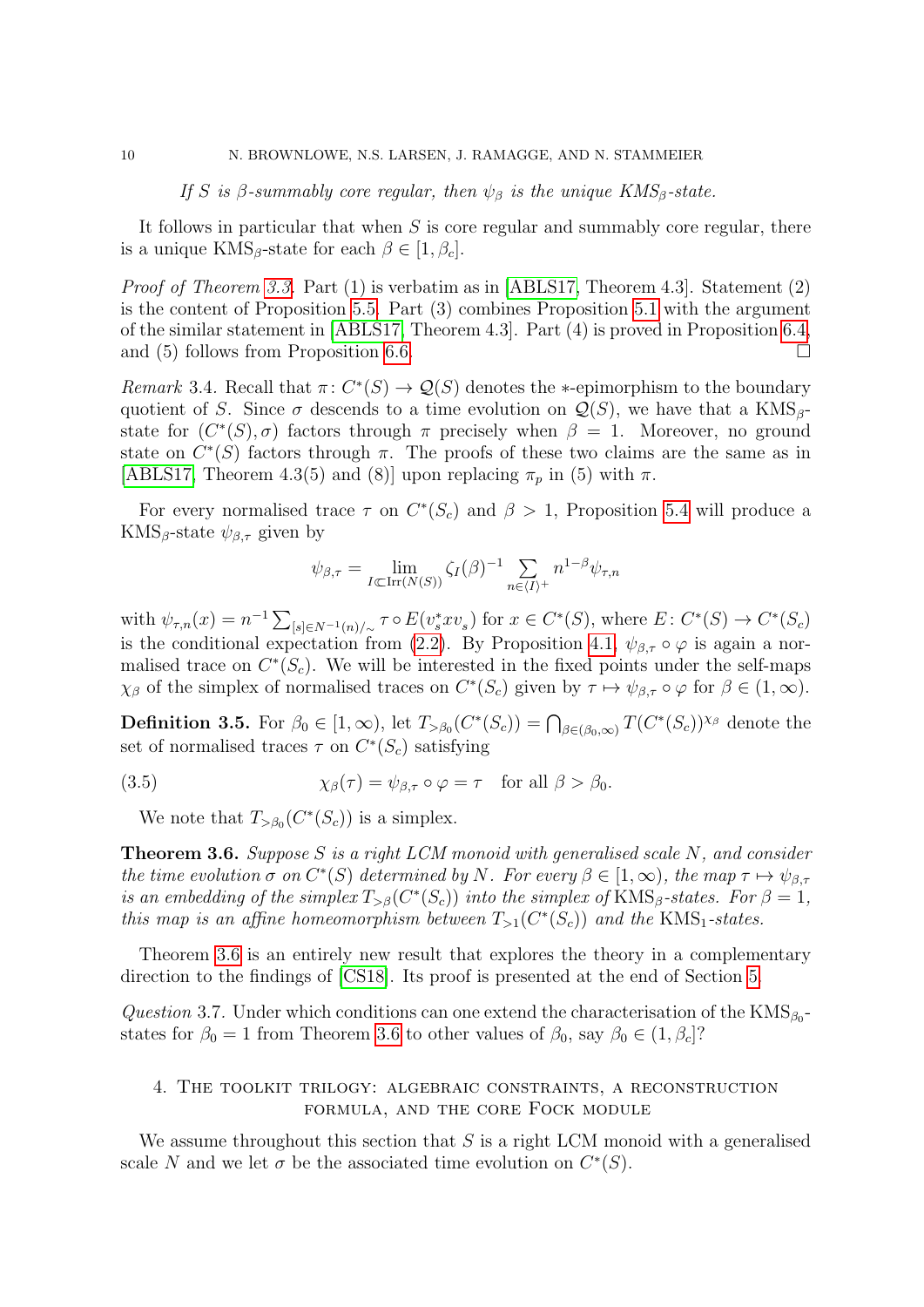4.1. Algebraic constraints. The results on algebraic constraints for KMS-states from [\[ABLS17,](#page-36-1) Section 6] apply to  $(C^*(S), \sigma)$  with the exception [\[ABLS17,](#page-36-1) Proposition 6.4], which we shall now improve, and some minor parts of [\[ABLS17,](#page-36-1) Propositions 6.6 and 6.7, which we will not need. For completeness, we note that  $KMS_0$ -states are the traces on  $C^*(S)$ , but under our assumption  $C^*(S)$  is traceless. Indeed, N is assumed nontrivial, so we can consider a transversal  $\mathcal{T}_n$  for  $N^{-1}(n)/\sim$ , where  $n \in N(S) \setminus \{1\}$ , and by the definition of N,  $\mathcal{T}_n$  contains n mutually orthogonal elements. Thus a trace  $\tau$  on  $C^*(S)$ would satisfy  $1 = \tau(1) \ge \tau(\sum_{t \in \mathcal{T}_n} e_{tS}) = n$ , which is impossible.

<span id="page-11-0"></span>**Proposition 4.1.** Let  $\beta \in \mathbb{R} \setminus \{0\}$ . A state  $\phi$  on  $C^*(S)$  is a KMS<sub> $\beta$ </sub>-state if and only if  $\phi \circ \varphi$  is a normalised trace on  $C^*(S_c)$  and

(4.1) 
$$
\phi(v_s v_t^*) = \begin{cases} N_s^{-\beta} \phi(v_b v_a^*) & \text{if } s \sim t, \\ 0 & \text{otherwise} \end{cases}
$$

for all  $s, t \in S$ .

*Proof.* Suppose that  $\phi$  is a KMS<sub>β</sub>-state. Since  $N(a) = 1$  for all  $a \in S_c$ , see [\[ABLS17,](#page-36-1) Proposition 3.6(i)], the KMS-condition implies that  $\phi \circ \varphi$  is tracial. For  $s, t \in S$ , applying the  $KMS_{\beta}$ -condition twice gives

<span id="page-11-1"></span>
$$
\phi(v_s v_t^*) = N_s^{-\beta} \phi(v_t^* v_s) = (N_t/N_s)^{\beta} \phi(v_s v_t^*).
$$

Thus, if  $N_s \neq N_t$ , necessarily  $\phi(v_s v_t^*) = 0$ . If  $N_s = N_t$ , then [\[ABLS17,](#page-36-1) Proposition 3.6(ii)] states that either  $s \perp t$ , in which case  $\phi(v_s v_t^*) = N_s^{-\beta} \phi(v_t^* v_s) = 0$ , or s ∼ t. In the later case, assume  $sS \cap tS = saS$ ,  $sa = tb$  for some  $a, b \in S_c$ . Then  $\phi(v_sv_t^*)=N_s^{-\beta}\phi(v_t^*v_s)=N_s^{-\beta}\phi(v_bv_a^*)$ . Suppose  $c, d \in S_c$  also satisfy  $sc = td$ . Since sa is a right LCM of s and t, there is  $f \in S_c$  such that  $sc = sa f, td = tbf$ . Left cancellation implies  $c = af$  and  $d = bf$ , and by Lemma [2.5](#page-8-0) we obtain  $\phi(v_d v_c^*) = \phi(v_b e_{fS} v_a^*) = \phi(v_b v_a^*),$ showing  $(4.1)$ .

Conversely, suppose  $\phi$  is a state such that  $\phi \circ \varphi$  is a trace and [\(4.1\)](#page-11-1) holds. Note that  $\phi$  is  $\sigma$ -invariant because  $N_a = 1$  for all  $a \in S_c$ . In view of [\[ALN,](#page-36-2) Lemma 1.9], it suffices to establish that

<span id="page-11-2"></span>(4.2) 
$$
\phi(v_s v_t v_r^*) = N_s^{-\beta} \phi(v_t v_r^* v_s) \text{ for all } s, t, r \in S,
$$

By [\(4.1\)](#page-11-1),  $\phi(v_s v_t v_r^*) = 0$  unless  $st \sim r$ , and  $v_r^* v_s = 0$  unless  $r \text{ s}$ . Assuming  $rS \cap sS =$  $ss'S, ss' = rr'$  for some  $s', r' \in S$ , we get  $v_t v_r^* v_s = v_{tr'} v_{s'}^*$ , so again by  $(4.1) \phi(v_t v_r^* v_s) = 0$ unless  $tr' \sim s'$ . Assume therefore that  $tr'a = s'b$  for some  $a, b \in S_c$ . This leads to  $str'a = ss'b = rr'b$ , hence to  $N_{st} = N_r$  because N is multiplicative on S and takes value 1 on  $S_c$ . It follows from [\[ABLS17,](#page-36-1) Proposition 3.6(ii)] that  $st \sim r$  as well. So both sides of [\(4.2\)](#page-11-2) are nonzero simultaneously, and it remains to show that they are equal in this case.

By Lemma [2.2,](#page-6-0)  $r' \in S_c$ . Using that  $\phi \circ \varphi$  is a trace on  $C^*(S_c)$ , we get

$$
\phi(v_t v_r^* v_s) = \phi(v_{tr'} v_{s'}^*) \stackrel{(4.1)}{=} N_t^{-\beta} \phi(v_b v_a^*) = N_t^{-\beta} \phi(v_{r'b} v_{r'a}^*) \stackrel{(4.1)}{=} N_s^{\beta} \phi(v_{st} v_r^*),
$$

giving the desired claim.  $\Box$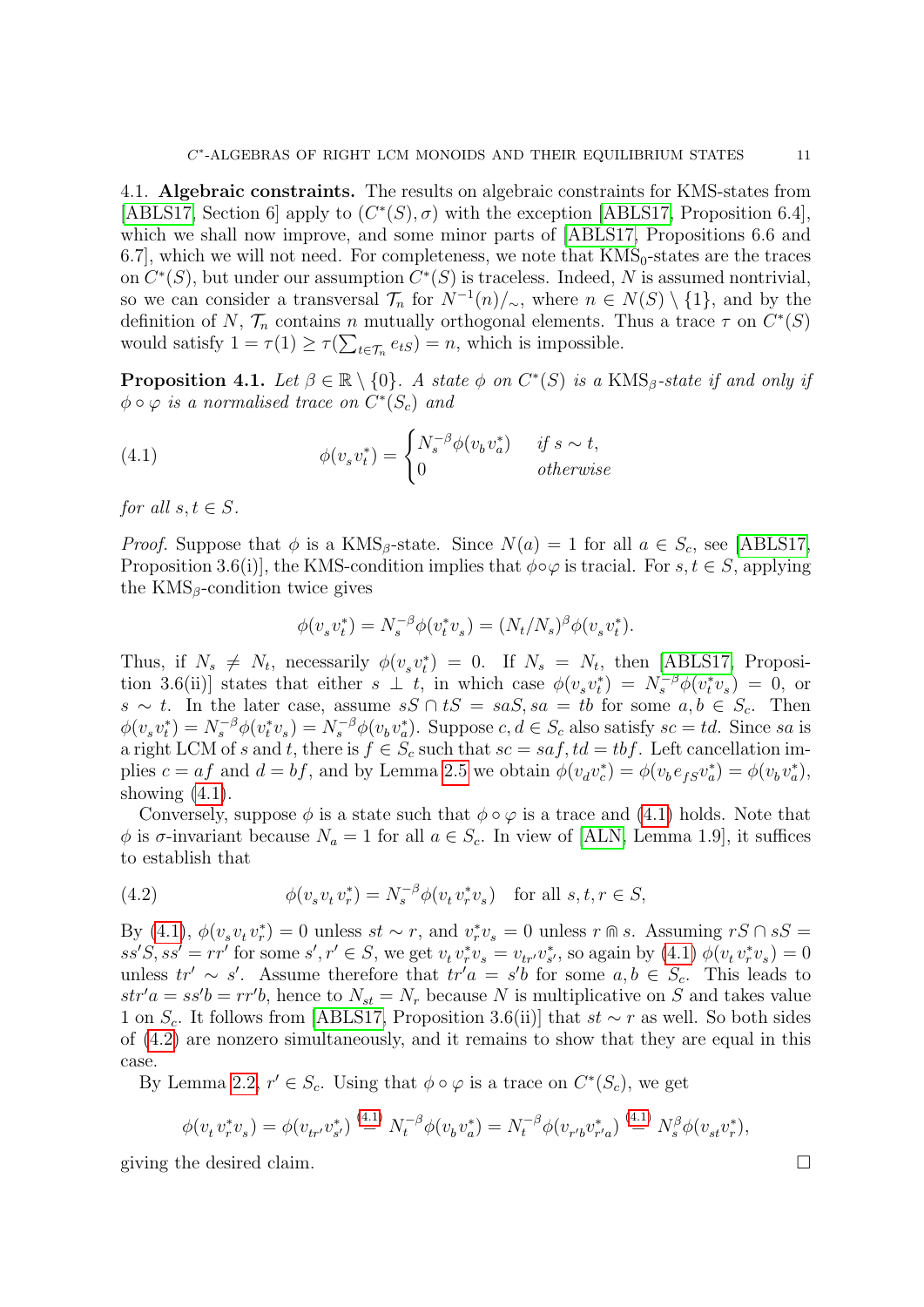<span id="page-12-0"></span>4.2. The reconstruction formula. The aim of this section is to obtain the reconstruction formula for  $KMS_{\beta}$ -states of [\[ABLS17,](#page-36-1) Lemma 7.5] for all right LCM semigroups S with generalised scale N. The result was first proved in [\[LR10,](#page-38-2) Lemma 10.1] for  $S =$  $N \times N^*$ , and generalised to an admissible right LCM monoid S in [\[ABLS17,](#page-36-1) Lemma 7.5]. Here we show that the existence of a generalised scale alone suffices to obtain the formula. While the strategy of proof is the same as for [\[ABLS17,](#page-36-1) Lemma 7.5], the major difference is that the former result assumed the existence of minimal representatives for the equivalence classes in S/∼, see [\[ABLS17,](#page-36-1) Lemma 3.2], which allows one to perform most steps in  $C^*(S)$ , whereas here we need to work almost entirely in  $\pi_\phi(C^*(S))$ , for instance because the summations appearing in [\(2.4\)](#page-8-1) would not be well-defined when replacing  $\pi_{\phi}(e_{tS})$  by  $e_{tS}$ .

<span id="page-12-2"></span>**Lemma 4.2.** Let  $\phi$  be a KMS<sub>β</sub>-state on  $C^*(S)$  for some  $\beta \in \mathbb{R}$ , let  $(\pi_{\phi}, H_{\phi}, \xi_{\phi})$  its GNSrepresentation and  $\tilde{\phi} = (\cdot \xi_{\phi} | \xi_{\phi})$  the vector state extension of  $\phi$  to  $\mathcal{L}(H_{\phi})$ . For every nonempty subset I of  $\mathrm{Irr}(N(S)), Q_I := \lim_{F \subset I} Q_F$  defines a projection in  $\pi_{\phi}(C^*(S))^{\prime\prime}$ . If

 $\zeta_I(\beta) < \infty$ , then the following statements hold:

- (i)  $\tilde{\phi}(Q_I) = \zeta_I(\beta)^{-1}$ .
- (ii) The map  $y \mapsto \zeta_I(\beta) \tilde{\phi}(Q_I \pi_{\phi}(y)Q_I)$  defines a state  $\phi_I$  on  $C^*(S)$ , for which  $\phi_I \circ \varphi$ is a trace on  $C^*(S_c)$ .
- (iii) The family  $(\pi_{\phi}(v_s)Q_I\pi_{\phi}(v_s))_{[s]\in S_I/\sim}$  consists of mutually orthogonal projections, and  $Q^I := \sum_{[s] \in S_I/\sim} \pi_\phi(v_s) Q_I \pi_\phi(v_s^*)$  defines a projection such that  $\tilde{\phi}(Q^I) = 1$ .
- (iv) There is a reconstruction formula for  $\phi$  given by

(4.3) 
$$
\phi(y) = \zeta_I(\beta)^{-1} \sum_{[s] \in S_I/\sim} N_s^{-\beta} \phi_I(v_s^* y v_s) \text{ for all } y \in C^*(S).
$$

Proof. The strategy of proof is similar to [\[ABLS17,](#page-36-1) Lemma 7.5], so we only indicate what changes can be made to avoid using core irreducible elements (whose collection in S may reduce to 1, see Proposition [7.2\)](#page-26-0).

Note that  $(Q_F)_{F\subset I}$  with  $Q_F$  as in [\(2.4\)](#page-8-1) is a family of commuting projections such that  $F \subset F'$  implies  $Q_F \geq Q_{F'}$ . Thus they converge weakly to a projection  $\lim_{F \subset I} Q_F =: Q_I$ . To obtain (i), we note that

<span id="page-12-1"></span>
$$
(4.4) \qquad Q_F = \sum_{A \subset F} (-1)^{|A|} \sum_{([t_n])_{n \in A} \in \prod_{n \in A} N^{-1}(n)/\sim} \pi_{\phi}(e_{\bigcap_{n \in A} t_n S}) = \sum_{A \subset F} (-1)^{|A|} \sum_{[t] \in N^{-1}(m_A)/\sim} \pi_{\phi}(e_{tS})
$$

for  $F \subset I$ . Then the argument employed in [\[ABLS17,](#page-36-1) Lemma 7.5] gives that  $\tilde{\phi}(Q_F)$  =  $\zeta_F(\beta)^{-1}$ , so the claim (i) follows by continuity. This implies that  $\phi_I$  is a state on  $C^*(S)$ . To prove (ii) it suffices, since  $\phi_I$  is the w<sup>\*</sup>-limit of  $(\phi_F)_{F \subset I}$ , to show that  $\phi_F \circ \varphi$  is tracial for an arbitrary, but fixed  $F \subset I$ . We claim that

$$
\phi_F(x) = \zeta_I(\beta) \sum_{A, B \subset F} (-1)^{|A|+|B|} \sum_{[r] \in N^{-1}(m_{A \cup B})/\sim} N(r)^{-\beta} \phi(v_r^* x v_r),
$$

for all  $x \in \varphi(C^*(S_c))$ . To prove this claim, note that by [\(4.4\)](#page-12-1),  $\phi_F(x)$  will contain summands of the form  $\phi(e_{sS}xe_{tS})$  with  $[s] \in N^{-1}(m_A)$ ,  $[t] \in N^{-1}(m_B)$ , which by the KMS-condition vanish unless s  $\mathbb R$  t. For any pair  $[s], [t]$  with  $sS \cap tS = rS$ , we get summands  $\phi(xe_{rs})$ , which by Lemma [2.5](#page-8-0) only depend on the equivalence class [r] in S/∼. Further, since N preserves right LCMs by [\[ABLS17,](#page-36-1) Proposition 3.6], the right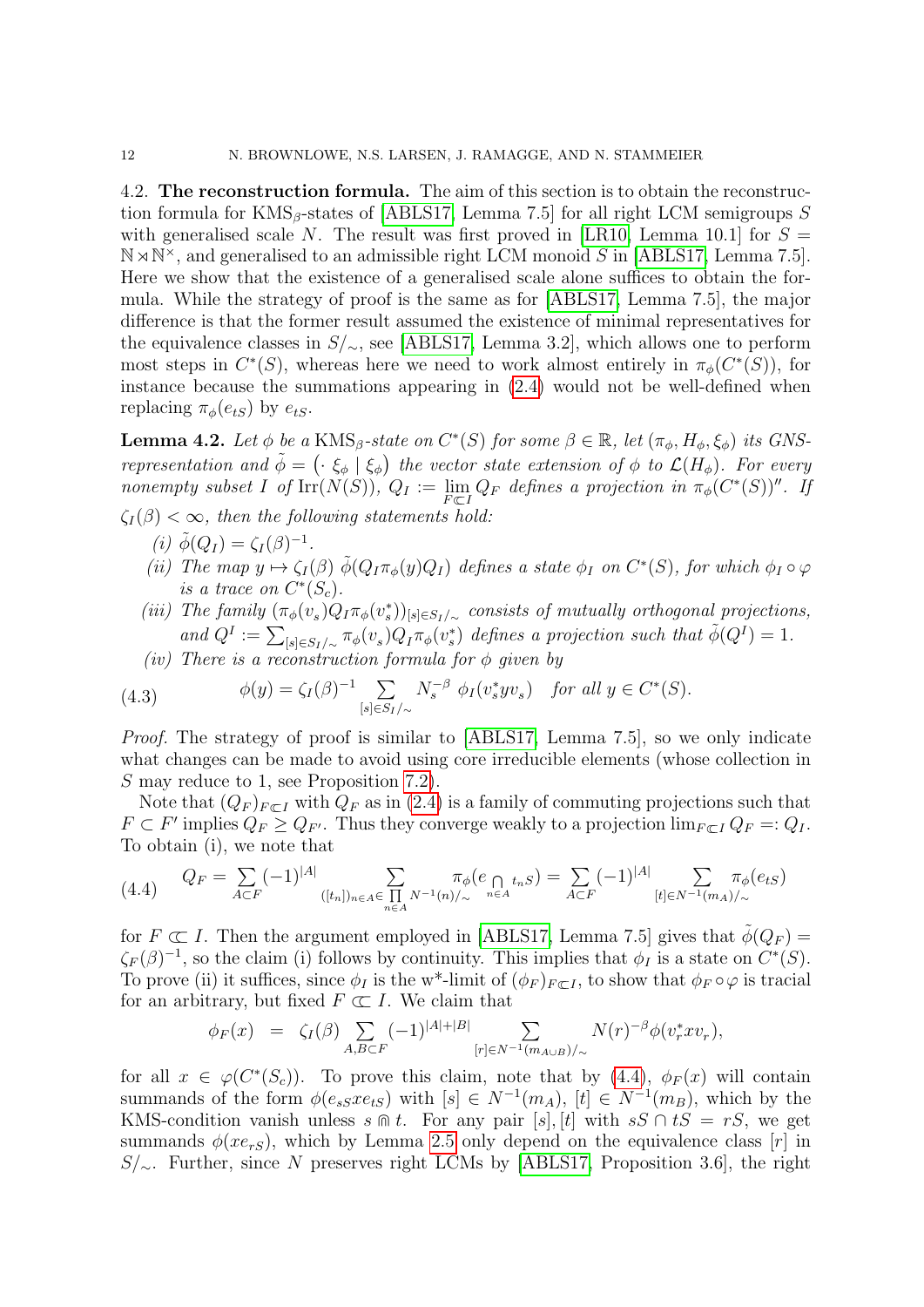LCM of  $m_A$  and  $m_B$  in  $N(S)$  is given by  $m_{A\cup B}$ . Finally, the claim follows by applying the KMS<sub>β</sub>-condition to  $\phi(xe_{rs})$ .

Next we recall that the bijection  $\alpha_a: S/\sim S/\sim$  restricts to a bijection on  $N^{-1}(n)/\sim$ for  $a \in S_c$ , see [\[ABLS17,](#page-36-1) Lemma 3.9] (the proof given there only used the existence of a generalised scale on  $S$ , although the result was stated with further assumptions on  $S$ ). Using this, for arbitrary  $a, b, c, d \in S_c$  and  $n \in N(S)$  we have

$$
\sum_{[q]\in N^{-1}(n)/\sim}\phi(v_q^*v_av_b^*v_cv_d^*v_q)\stackrel{\alpha_a}{=}\sum_{[q]\in N^{-1}(n)/\sim}\phi(v_{bq}^*v_cv_d^*v_av_b^*v_{bq})\stackrel{\alpha_b}{=}\sum_{[q]\in N^{-1}(n)/\sim}\phi(v_q^*v_cv_d^*v_av_b^*v_q).
$$

From this observation and the above claim it follows that  $\phi_F \circ \varphi$  is a normalised trace on  $C^*(S_c)$  for every  $F \subset I$ , and hence  $\phi_I \circ \varphi$  is also tracial.

To prove (iii), fix projections  $\pi_{\phi}(v_s)Q_I\pi_{\phi}(v_s^*)$  and  $\pi_{\phi}(v_t)Q_I\pi_{\phi}(v_t^*)$  for  $[s] \neq [t]$  in  $S_I/\sim$ . Then  $[s] \in N^{-1}(n)/_{\sim}$  and  $[t] \in N^{-1}(m)/_{\sim}$  for some  $m, n \in N(S)$ . Moreover,  $s \not\sim t$ . If  $m = n$  we get  $v_s^* v_t = 0$  exactly as in the proof of [\[ABLS17,](#page-36-1) Lemma 7.5]. Suppose that  $m \neq n$ . If  $s \perp t$  then again  $v_s^* v_t = 0$ , so we may assume  $sS \cap tS = ss'S$ ,  $ss' = tt'$  for some  $s', t' \in S$ , and thus  $v_s^* v_t = v_{s'} v_{t'}^*$ . Moreover, since  $s \nsim t$ , we have  $N_{s'} > 1$  or  $N_{t'} > 1$ . Assume  $N_{s'} > 1$  and pick a divisor  $n' \in \text{Irr}(N(S))$  of  $N_{s'}$  in  $N(S)$ . Then  $Q_I \pi_{\phi}(v_s^* v_t) Q_I$ contains a factor

$$
\left(1-\sum_{[r]\in N^{-1}(n')/\sim}\pi_{\phi}(e_{rS})\right)\pi_{\phi}(e_{s'S}),
$$

and there is at least one  $r \in N^{-1}(n')$  satisfying  $s'S \subset rS$ . The latter yields  $\pi_{\phi}(e_r s e_{s'S}) =$  $\pi_{\phi}(e_{s'S})$ , so the whole expression  $Q_I \pi_{\phi}(v_s^* v_t) Q_I$  vanishes. The case of  $N_{t'} > 1$  is analogous and orthogonality of the family follows. For I finite, we can now conclude that

$$
\tilde{\phi}(Q^I) = \sum_{[s] \in S_I/\sim} \tilde{\phi}(\pi_{\phi}(v_s) Q_I \pi_{\phi}(v_s)^*) = \sum_{[s] \in S_I/\sim} N_s^{-\beta} \tilde{\phi}(Q_I) \stackrel{(i)}{=} 1
$$

using  $Q_I \in \pi_\phi(C^*(S))$  and the KMS-condition for  $\tilde{\phi}$ . Part (iii) is now completed for arbitrary I by invoking continuity.

Claim (iv) follows from (iii) together with the KMS-condition for  $\tilde{\phi}$ : For I finite and  $y \in C^*(S)$ , we first get

$$
\begin{array}{rcl}\n\phi(y) & = & \sum\limits_{[s],[t]\in S_I/\sim} \tilde{\phi}(\pi_{\phi}(v_s)Q_I\pi_{\phi}(v_s^*yv_t)Q_I\pi_{\phi}(v_t)^*) \\
& = & \sum\limits_{[s],[t]\in S_I/\sim} N_s^{-\beta} \tilde{\phi}(Q_I\pi_{\phi}(v_s^*yv_t)Q_I\pi_{\phi}(v_t)^*\pi_{\phi}(v_s)Q_I).\n\end{array}
$$

According to (iii), the summands vanish unless  $[s] = [t]$ , which gives  $\pi_{\phi}(v_s)Q_I\pi_{\phi}(v_s)^* =$  $\pi_{\phi}(v_t)Q_I\pi_{\phi}(v_t)^*$ . Thus we can let  $t=s$  so that

$$
\begin{array}{rcl}\n\phi(y) & = & \sum\limits_{[s]\in S_I/\sim} N_s^{-\beta} \tilde{\phi}(Q_I \pi_\phi(v_s^* y v_s) Q_I) \\
& \stackrel{(ii)}{=} & \zeta_I(\beta)^{-1} \sum\limits_{[s]\in S_I/\sim} N_s^{-\beta} \phi_I(v_s^* y v_s).\n\end{array}
$$

The case of arbitrary I is obtained by a continuity argument.  $\Box$ 

<span id="page-13-0"></span>Remark 4.3. Lemma [4.2](#page-12-2) bears no implications for  $\beta = 1$  as  $\zeta_I(1) = \infty$  for all non-empty infinite  $I \subset \text{Irr}(N(S))$ . However, we can obtain a simpler reconstruction formula, as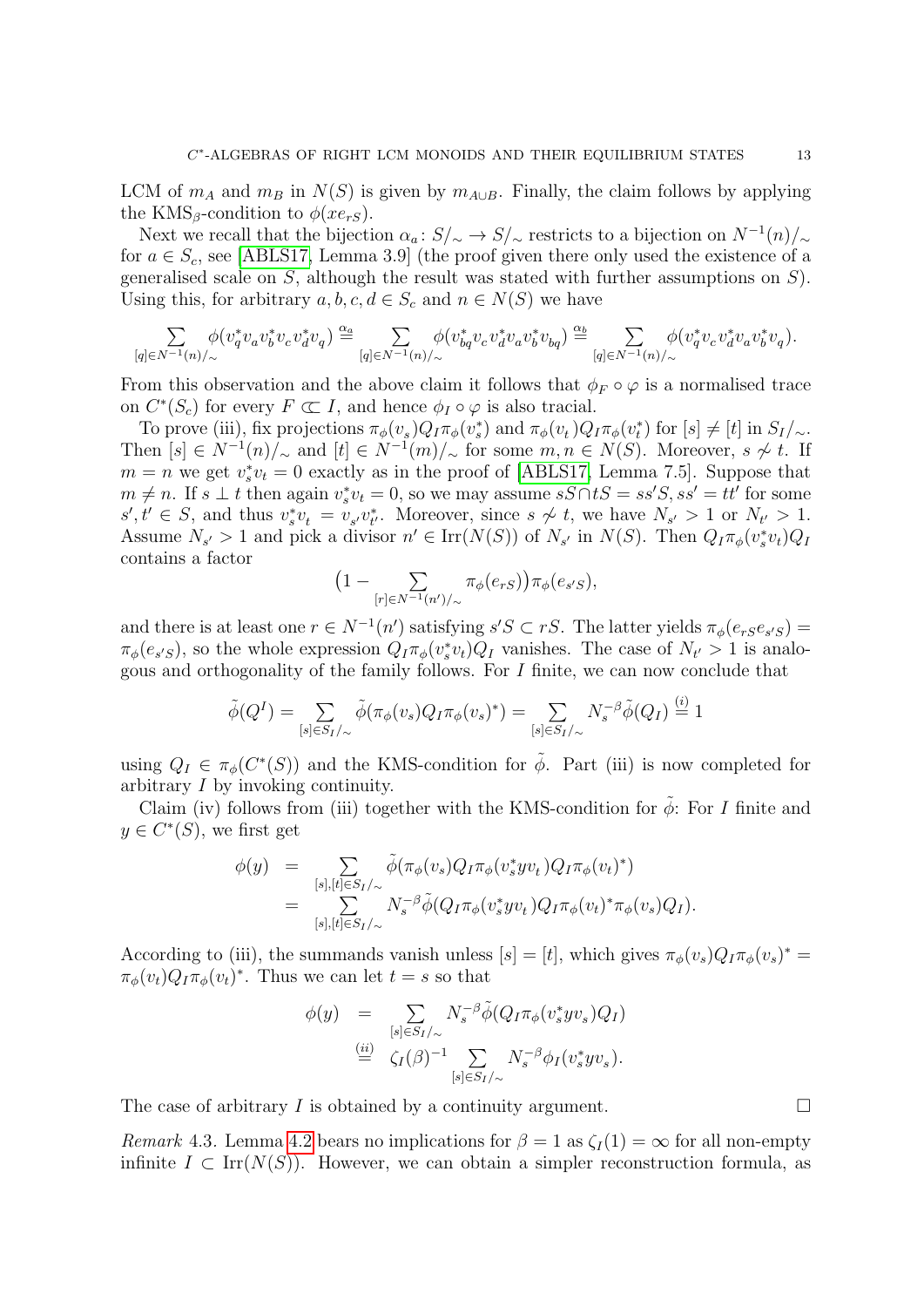follows. If  $\phi$  is a KMS<sub>1</sub>-state on  $C^*(S)$  and  $n \in N(S)$ , then

$$
\tilde{\phi}(1-Q_{\{n\}})=\sum_{[s]\in N^{-1}(n)/{\sim}}\phi(e_{sS})=1.
$$

As in the proof of Lemma [4.2](#page-12-2) (iv) we arrive at

<span id="page-14-3"></span>(4.5) 
$$
\phi(y) = \sum_{[s] \in N^{-1}(n)/\sim} n^{-1} \phi(v_s^* y v_s) \text{ for all } y \in C^*(S), n \in N(S).
$$

Remark 4.4. There is an apparent similarity between this type of reconstruction formula and [\[ALN,](#page-36-2) Theorem 6.8]. We need Lemma [4.2](#page-12-2) in the style of [\[ABLS17\]](#page-36-1) as we will make use of the intermediate results we get for finite subsets in the case where  $1 < \beta \leq \beta_c$ . This will be the key to proving Proposition [6.6,](#page-23-0) which is the uniqueness result for KMSstates of infinite type in the case of very high-dimensional dynamics, that is, where the critical inverse temperature is strictly larger than 1.

<span id="page-14-1"></span>4.3. The core Fock module. The aim of this subsection is to introduce a  $C^*(S)$ - $C^*(S_c)$ -module for every right LCM monoid S that can be employed to induce KMSstates on  $C^*(S)$  from normalised traces on  $C^*(S_c)$ , and ground states from states.

For each  $s \in S$ , we let  $\mathfrak{M}_{0,s}$  denote a copy of  $C^*(S_c)$  equipped with the standard right  $C^*(S_c)$ -module structure. We write  $\varphi_s \colon \mathfrak{M}_{0,s} \to C^*(S_c)$  for the natural identification map, which is an isometric isomorphism of Banach spaces, and set  $\varphi_{s,t}$  :=  $\varphi_s^{-1} \circ \varphi_t : \mathfrak{M}_{0,t} \to \mathfrak{M}_{0,s}$ . For convenience, let  $\tilde{\varphi}_t := \varphi \circ \varphi_t : \mathfrak{M}_{0,t} \to C^*(S)$ .

**Lemma 4.5.** On the right  $C^*(S_c)$ -module  $\mathfrak{M}_0 := \bigoplus_{s \in S} \mathfrak{M}_{0,s}$ , the map

$$
\langle \cdot, \cdot \rangle \colon \mathfrak{M}_{0,s} \times \mathfrak{M}_{0,t} \rightarrow C^*(S_c) (\xi, \eta) \mapsto E((v_s \tilde{\varphi}_s(\xi))^* v_t \tilde{\varphi}_t(\eta))
$$

determines a positive semidefinite sesquilinear form on  $\mathfrak{M}_{0}$ .

*Proof.* It is straightforward to check that  $\langle \cdot, \cdot \rangle$  is sesquilinear, so let  $\xi = \sum_{s \in F} \xi_s$  with  $\xi_s \in$  $\mathfrak{M}_{0,s}$  for every  $s \in F \subset S$ . Then  $\varphi(\langle \xi, \xi \rangle) = \tilde{\xi}^* \tilde{\xi} \geq 0$  in  $C^*(S)$  for  $\tilde{\xi} := \sum_{s \in F} v_s \varphi_s(\xi_s)$ . Since  $\varphi$  is faithful, we deduce  $\langle \xi, \xi \rangle \geq 0$ .

We can thus form the right Hilbert  $C^*(S_c)$ -module  $\mathfrak{M} := \overline{\mathfrak{M}_0/\mathfrak{N}}^{\|\cdot\|}$  for  $\mathfrak{N} := \{\xi \in \mathfrak{M}_0 \mid \xi \in \mathfrak{M}_0\}$  $\langle \xi, \xi \rangle = 0$ } and the norm given by  $\|\xi\|^2 := \|\langle \xi, \xi \rangle\|$ .

It follows from the definition of  $\langle \cdot, \cdot \rangle$  that for  $\xi = \sum_{t \in S} \xi_t$ ,  $\eta = \sum_{r \in S} \eta_r$  in  $\mathfrak{M}_0$ , if we let  $\xi_{[s]} := \sum_{t \in [s]} \xi_t$  and similarly for  $\eta_{[s]}$ , then

<span id="page-14-2"></span>(4.6) 
$$
\langle \xi, \eta \rangle = \sum_{[s] \in S/\sim} \sum_{t, r \in [s]} \langle \xi_t, \eta_r \rangle = \sum_{[s] \in S/\sim} \langle \xi_{[s]}, \eta_{[s]} \rangle,
$$

because all terms  $\langle \xi_t, \eta_r \rangle$  vanish for  $[t] \neq [r]$ . From this perspective, it is natural to view  $\mathfrak{M}_0 \ \text{as} \ \mathfrak{M}_0 = \bigoplus_{[s] \in S/\sim} \mathfrak{M}_{0,[s]} \ \text{with} \ \mathfrak{M}_{0,[s]} := \bigoplus_{t \in [s]} \mathfrak{M}_{0,t}.$ 

<span id="page-14-0"></span>**Theorem 4.6.** For every right LCM monoid S,  $\mathfrak{M}$  is a  $C^*(S) - C^*(S_c)$  right Hilbert bimodule with left action determined by  $V_s([\xi]) := [\varphi_{st,t}(\xi)]$  for  $\xi \in \mathfrak{M}_{0,t}$ .

*Proof.* We need to show that the linear maps  $(V_s)_{s\in S}$  are well-defined and adjointable on  $\mathfrak{M}_{0}/\mathfrak{N}$  so that they extend to adjointable, linear maps on  $\mathfrak{M}$  that we again denote by  $V_s$ , and that these define a representation of  $C^*(S)$ . First let  $V_{0,s}$  be the linear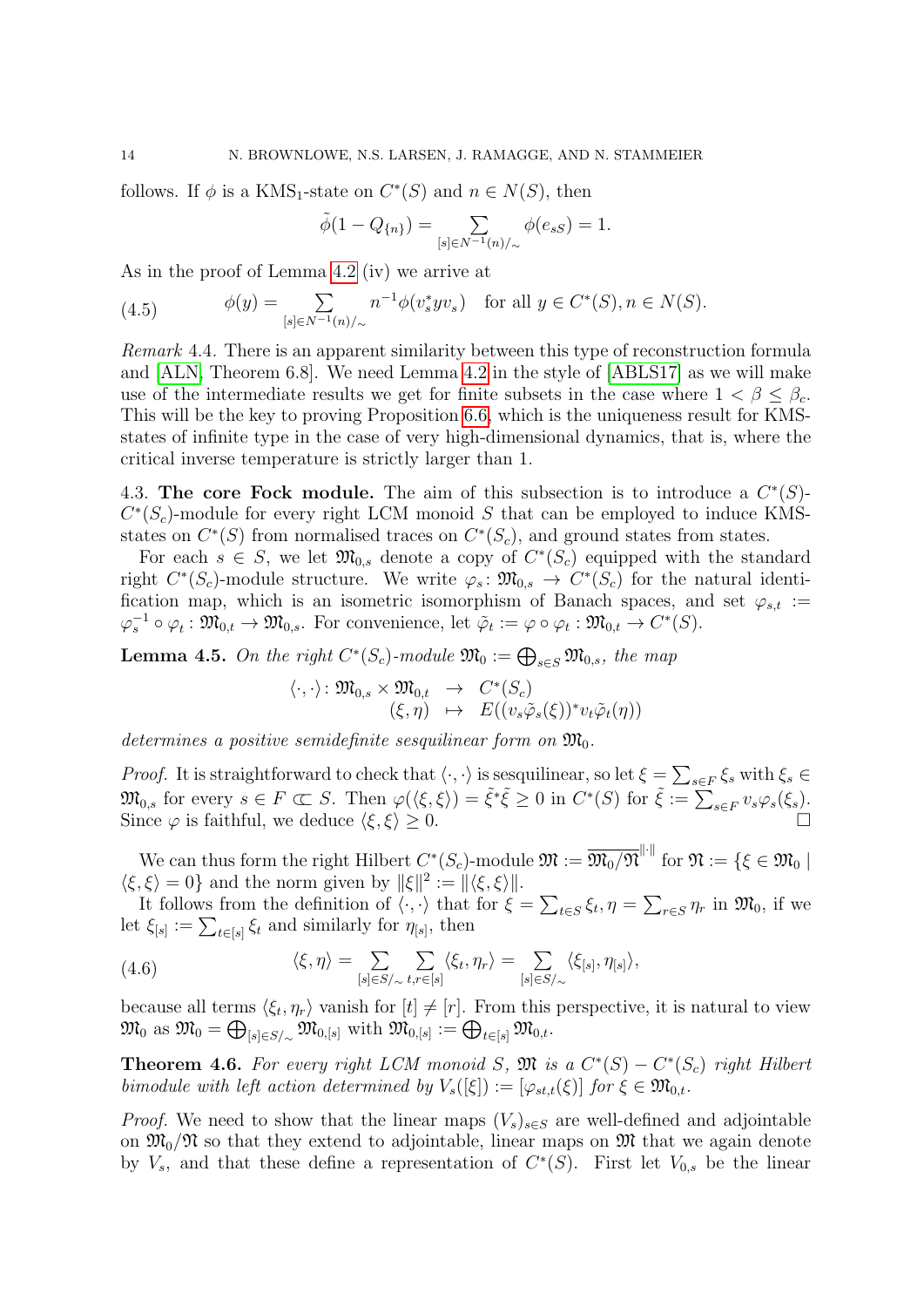operator on  $\mathfrak{M}$  given by  $V_{0,s}(\xi_t) := \varphi_{st,t}(\xi_t)$  for  $\xi_t \in \mathfrak{M}_{0,t}$  and  $s, t \in S$ . For  $r \in S$  and  $\xi \in \mathfrak{M}_{0,t}, \eta \in \mathfrak{M}_{0,r}$ , we have

$$
\langle V_{0,s}(\xi), V_{0,s}(\eta) \rangle = E(\tilde{\varphi}_{st}(\varphi_{st,t}(\xi))^* v_{st}^* v_{sr} \tilde{\varphi}_{sr}(\varphi_{sr,r}(\eta)))
$$
  
=  $E(\tilde{\varphi}_t(\xi)^* v_t^* v_r \tilde{\varphi}_r(\eta))$   
=  $\langle \xi, \eta \rangle$ ,

because  $[st] = [sr]$  precisely when  $[t] = [r]$  due to left cancellation. Thus  $V_{0,s}$  induces a well-defined inner-product preserving linear operator  $V_s$  on  $\mathfrak{M}_0/\mathfrak{N}$ . In particular, if  $V_s$ is shown to be adjointable, it will be an isometry.

Fix  $s \in S$ . For each  $t \in S$  such that  $[t] \in sS/\sim$ , we fix  $a_t \in S_c$ ,  $\overline{t} \in S$  with the property that  $sS \cap tS = ta_tS$  and  $ta_t = s\overline{t}$ . We then define a linear operator  $V'_{0,s}$  on  $\mathfrak{M}_0$ by sending  $\xi_t \in \mathfrak{M}_{0,t}$  to

<span id="page-15-0"></span>(4.7) 
$$
V'_{0,s}(\xi_t) = \begin{cases} \tilde{\varphi}_{\bar{t}}^{-1}(v_{a_t}^* \tilde{\varphi}_t(\xi_t)) & \text{if } sS \cap tS = ta_tS, ta_t = s\bar{t} \text{ with } a_t \in S_c, \bar{t} \in S; \\ 0 & \text{otherwise.} \end{cases}
$$

We claim that  $\langle V'_{0,s}(\xi), \eta \rangle = \langle \xi, V_{0,s}(\eta) \rangle$  for all  $\xi, \eta \in \mathfrak{M}_0$ . Due to the definition of  $\langle \cdot, \cdot \rangle$ and linearity, it suffices to consider the case where  $\xi \in \mathfrak{M}_{0,t}$  and  $\eta \in \mathfrak{M}_{0,r}$  for arbitrary  $t, r \in S$ . We have  $\langle V'_{0,s}(\xi), \eta \rangle = 0$  unless  $[t] \in sS/\sim$  and  $\eta \in \mathfrak{M}_{0,r}$  with  $r \sim \overline{t}$ , that is, by left cancellation in S, unless  $t \sim s\bar{t} \sim sr$ . By [\(4.6\)](#page-14-2), we see that  $\langle \xi, V_{0,s}(\eta) \rangle = 0$  unless  $sr \sim t$ . Assuming  $t \sim sr$ , we compute that

$$
\langle V'_{0,s}(\xi),\eta\rangle = E(\tilde{\varphi}_t(\xi)^* v_{a_t} v_t^* v_r \tilde{\varphi}_r(\eta))
$$
  
=  $E(\tilde{\varphi}_t(\xi)^* v_t^* v_{sr} \tilde{\varphi}_r(\eta)) = \langle \xi, V_{0,s}(\eta) \rangle.$ 

It follows that  $\langle V'_{0,s}(\xi), \eta \rangle = \langle \xi, V_{0,s}(\eta) \rangle$  for all  $\xi, \eta \in \mathfrak{M}_0$ . In particular,  $\mathfrak{N} \subset \text{ker } V'_{0,s}$ for all  $s \in S$  and  $||V'_{0,s}|| \leq 1$ , so that we obtain a well-defined bounded linear operator  $V'_s$  on  $\mathfrak{M}$ . We conclude that  $V_s$  is an adjointable isometry on  $\mathfrak{M}$  with  $V'_s = V_s^*$  for every  $s \in S$ , and  $V_s V_t = V_{st}$  for  $s, t \in S$  is clear.

We note for later use that the expression for  $V'_{0,s}(\xi_t)$  in [\(4.7\)](#page-15-0) depends on the chosen pair  $a_t$  and  $\overline{t}$ . We can replace this by any other pair  $f \in S_c$  and  $w \in S$  such that  $rS \cap sS = s \cdot fS$  and  $tf = sw$  upon multiplying  $a_t$  and  $\bar{t}$  on the right with an element x in  $S^*$ . The resulting  $V'_{0,s}(\xi)$  will land in a summand  $\mathfrak{M}_{0,\bar{t}x}$ , but the final operator  $V^*_s$ will not, as it is defined on the module  $\mathfrak{M}$ .

<span id="page-15-2"></span>In order to obtain a representation of  $C<sup>*</sup>(S)$ , we need to show that

(4.8) 
$$
V_s^* V_t = \begin{cases} V_{s'} V_{t'}^* & \text{if } sS \cap tS = ss'S, ss' = tt';\\ 0 & \text{if } s \perp t. \end{cases}
$$

for all  $s, t \in S$ . So let  $s, t \in S$ . If  $s \perp t$ , then  $s \perp tr$  for all  $r \in S$ , and therefore  $V_{0,t}(\mathfrak{M}_{0,r}) = \mathfrak{M}_{0,tr}$ , implying  $V_s^* V_t = 0$ . So let us assume that there are  $s', t' \in S$  with  $sS \cap tS = ss'S, ss' = tt'.$  Fix  $r \in S$  and  $\xi \in \mathfrak{M}_{0,r}$ , and note that

<span id="page-15-1"></span>(4.9) 
$$
sS \cap trS = sS \cap tS \cap trS = t(t'S \cap rS).
$$

By our definition of adjoint in [\(4.7\)](#page-15-0), we have  $V_s^*V_t$  ([ξ]) = 0 unless  $[tr] \in sS/\sim$ , and similarly  $V_{s'}V_{t'}^{*}([\xi])$  vanishes unless  $[r] \in t'S/\sim$ . In case the former inclusion holds, we have  $trb = ss''$  for some  $b \in S_c$ ,  $s'' \in S$ , thus  $trb \in sS \cap tS = tt'S$ , and hence by left cancellation  $rb = t'r'$  for some  $r' \in S$ . This is exactly the condition  $[r] \in t'S/\sim$ .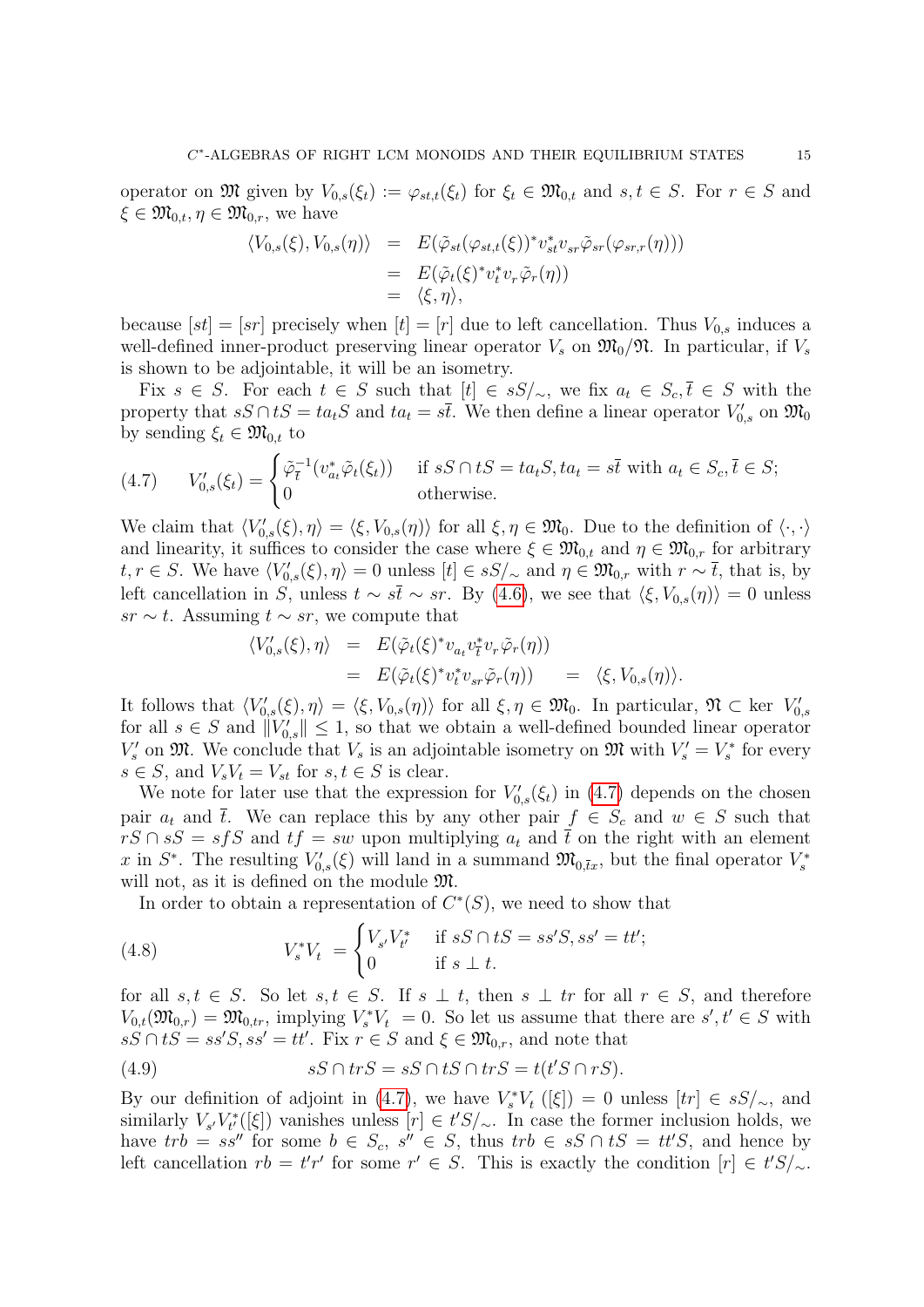Conversely, from  $[r] \in t'S'_{\sim}$  we get  $[tr] \in sS'_{\sim}$  by [\(4.9\)](#page-15-1). Thus it suffices to prove equality of the terms in [\(4.8\)](#page-15-2) evaluated at  $[\xi]$  under the assumption that they both are non-zero. We choose  $a_r \in S_c$  and  $\overline{r} \in S$  with  $t'S \cap rS = ra_rS, ra_r = t'\overline{r}$ , so that

$$
V_{s'}V_{t'}^*([\xi]) = [\varphi_{s'\overline{r},\overline{r}}(\tilde{\varphi}_{\overline{r}}^{-1}(v_{a_r}^*\tilde{\varphi}_r(\xi)))].
$$

Note that by left cancellation for t and [\(4.9\)](#page-15-1), we equivalently have  $sS \cap trS = tr a_rS$  with  $tra_r = tt'\overline{r} = ss'\overline{r}$ . Similarly, choose  $a_{tr} \in S_c$  and  $\overline{tr} \in S$  such that  $trS \cap sS = tra_{tr}S$ and  $tra_{tr} = s\overline{tr}$  to obtain

$$
V_{s}^{*}V_{t} ([\xi]) = [\tilde{\varphi}_{tr}^{-1}(v_{a_{tr}}^{*}\tilde{\varphi}_{tr}(\varphi_{tr,r}(\xi)))].
$$

Since we may compute  $V_s^*$  using the pair  $a_r$ ,  $s' \overline{r}$  or  $a_{tr}$ ,  $\overline{tr}$ , we therefore get

$$
V_{s'}V_{t'}^{*}([\xi]) = [\tilde{\varphi}_{s'\bar{r}}^{-1}(v_{a_{r}}^{*}\tilde{\varphi}_{r}(\xi))]
$$
  
=  $[\tilde{\varphi}_{tr}^{-1}(v_{a_{tr}}^{*}\tilde{\varphi}_{tr}(\varphi_{tr,r}(\xi)))] = V_{s}^{*}V_{t}([\xi])$ 

By continuity, we get [\(4.8\)](#page-15-2), so that V defines a left action of  $C^*(S)$  on  $\mathfrak{M}$ .

**Definition 4.7.** For a right LCM monoid  $S$ , we let the *core Fock module* of  $S$  be the right Hilbert  $C^*(S)$ - $C^*(S_c)$ -module  $\mathfrak M$  of Theorem [4.6.](#page-14-0) We let  $\pi_{\mathfrak M}$  denote the  $*$ homomorphism  $C^*(S) \to \mathcal{L}(\mathfrak{M})$  from Theorem [4.6.](#page-14-0)

By virtue of Theorem [4.6,](#page-14-0) every representation  $\pi: C^*(S_c) \to B(H)$  of  $C^*(S_c)$  on a Hilbert space H gives rise to an induced representation  $\text{Ind}^{\mathfrak{M}} \pi \colon C^*(S) \to \mathcal{L}(\mathfrak{M} \otimes_{\pi} H)$ of  $C^*(S)$ . In particular, this applies to the GNS-representation  $(\pi_{\rho}, H_{\rho}, \xi_{\rho})$  associated to a state  $\rho$  on  $C^*(S_c)$ .

**Notation 4.8.** For  $r \in S$ , let  $\omega_r := [\varphi_r^{-1}(1)]$ . For every state  $\rho$  on  $C^*(S_c)$ , define a state on  $C^*(S)$  by  $\chi_{\rho,r}(x) := \langle \text{Ind}^{\mathfrak{M}} \pi_{\rho}(x) (\omega_r \otimes \xi_{\rho}), \omega_r \otimes \xi_{\rho} \rangle$  for  $x \in C^*(S)$ .

<span id="page-16-0"></span>**Lemma 4.9.** Let  $r \in S$  and  $\rho$  be a state on  $C^*(S_c)$ . Then the following hold:

- (i)  $\chi_{\rho,r}(x) = \rho(E(v_r^* x v_r))$  for all  $r \in S, x \in C^*(S)$ . In particular,  $\chi_{\rho,1} \circ \varphi = \rho$ .
- (ii) If  $\rho$  is a trace, then  $\chi_{\rho,r} = \chi_{\rho,r'}$  whenever  $r, r' \in S$  satisfy  $r \sim r'$ .
- (iii) If  $\rho$  is a trace and  $s, t \in S$ , then  $\chi_{\rho,r}(v_s v_t^*) = 0$ , unless  $s \sim t$ , say  $sS \cap tS =$  $saS, sa = tb$  for some  $a, b \in S_c$ , and there exists  $r'' \in S$  with  $sar'' = tbr'' \sim r$ . The map  $[r] \mapsto [r'']$  is a one-to-one correspondence between sa $S/\sim$  and  $S/\sim$  with  $\chi_{\rho,r}(v_s v_t^*) = \chi_{\rho,r''}(v_a^* v_b).$

*Proof.* We first show that  $\langle V_s V_t^*(\omega_r), \omega_r \rangle = E(v_r^* v_t v_s^* v_r)$  for all  $s, t, r \in S$ , which will then imply (i) as  $C^*(S) = \overline{\text{span}}\{v_s v_t^* \mid s,t \in S\}$ . Due to [\(4.7\)](#page-15-0),  $V_t^*(\omega_r) = 0$  unless  $r \in tS/\sim$ , in which case writing  $rS \cap tS = ra_rS$ ,  $ra_r = t\bar{r}$  for some  $a_r \in S_c$  and  $\bar{r} \in S$ implies that  $V_t^*(\omega_r) \in \mathfrak{M}_{0,\bar{r}}$ . Thus  $\langle V_s V_t^*(\omega_r), \omega_r \rangle = 0$  unless we have  $r \in tS/\sim$  and  $r \sim s\bar{r}$ . Assume therefore  $r \in tS/\sim$  and  $r \sim s\bar{r}$ , with  $a_r, \bar{r}$  defined as above. It follows as in the proof of [\(4.8\)](#page-15-2) that

$$
\langle V_s V_t^*(\omega_r), \omega_r \rangle = E(v_a v_{s\overline{r}}^* v_r) = E(v_r^* v_t v_s^* v_r).
$$

Likewise,  $v_r^* v_t v_s^* v_r$  is zero, unless  $rS \cap tS = tt'S, rr' = tt'$  for some  $r', t' \in S$ . In this case, we have  $v_r^* v_t v_s^* v_r = v_{r'} v_{st'}^* v_r$ , which belongs to  $\varphi(C^*(S_c))$  if and only if  $st' \sim r$ .

To prove part (ii) note that  $\rho(w_a w_a^*) = 1$  for all  $a \in S_c$  because  $\rho$  is a trace and  $w_a$  is an isometry, thus (i) implies  $\chi_{\rho,ra} = \chi_{\rho,r}$  for all  $r \in S$ . As  $s \sim t$  is equivalent to  $sa = tb$ for some  $a, b \in S_c$ , we get (ii).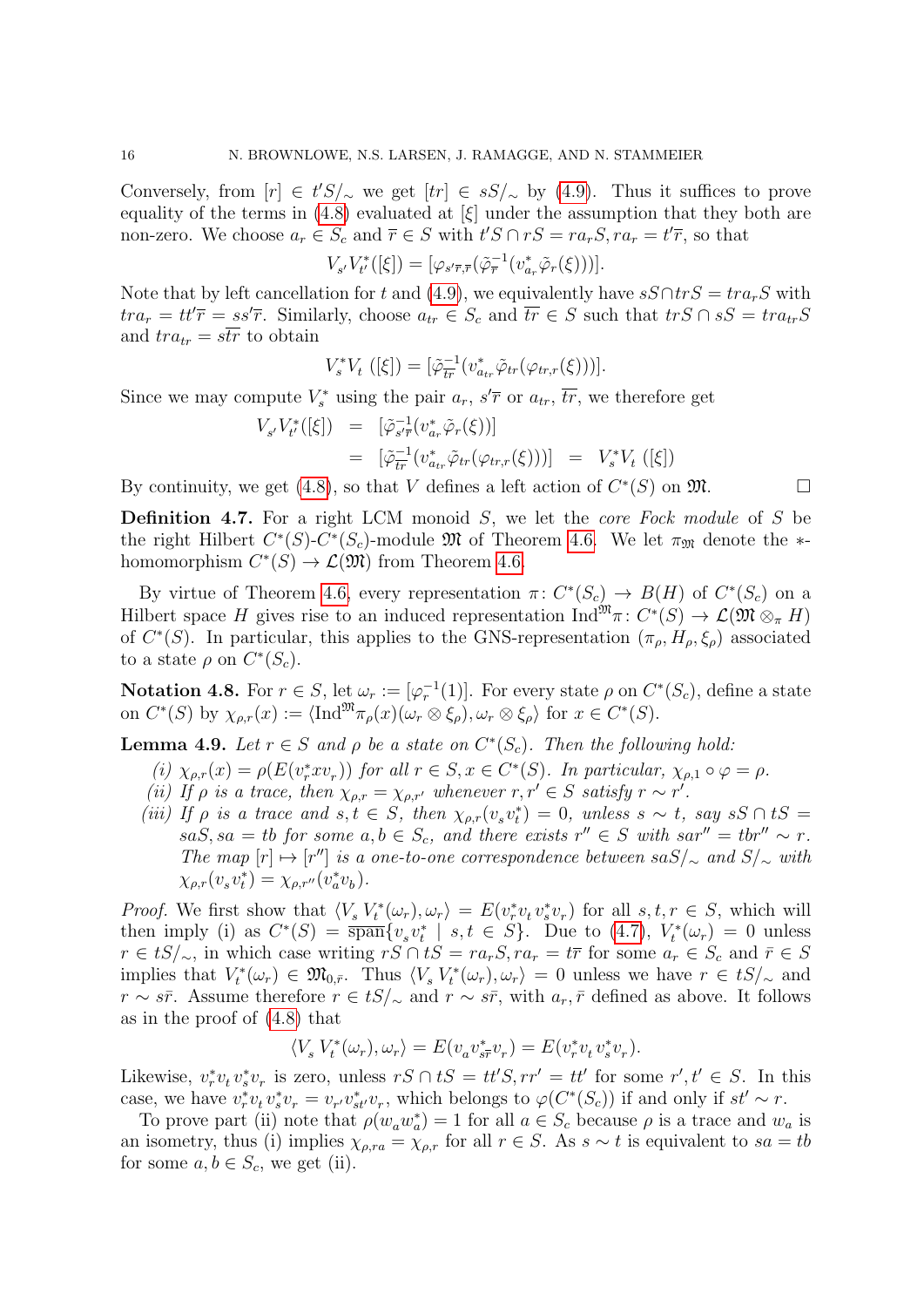For (iii), let  $s, t \in S$ . Part (i) implies that  $\chi_{\rho,r}(v_s v_t^*)$  vanishes unless  $sr' \sim r \sim tr'$ for some  $r' \in S$ . If these equivalences hold, then  $s \sim t$  by [\[ABLS17,](#page-36-1) Proposition 3.6(ii)] and  $N_s N_{r'} = N_r = N_t N_{r'}$ . So fix  $a, b \in S_c$  satisfying  $sS \cap tS = s aS$  and  $sa = tb$ . Moreover,  $sr' \sim tr'$  gives  $sr'c = tr'd \in sS \cap tS = saS$  for suitable  $c, d \in S_c$ , so there is  $[r''] \in S/\sim$  with  $[r] = [sr'] = [sar'']$  and  $sar'' = thr''$ . Conversely, every  $[r''] \in S$  yields a distinct class [sar'']. We thus obtain a one-to-one correspondence  $[r] \mapsto [r'']$  between  $sas/\sim = tbs/\sim$  and  $S/\sim$ . Using this correspondence, we get

$$
\chi_{\rho,r}(v_s v_t^*) \stackrel{(ii)}{=} \chi_{\rho,sar''}(v_s v_t^*) \stackrel{(i)}{=} \rho(E(v_{sar''}^* v_s v_t^* v_{tbr''})) \stackrel{(i)}{=} \chi_{\rho,r''}(v_a^* v_b).
$$

#### 5. Parametrisation of KMS-states

<span id="page-17-0"></span>5.1. Ground states and KMS-states of finite type. With the core Fock module in place, we proceed with the discussion of KMS-states for  $(C^*(S), \sigma)$ . We first address ground states in Proposition [5.1,](#page-17-1) then we produce  $KMS_\beta$ -states from normalised traces on  $C^*(S_c)$  in Proposition [5.4](#page-18-0) for  $\beta \in (1,\infty)$  and obtain a parametrisation for the KMS<sub>β</sub>states with  $\beta \in (\beta_c, \infty)$  in Proposition [5.5.](#page-19-0) In the spirit of [\[ALN,](#page-36-2) Definition 6.4], we refer to these last ones as states of finite type.

<span id="page-17-1"></span>**Proposition 5.1.** There exists an affine homeomorphism between the states on  $C^*(S_c)$ and the ground states on  $C^*(S)$  given by  $\rho \mapsto \psi_\rho := \chi_{\rho,1}$ .

*Proof.* Given a state  $\rho$  on  $C^*(S_c)$ , the map  $\psi_\rho$  is a state on  $C^*(S)$  such that  $0 \neq \psi_\rho(v_sv_t^*)$ forces  $[1] \in (sS \cap tS)/\sim$ , see Lemma [4.9](#page-16-0) (i). As this condition is equivalent to  $s, t \in S_c$ , the proof then follows as in [\[ABLS17,](#page-36-1) Proposition 6.2].  $\Box$ 

Before we construct  $KMS_\beta$ -states on  $C^*(S)$  from traces  $\tau$  on  $C^*(S_c)$  by use of the GNS representation  $\pi_{\tau}$ , we make note of an intermediate step which produces states on  $C^*(S)$  from traces on  $C^*(S_c)$ . Recall that we view the finite subsets of Irr( $N(S)$ ) as a (countable) directed set when ordered by inclusion.

<span id="page-17-4"></span>**Lemma 5.2.** Let  $\tau$  be a normalised trace on  $C^*(S_c)$ . For every  $n \in N(S)$ , the state  $\psi_{\tau,n} := n^{-1} \sum_{[s] \in N^{-1}(n)/\sim} \chi_{\tau,s}$  on  $C^*(S)$  restricts to a normalised trace  $\psi_{\tau,n} \circ \varphi$  on  $C^*(S_c)$ . In particular, for all  $\beta > 1$  and  $I \subset Irr(N(S))$  with  $\zeta_I(\beta) < \infty$ ,

$$
\psi_{\beta,\tau,I}:=\zeta_I(\beta)^{-1}\sum_{[s]\in S_I/\sim}N_s^{-\beta}\chi_{\tau,s}=\zeta_I(\beta)^{-1}\sum_{n\in\langle I\rangle^+}n^{1-\beta}\psi_{\tau,n}
$$

defines a state on  $C^*(S)$  such that  $\psi_{\beta,\tau,I} \circ \varphi$  is tracial on  $C^*(S_c)$ .

*Proof.* By Lemma [4.9](#page-16-0) (ii) and the trace property for  $\tau$ , the map  $\psi_{\tau,n}$  is a well-defined state on  $C^*(S)$ . We claim that

<span id="page-17-3"></span>(5.1) 
$$
\sum_{[s] \in N^{-1}(n)/\sim} \chi_{\tau,s}(v_a v_b^* v_c v_d^*) = \sum_{[s] \in N^{-1}(n)/\sim} \chi_{\tau,s}(v_c v_d^* v_a v_b^*)
$$

holds for all  $a, b, c, d \in S_c$  and  $n \in N(S)$ . The term  $\chi_{\tau,s}(v_a v_b^* v_c v_d^*)$  vanishes unless  $[s] \in \text{Fix } \alpha_a \alpha_b^{-1} \alpha_c \alpha_d^{-1}$  $\frac{1}{d}$ , see Lemma [4.9](#page-16-0) (i). Likewise,  $\chi_{\tau,s'}(v_c v_d^* v_a v_b^*)$  is zero unless  $[s'] \in$ Fix  $\alpha_c \alpha_d^{-1} \alpha_a \alpha_b^{-1}$  $b^{-1}$ . These two sets are related by the bijections

<span id="page-17-2"></span>(5.2) Fix 
$$
\alpha_a \alpha_b^{-1} \alpha_c \alpha_d^{-1} \stackrel{\alpha_d}{\longleftarrow}
$$
 Fix  $\alpha_d^{-1} \alpha_a \alpha_b^{-1} \alpha_c \stackrel{\alpha_c}{\longrightarrow}$  Fix  $\alpha_c \alpha_d^{-1} \alpha_a \alpha_b^{-1}$ .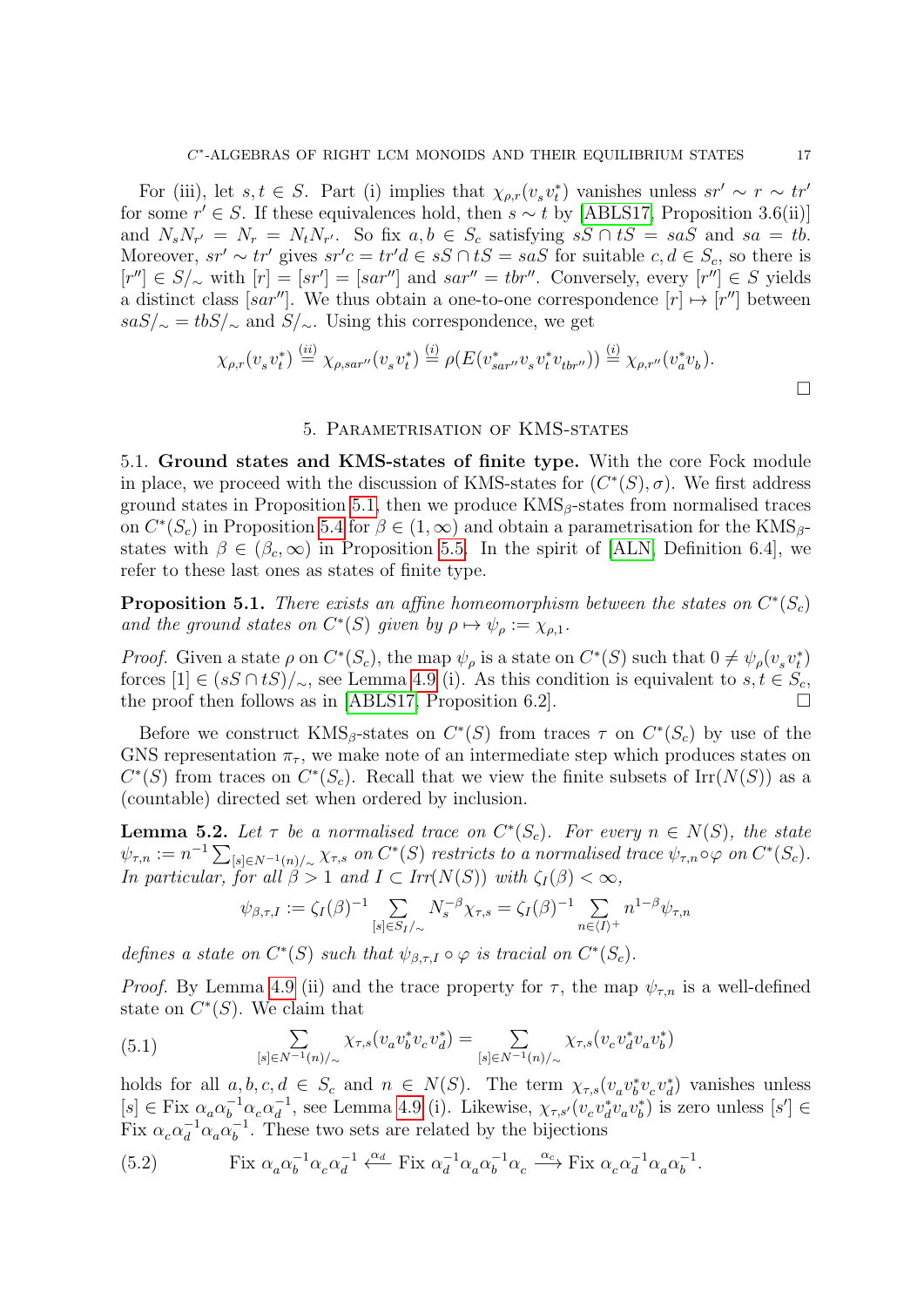We note that every  $s \in S$  satisfies

<span id="page-18-1"></span>(5.3) 
$$
\chi_{\tau,ds}(v_a v_b^* v_c v_d^*) = \tau(\varphi^{-1}(v_{ds}^* v_a v_b^* v_c v_d^* v_{ds})) = \tau(\varphi^{-1}(v_{ds}^* v_a v_b^* v_{cs})) = \tau(\varphi^{-1}(v_{cs}^* v_c v_d^* v_a v_b^* v_{cs})) = \chi_{\tau,cs}(v_c v_d^* v_a v_b^*).
$$

As  $\alpha$  restricts to an action of  $S_c$  by bijections on  $N^{-1}(n)/\sim$ , Lemma [4.9](#page-16-0) (ii) gives

 $\{\chi_{\tau,es} \mid [s] \in N^{-1}(n)/_{\sim}\} = \{\chi_{\tau,s} \mid [s] \in N^{-1}(n)/_{\sim}\}\$ for all  $n \in N(S), e \in S_c$ .

This leads to

$$
\sum_{[s]\in N^{-1}(n)/\sim} \chi_{\tau,s}(v_a v_b^* v_c v_d^*) = \sum_{\substack{[s]\in N^{-1}(n)/\sim, \\ [s]\in \text{Fix } \alpha_a \alpha_b^{-1} \alpha_c \alpha_d^{-1} \\ [s]\in N^{-1}(n)/\sim, \\ [s]\in \text{Fix } \alpha_d^{-1} \alpha_a \alpha_b^{-1} \alpha_c \\ \cdots \\ [s]\in N^{-1}(n)/\sim, \\ [s]\in \text{Fix } \alpha_d^{-1} \alpha_a \alpha_b^{-1} \alpha_c \\ \vdots \\ [s]\in N^{-1}(n)/\sim, \\ [s]\in \text{Fix } \alpha_d^{-1} \alpha_a \alpha_b^{-1} \alpha_c \\ \vdots \\ [s]\in N^{-1}(n)/\sim, \\ \chi_{\tau,s}(v_c v_d^* v_a v_b^*),
$$

which establishes [\(5.1\)](#page-17-3). Hence  $\psi_{\tau,n} \circ \varphi$  is a trace on  $C^*(S_c)$ . The claim concerning  $\psi_{\beta,\tau,l}$ is an immediate consequence hereof.

<span id="page-18-2"></span>**Proposition 5.3.** For every normalised trace  $\tau$  on  $C^*(S_c)$ ,  $\psi_{1,\tau} := \lim_{n \in N(S)} \psi_{\tau,n}$  defines a KMS<sub>1</sub>-state on  $C^*(S)$ .

*Proof.* If the limit exists, it is necessarily a state whose restriction to  $\varphi(C^*(S_c))$  is tracial. It thus suffices to show that [\(4.1\)](#page-11-1) holds for any given  $s, t \in S$  for  $\psi_{\tau,n}$  for all large enough  $n \in N(S)$ . According to Lemma [4.9](#page-16-0) (iii),  $\chi_{\tau,r}(v_s v_t^*)$  vanishes for all r unless  $s \sim t$ , so let us assume that  $sS \cap tS = saS$ ,  $sa = tb$  for some  $a, b \in S_c$ . Let n be large enough so that  $N_s = N_t$  divides n in  $N(S)$ , say  $n = N_s m$  for some  $m \in N(S)$ . Next, we note that the one-to-one correspondence  $[r] \mapsto [r'']$  from  $saS/\sim$  to  $S/\sim$  from Lemma [4.9](#page-16-0) (iii) restricts to a bijection  $\{ [r] \in N^{-1}(n)/\sim \mid s \cap r \} \to N^{-1}(m)/\sim$ . We infer that

$$
\psi_{\tau,n}(v_s v_t^*) = n^{-1} \sum_{[r] \in (N^{-1}(n) \cap s a S) / \sim} \chi_{\tau,r}(v_s v_t^*) \stackrel{(4.9)(iii)}{=} N_s^{-1} \psi_{\tau,m}(v_a^* v_b).
$$

Since  $\psi_{\tau,m} \circ \varphi$  is tracial and  $n \nearrow \infty$  is the same as  $m \nearrow \infty$ , this establishes [\(4.1\)](#page-11-1) for  $\psi_{1,\tau}$ . The limit exists by weak\*-compactness: we first get a limit for some sequence  $(n_k)_{k\in\mathbb{N}}\subset N(S)$  with  $n_k\to\infty$ , and then by using  $(4.5)$  we get that this limit does not depend on the choice of sequence.

<span id="page-18-0"></span>**Proposition 5.4.** For  $\beta > 1$  and every normalised trace  $\tau$  on  $C^*(S_c)$ , there is a sequence  $(I_k)_{k\geq 1}$  of finite subsets of  $Irr(N(S))$  such that  $\psi_{\beta,\tau,I_k}$  weak\*-converges to a KMS<sub>β</sub>state  $\psi_{\beta,\tau}$  on  $C^*(S)$  as  $I_k \nearrow Irr(N(S))$ . For  $\beta \in (\beta_c, \infty)$ , the state  $\psi_{\beta,\tau}$  is given by  $\psi_{\beta,\tau,Irr(N(S))}$ .

*Proof.* Let  $\beta > 1$  and  $\tau$  be a normalised trace on  $C^*(S_c)$ . Due to weak\*-compactness of the state space on  $C^*(S)$ , there is a sequence  $(I_k)_{k\geq 1}$  of finite subsets of  $\text{Irr}(N(S))$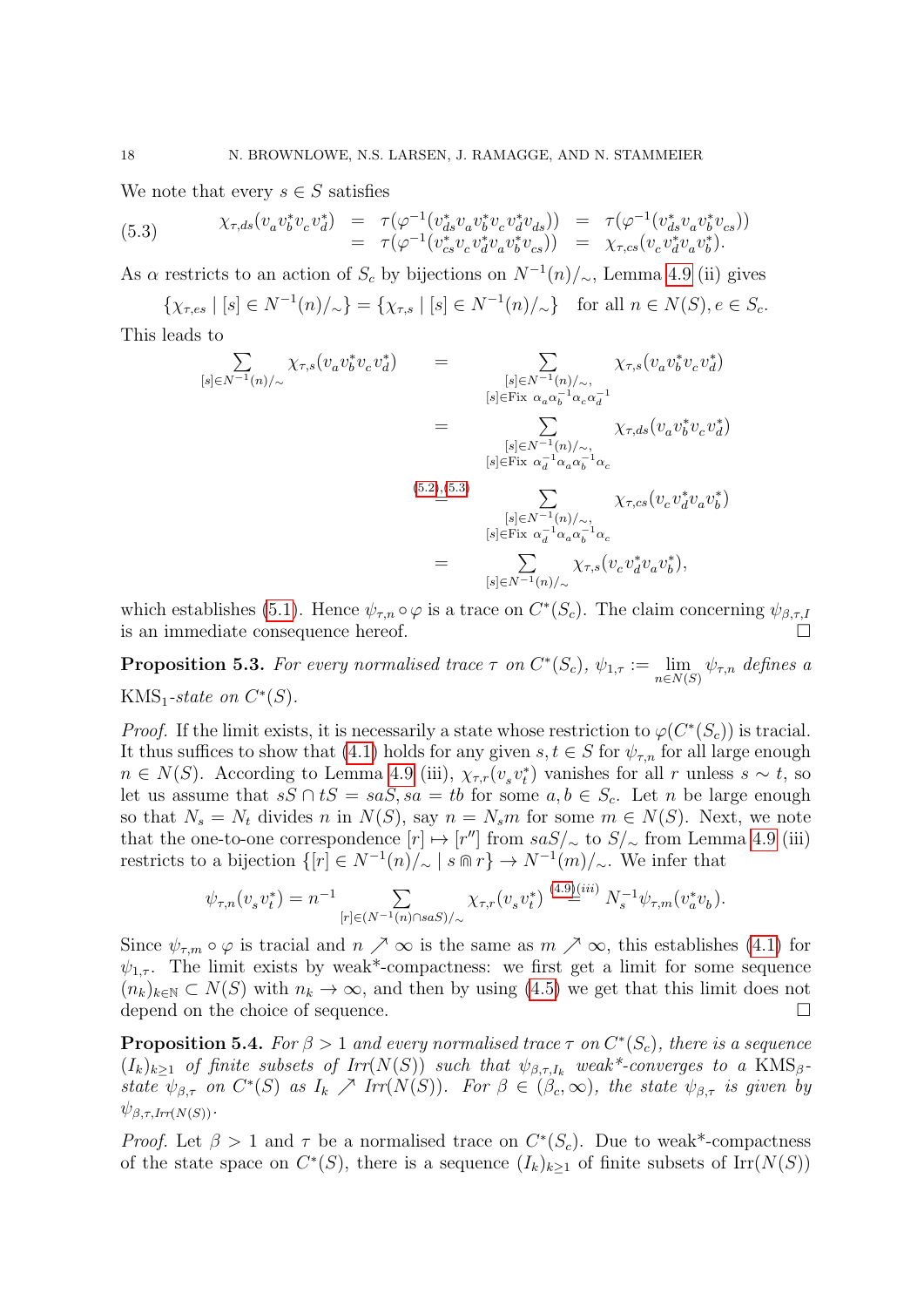with  $I_k \nearrow \text{Irr}(N(S))$  such that  $(\psi_{\beta,\tau,I_k})_{k\geq 1}$  obtained from Lemma [5.2](#page-17-4) converges to some state  $\psi_{\beta,\tau}$  in the weak\* topology. By Proposition [4.1,](#page-11-0)  $\psi_{\beta,\tau}$  is a KMS<sub>β</sub>-state if and only if  $\psi_{\beta,\tau} \circ \varphi$  defines a trace on  $C^*(S_c)$  and [\(4.1\)](#page-11-1) holds. Note that  $\psi_{\beta,\tau} \circ \varphi$  is tracial on  $C^*(S_c)$  because each of the  $\psi_{\beta,\tau,I_k}$  has this property by Lemma [5.2.](#page-17-4)

It remains to prove [\(4.1\)](#page-11-1). Let  $s, t \in S$ . For  $k \geq 1$ , Lemma [4.9](#page-16-0) (iii) shows that  $\chi_{\tau,r}(v_s v_t^*)$  vanishes for  $[r] \in S_{I_k}/\sim$  unless  $s \sim t$  and  $sr' \sim r \sim tr'$  for some  $r' \in S$ . In particular, k must be so large that  $N_s = N_t \in \langle I_k \rangle^+$ , which we assume from now on. Hence  $\psi_{\beta,\tau}(v_s v_t^*) = 0$  unless  $[s] = [t]$ , so fix  $a, b \in S_c$  satisfying  $sS \cap tS = s aS$  and  $sa = tb$ . Noting that the one-to-one correspondence  $[r] \mapsto [r'']$  from Lemma [4.9](#page-16-0) (iii) maps  $s a S_{I_k}/\sim \text{to } S_{I_k}/\sim \text{as } r \sim s a r''$  and  $N_r, N_s \in \langle I_k \rangle^+$  force  $N_{r''} \in \langle I_k \rangle^+$ , we conclude that the equality  $\psi_{\beta,\tau,I_k}(v_s v_t^*) = \delta_{[s],[t]} N_s^{-\beta} \psi_{\beta,\tau,I_k}(v_a^* v_b)$  holds for k large enough. Thus the limit  $\psi_{\beta,\tau}$  satisfies [\(4.1\)](#page-11-1) for all  $s, t \in S$ , and hence is a KMS<sub>β</sub>-state. The claim for  $\beta \in (\beta_c, \infty)$  follows immediately from  $I_k \nearrow \text{Irr}(N(S))$  because the formula from Lemma [5.2](#page-17-4) makes sense for  $I = \text{Irr}(N(S))$ .

<span id="page-19-0"></span>**Proposition 5.5.** Let  $\beta \in (\beta_c, \infty)$ . Then  $\phi \mapsto \phi_{Irr(N(S))} \circ \varphi$  defines an affine homeomorphism between the KMS<sub>β</sub>-states on  $C^*(S)$  and the normalised traces on  $C^*(S_c)$ . Its inverse is given by  $\tau \mapsto \psi_{\beta,\tau}$ .

*Proof.* We shall prove the following:

- (i) If  $\phi$  is a KMS<sub>β</sub>-state on  $C^*(S)$ , then  $\psi_{\beta, \phi_{\text{Irr}(N(S))}} \circ \varphi = \phi$ .
- (ii) If  $\psi_{\beta,\tau}$  denotes the KMS<sub>β</sub>-state obtained in Proposition [5.4](#page-18-0) for Irr( $N(S)$ ) and a trace  $\tau$  on  $C^*(S_c)$ , then  $(\psi_{\beta,\tau})_{\text{Irr}(N(S))} \circ \varphi = \tau$ .

We start with (i): As  $\phi_{\text{Irr}(N(S))} \circ \varphi$  is a normalised trace on  $C^*(S_c)$  by Lemma [4.2](#page-12-2) (ii),  $\psi_{\beta,\phi_{\text{Irr}(N(S))}\circ\varphi}$  is a KMS<sub>β</sub>-state, see Proposition [5.4.](#page-18-0) For  $x \in C^*(S)$ , we get

$$
\psi_{\beta,\phi_{\mathrm{Irr}(N(S))}\circ\varphi}(x)\stackrel{4.9(i)}{=} \zeta(\beta)^{-1}\sum_{[s]\in S/\sim}N_s^{-\beta}\phi_{\mathrm{Irr}(N(S))}(v_s^*xv_s)\stackrel{4.2(iv)}{=} \phi(x).
$$

<span id="page-19-1"></span>For (ii), we fix  $x \in C^*(S_c)$  and get

(5.4) 
$$
(\psi_{\beta,\tau})_{\mathrm{Irr}(N(S))}(\varphi(x)) = \zeta(\beta)\tilde{\psi}_{\beta,\tau}(Q_{\mathrm{Irr}(N(S))}\pi_{\psi_{\beta,\tau}}(\varphi(x))Q_{\mathrm{Irr}(N(S))})
$$

$$
= \lim_{I \subset \mathrm{Irr}(N(S))} \zeta(\beta)\tilde{\psi}_{\beta,\tau}(Q_{I}\pi_{\psi_{\beta,\tau}}(\varphi(x))Q_{I}).
$$

Let  $(T_n)_{n\in I}$  be a family of transversals for  $(N^{-1}(n)/\sim)_{n\in I}$  (which we fix for the remainder of this proof). Note that by [\(2.4\)](#page-8-1), the defect projection  $q_I = \prod_{n \in I} (1 - \sum_{t \in T_n} e_{tS})$  is a preimage of  $Q_I$  under  $\pi_{\psi_{\beta,\tau}}$ , so that  $\tilde{\psi}_{\beta,\tau}(Q_I\pi_{\psi_{\beta,\tau}}(\varphi(x))Q_I) = \psi_{\beta,\tau}(q_I\varphi(x))\tilde{q}_I$ . By definition of  $\psi_{\beta,\tau}$ , we have

(5.5) 
$$
\zeta(\beta)\psi_{\beta,\tau}(q_I\varphi(x)q_I) = \sum_{[s]\in S/\sim} N_s^{-\beta} \chi_{\tau,s}(q_I\varphi(x)q_I).
$$

We claim that  $\chi_{\tau,s}(q_I\varphi(x)q_I) = \delta_{[s],S_c}\tau(x)$  for I large enough and all s. First, let  $s \in S_c$ . Since  $\tau$  is a trace, Lemma [4.9](#page-16-0) (ii) yields  $\chi_{\tau,s}(q_I\varphi(x)q_I) = \chi_{\tau,1}(q_I\varphi(x)q_I)$  $\tau(E(q_I\varphi(x)q_I))$ , where E is the conditional expectation from [\(2.2\)](#page-7-1) given by  $E(v_tv_r^*) =$  $\chi_{S_c}(t)\chi_{S_c}(r)$   $w_t w_r^*$ . The term  $q_I\varphi(x)q_I$  is of form  $\varphi(x)+y$ , where y corresponds to the collection of cross-terms. Thus y is a finite sum of elements of the form  $\pm e_{tS}\varphi(x)e_{rs}$ with  $t \notin S_c$  or  $r \notin S_c$ . But such terms belong to  $\varphi(C^*(S_c))$  if and only if they vanish, so we get  $\chi_{\tau,s}(q_I\varphi(x)q_I) = \tau(E(\varphi(x)) = \tau(x)$ .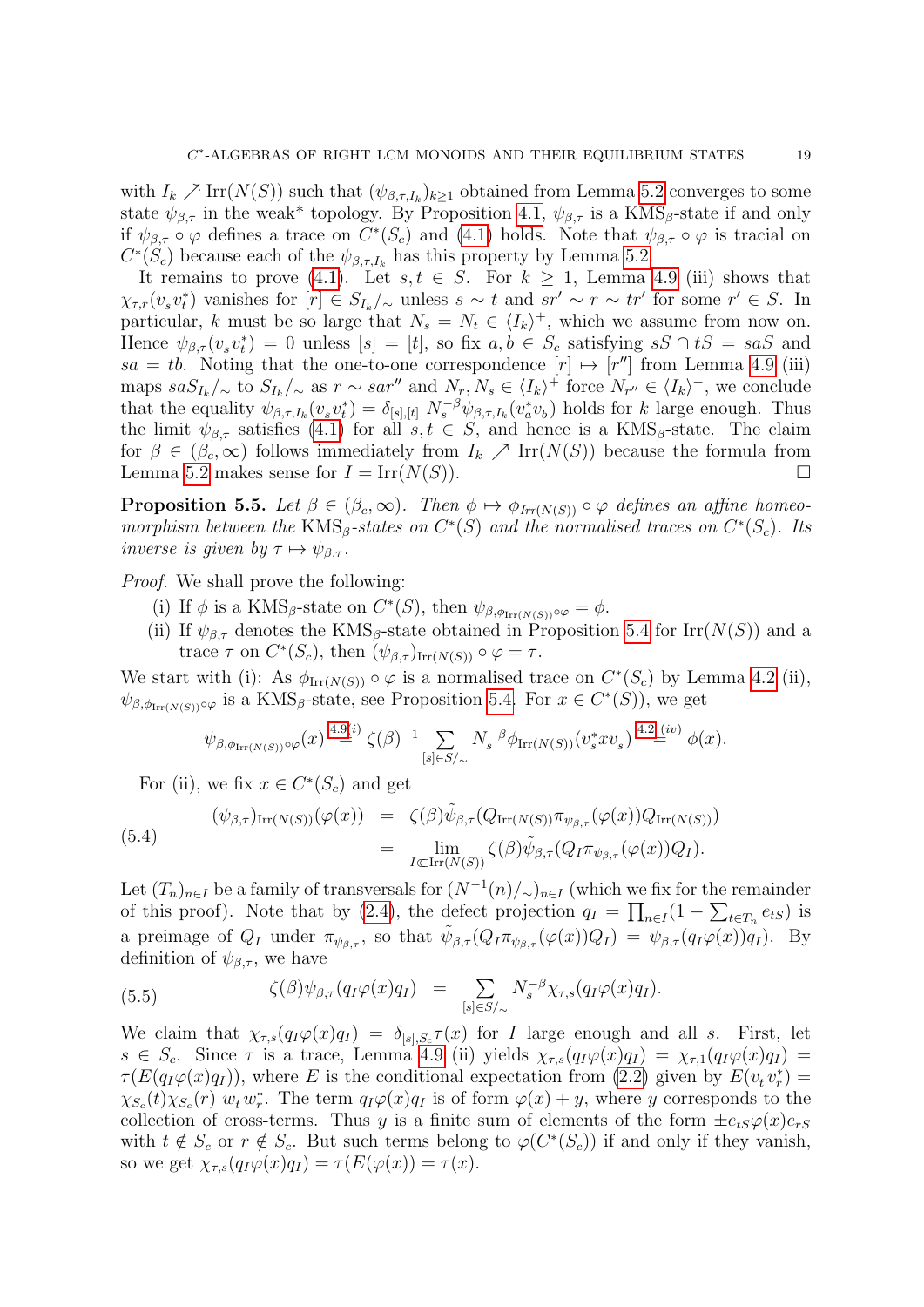Now suppose  $s \in S \setminus S_c$ , that is,  $N_s > 1$ . For I large enough, there is  $n \in I$ with  $N_s \in nN(S)$ . Since  $T_n$  is a foundation set, there is  $t \in T_n$  such that  $s \cap t$ , hence by Lemma [2.2](#page-6-0) we can write  $sS \cap tS = saS$  and  $sa = tu$  for some  $u \in S$  and  $a \in S_c$ . We claim that  $s \perp t'$  for all  $t' \in T_n$  such that  $t \neq t'$ . If this were not true, then from  $s \nightharpoonup t'$  for  $t' \in T_n$  with  $t \neq t'$  we get as above  $sS \cap t'S = sbS$  and  $sb = t'r$  for some  $r \in S$  and  $b \in S_c$ . Now pick  $c, d \in S$  such that  $ac = bd$  and note that  $tuc = sac = sbd = t'rd$ , which implies  $t \oplus t'$  and contradicts the fact that  $T_n$  is accurate. It follows that  $v_s^* q_I \varphi(x) q_I v_s$  begins with the factor  $v_s^* q_{n}$ , which by the claim is  $v_s^*(1 - e_{tS})$ . From the choice of a, it is easy to see that  $v_s^*(1 - e_{tS}) = (1 - e_{aS})v_s^*$ . By Lemma [4.9](#page-16-0) (ii) we write  $\chi_{\tau,s}(q_I\varphi(x)q_I) = \tau(E(v_s^*q_{\{n\}}q_{I\setminus\{n\}}\varphi(x)q_Iv_s)).$  Now denoting  $z = q_{I \setminus \{n\}}\varphi(x)q_Iv_s$ , we obtain

$$
\chi_{\tau,s}(q_I\varphi(x)q_I) = \tau(E((1 - e_{aS})v_s^*z)) = \tau((1 - w_a w_a^*)E(z)),
$$

which vanishes because  $\tau$  is a trace on  $C^*(S_c)$ . We have shown that for every  $[s] \in$  $S/\sim$ ,  $[s] \neq S_c$  the contribution  $\chi_{\tau,s}(q_I\varphi(x)q_I)$  vanishes for all large enough I, and we conclude thus from [\(5.4\)](#page-19-1) that  $(\psi_{\beta,\tau})_{\text{Irr}(N(S))}(\varphi(x)) = \tau(x)$  for all  $x \in C^*(S_c)$ .

*Proof of Theorem [3.6.](#page-10-0)* Let  $\beta_0 \geq 1$  and suppose  $\tau$  is a normalised trace on  $C^*(S_c)$  sat-isfying [\(3.5\)](#page-10-2). By weak<sup>\*</sup>- compactness of the state space, a subnet of  $(\psi_{\beta,\tau})_{\beta>\beta_0}$ , where the index set is ordered by the reverse order, converges to a state  $\phi_{\beta_0,\tau}$ . It follows from [\[BR97,](#page-37-17) Proposition 5.3.25], upon choosing  $\beta_n \searrow \beta_0$ , that  $\phi_{\beta_0, \tau}$  is a KMS<sub> $\beta_0$ </sub> state. The hypothesis on  $\tau$  ensures that  $\phi_{\beta_0,\tau} \circ \varphi = \tau$ . By Proposition [4.1,](#page-11-0) the latter identity determines the  $KMS_{\beta_0}$ -state completely, so every convergent subnet converges to  $\phi_{\beta_0,\tau}$ . Since  $\psi_{\beta_0,\tau}$  determined by Proposition [5.4](#page-18-0) is a weak\*-limit of states, thus positive functionals, and since the limit over the finite subsets  $\{I_k\}$  of  $\mathrm{Irr}(N(S))$  does not depend on choice of subsets, we have that  $\phi_{\beta_0,\tau} = \psi_{\beta_0,\tau}$ . Moreover,  $\phi_{\beta_0,\tau} \circ \varphi = \tau$  shows that we get an embedding of the simplex of normalised traces satisfying [\(3.5\)](#page-10-2) into the simplex of  $KMS_{\beta_0}$ -states.

Now suppose  $\beta_0 = 1$  and let  $\phi$  be a KMS<sub>1</sub>-state. In order to show that the embedding obtained before is a surjection, we will show that  $\psi_{\beta,\phi\circ\varphi}\circ\varphi=\phi\circ\varphi$  for all  $\beta>1$ . To do so, we claim first that for  $x \in C^*(S_c)$  we have  $v_s^*\varphi(x)v_s \in C^*(S_c)$  for all  $s \in S$ . To see this, it suffices to consider  $x = w_a w_b^*$  with  $a, b \in S_c$  such that  $0 \neq v_s^* \varphi(x) v_s$ . The latter amounts to  $\alpha_a^{-1}([s]) = \alpha_b^{-1}$  $b^{-1}([s]),$  so that there exist  $c, d \in S_c$  with  $v_s^* \varphi(x) v_s = v_c v_d^*$ . Hence

$$
\chi_{\phi \circ \varphi, s}(\varphi(x)) = \phi \circ \varphi \circ E(v_s^* \varphi(x)v_s) = \phi(v_s^* \varphi(x)v_s).
$$

Invoking Lemma [5.2,](#page-17-4) we get  $\psi_{\phi \circ \varphi, n} \circ \varphi = n^{-1} \sum_{[s] \in N^{-1}(n)/\sim} \chi_{\phi \circ \varphi, s} \circ \varphi \stackrel{(4.5)}{=} \phi \circ \varphi$  $\psi_{\phi \circ \varphi, n} \circ \varphi = n^{-1} \sum_{[s] \in N^{-1}(n)/\sim} \chi_{\phi \circ \varphi, s} \circ \varphi \stackrel{(4.5)}{=} \phi \circ \varphi$  $\psi_{\phi \circ \varphi, n} \circ \varphi = n^{-1} \sum_{[s] \in N^{-1}(n)/\sim} \chi_{\phi \circ \varphi, s} \circ \varphi \stackrel{(4.5)}{=} \phi \circ \varphi$ , and then

$$
\psi_{\beta,\phi\circ\varphi}\circ\varphi=\lim_{I\subset\operatorname{Irr}(N(S))}\zeta_I(\beta)^{-1}\sum_{n\in\langle I\rangle^+}n^{1-\beta}\psi_{\phi\circ\varphi,n}\circ\varphi=\phi\circ\varphi
$$

for all  $\beta > 1$ . Therefore, the normalised trace  $\phi \circ \varphi$  satisfies [\(3.5\)](#page-10-2) for  $\beta_0 = 1$ , and  $\phi_{1,\phi\circ\varphi}\circ\varphi=\phi\circ\varphi$  entails  $\phi_{1,\phi\circ\varphi}=\phi$  because of Proposition [4.1.](#page-11-0)

### Corollary 5.6. The following hold:

- (i) For  $1 \leq \beta_1 \leq \beta_2$ , the simplex  $T_{>\beta_1}(C^*(S_c))$  is a face in  $T_{>\beta_2}(C^*(S_c))$ .
- (ii) For every  $\beta > 1$ , the simplex of KMS<sub>1</sub>-states embeds into the simplex of KMS<sub>β</sub>states.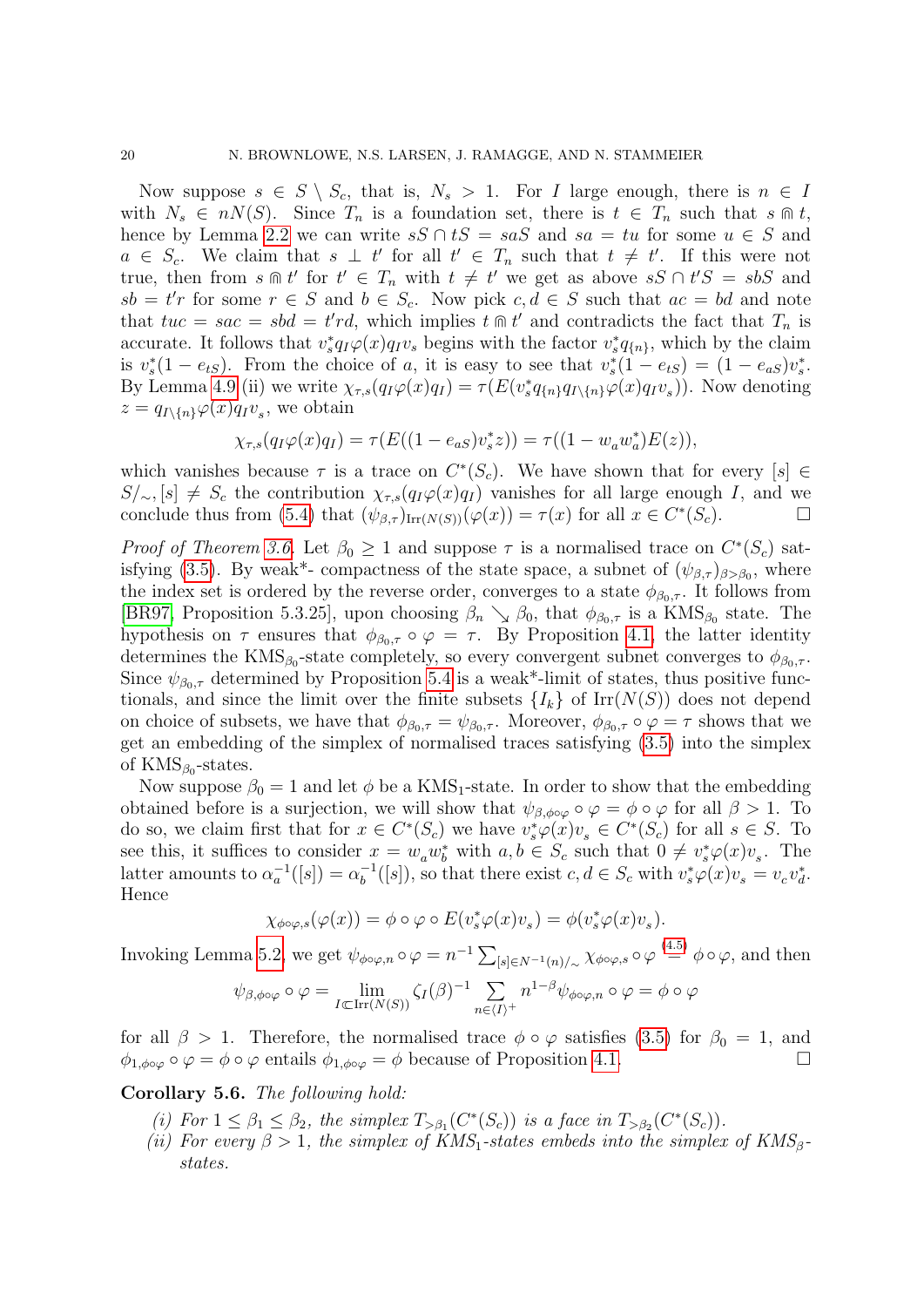(iii) If  $T_{>\beta_1}(C^*(S_c))$  is not a singleton, then  $(C^*(S), \sigma)$  does not have a unique  $KMS_{\beta_2}$ . state for all  $\beta_2 > \beta_1$ .

Proof. The first claim is just an observation, which in combination with Theorem [3.6](#page-10-0) proves both (ii) and (iii).  $\Box$ 

6. Uniqueness for KMS-states in the critical interval

<span id="page-21-0"></span>Let S be a right LCM monoid with generalised scale  $N: S \to \mathbb{N}^{\times}$ . It follows from Proposition [5.3](#page-18-2) and Proposition [5.4](#page-18-0) that every  $\beta$  in the critical interval  $[1, \beta_c]$  has at least one KMS<sub>β</sub>-state on  $(C^*(S), \sigma)$ . In this section, we will address sufficient conditions for uniqueness of these states.

Our first criterion is the notion of core regularity introduced in Definition [3.1.](#page-9-1) This is pertinent to uniqueness of  $KMS_\beta$ -state when the critical interval degenerates to the value  $\beta = 1$ . In order to justify our definition, first observe that if  $\phi$  is a KMS<sub>1</sub>-state,  $a, b \in S_c$  and  $n \in N(S)$ , then by equation [\(4.5\)](#page-14-3) and the KMS<sub>1</sub>-condition we obtain

<span id="page-21-1"></span>
$$
(6.1) \qquad \phi(v_a v_b^*) = \phi(v_b^* v_a) = \sum_{[s] \in N^{-1}(n)/\sim} n^{-1} \phi(v_{bs}^* v_{as}) = \sum_{[s] \in N^{-1}(n)/\sim} n^{-1} \delta_{[as],[bs]} \phi(v_{bs}^* v_{as}).
$$

The notion of core regularity says that for every choice of distinct elements  $a, b \in S_c$ , there may only be a small proportion of elements  $[s] \in S/\sim$  such that  $[as] = [bs]$  but  $asc \neq bsc$  for all  $c \in S_c$ .

Fix  $a, b \in S_c$  and suppose  $s \in S$  such that  $[as] = [bs]$ . We claim that if for some  $s' \in [s]$ there is  $c \in S_c$  such that  $as'c = bs'c$ , then there exists  $d \in S_c$  such that  $asd = bsd$ . This will say that the property of absorbing the difference between  $a$  and  $b$  is invariant under ∼, and hence a property of [s]. To prove the claim, let  $sS \cap s'S = seS$ ,  $se = s'f$ . Since  $S_c$  is itself right LCM, we can further take  $fS_c \cap cS_c = fgS, fg = ch$  with  $g, h \in S_c$ . Then we get  $aseg = as'fg = as'ch = bs'ch = bs'fg = bseg$ , so that  $d := eg$  yields the claim. Diagramatically, we can illustrate this as follows, with the bottom full arrows arising from the first equivalence  $as \sim bs$ :



<span id="page-21-3"></span>Remark 6.1. Let  $a, b, c \in S_c$  such that  $a = bc$ . Then left cancellation implies  $F_n^{a,b} = F_n^{c,1}$  and  $A_n^{a,b} = A_n^{c,1}$ . If instead we have  $a = cb$ , then  $[s] \in F_n^{a,b}$  is equivalent to  $[bs] \in F_n^{c,1}$ . Hence  $F_n^{a,b} = \alpha_b^{-1}$  $b^{-1}(F_n^{c,1})$ . Likewise,  $A_n^{a,b} = \alpha_b^{-1}$  $b^{-1}(A_n^{c,1})$ . It follows that if all pairs in  $S_c$  are comparable with respect to one of the partial orders given by  $a \geq r b \Leftrightarrow a \in bS_c$  and  $a \geq_{\ell} b \Leftrightarrow a \in S_c b$ , e.g. if  $S_c$  is a group or N, then it suffices to consider  $|F_n^{a,1} \setminus A_n^{a,1}|$  for arbitrary  $a \in S_c$  in order to determine  $|F_n^{a,b} \setminus A_n^{a,b}|$  for all  $a, b \in S_c$ . In this case, we shall simplify the notation to  $F_n^a := F_n^{a,1}$  and  $A_n^a := A_n^{a,1}$ .

<span id="page-21-2"></span>Remark 6.2. The sequence  $(|A_n^{a,b}|/n)_{n\in N(S)} \subset [0,1]$  is monotone increasing for all  $a, b \in$  $S_c$  in the sense that if  $[s] \in A_m^{a,b}$  and  $t \in N^{-1}(n)$ , then  $[st] \in A_{mn}^{a,b}$ . To see this, pick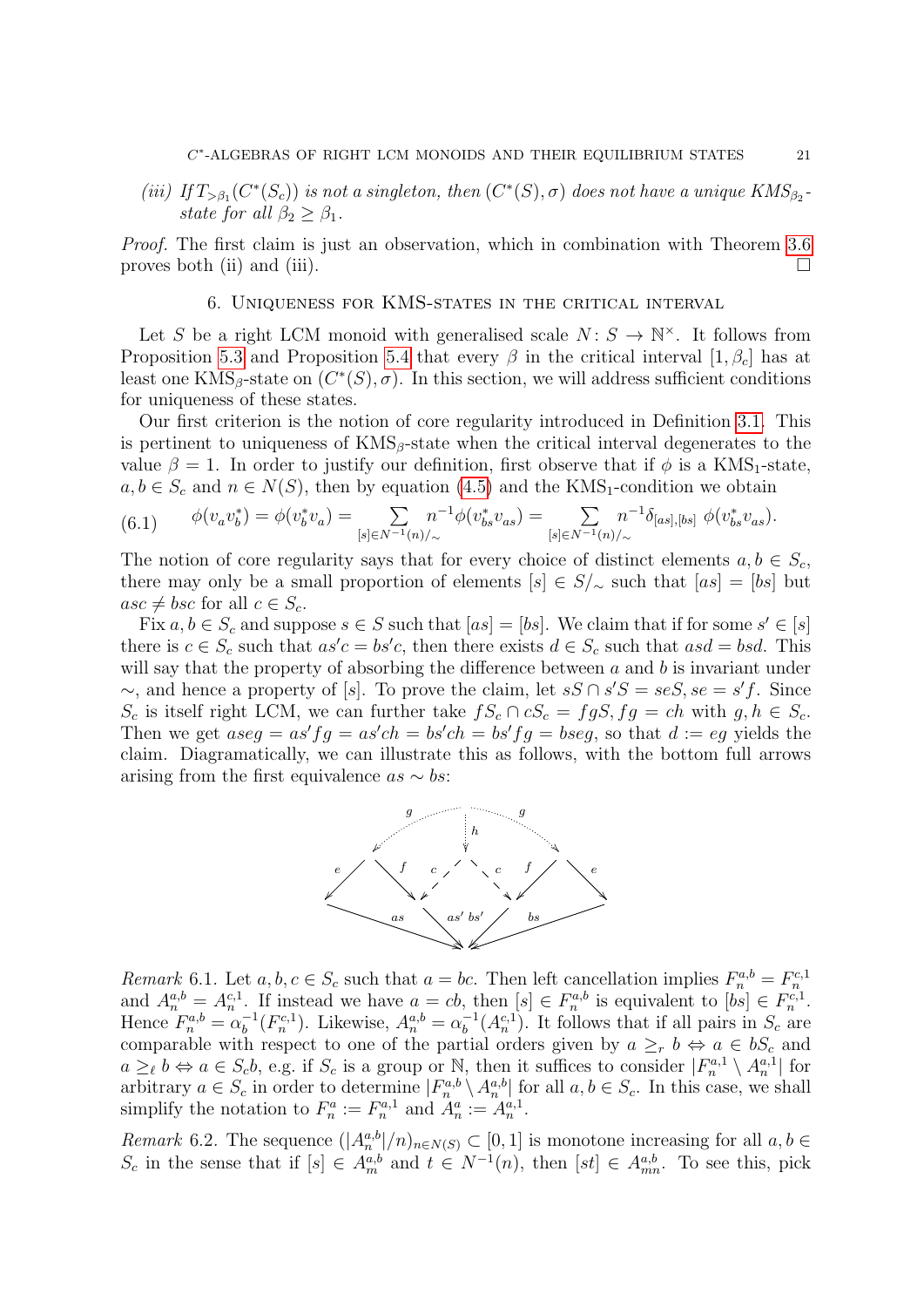$e \in S_c$  satisfying  $ase = bse$ , then  $tS \cap eS = tfS$ ,  $tf = et'$  for some  $f \in S_c$ ,  $t' \in S$ . This implies  $ast f = aset' = bset' = bst f$ , as needed.

Self-similar actions illustrate the meaning of the sets  $A_n^{a,b} \subset F_n^{a,b}$  very nicely. (See Section [8](#page-29-0) for more details on self-similar actions.)

**Proposition 6.3.** Suppose  $S = X^* \bowtie G$  for a self-similar action  $(G, X)$ . For  $g \in G$ , the equivalence class  $[(w, 1_G)] \in S/\sim$  for a word  $w \in X^*$  with  $n := |X|^{\ell(w)}$  belongs to  $F_n^{(\varnothing,g)}$  if and only if  $g(w) = w$ . It belongs to  $A_n^{(\varnothing,g)}$  if and only if  $g(w) = w$  and  $g|_w = 1_G$ .

*Proof.* We have  $S_c = \{\emptyset\} \times G$ , and  $[(w, h)] \in S/\sim$  is determined by w. Therefore  $\alpha_{(\emptyset, g)}([w, 1_G)]) = [(g(w), g]_w)]$  shows the first claim. For the second part, one direction is obvious. So suppose there is  $h \in G$  such that  $(w, g|_wh) = (\emptyset, g)(w, h) = (w, h)$ . By left cancellation we get  $g|wh = h$ , which amounts to  $g|_w = 1_G$  since h is invertible.  $\Box$ 

<span id="page-22-0"></span>**Proposition 6.4.** There is a KMS<sub>1</sub>-state  $\psi_1$  for  $(C^*(S), \sigma)$  determined by

$$
\psi_1(v_a v_b^*) = \lim_{n \in N(S)} \frac{|A_n^{a,b}|}{n} \quad \text{for } a, b \in S_c.
$$

If S is core regular, then  $\psi_1$  is the unique KMS<sub>1</sub>-state.

*Proof.* According to Proposition [2.4,](#page-7-2)  $\tau_0$  given by  $\tau_0(w_a w_b^*) = \delta_{a,b}$  defines a normalised trace on  $C^*(S_c)$ . By Proposition [5.3,](#page-18-2) this yields a KMS<sub>1</sub>-state  $\psi_1 := \psi_{1,\tau_0}$ . For  $a, b \in S_c$ and  $n \in N(S)$ , we compute

<span id="page-22-1"></span>
$$
\psi_{\tau_0,n}(v_a v_b^*) = \psi_{\tau_0,n}(v_b^* v_a) = n^{-1} \sum_{[r] \in N^{-1}(n)/{\sim}} \tau_0 \circ E(v_{br}^* v_{ar}).
$$

Since  $\tau_0 \circ E(v_{br}^* v_{ar})$  vanishes unless  $arc = brc$  for some  $c \in S_c$ , we arrive at

(6.2) 
$$
\psi_{\tau_0,n}(v_a v_b^*) = n^{-1} |A_n^{a,b}|,
$$

which immediately implies the claim for  $\psi_1$ . Now suppose  $\phi$  is any KMS<sub>1</sub>-state on  $C^*(S)$ . Let  $a, b \in S_c$  and  $n \in N(S)$ . According to [\(6.1\)](#page-21-1),

$$
\begin{array}{rcl}\n\phi(v_a v_b^*) & = & \sum_{[s] \in N^{-1}(n)/\sim} n^{-1} \delta_{[as],[bs]} \phi(v_{bs}^* v_{as}) \\
& = & \sum_{[s] \in R_n^{a,b}} n^{-1} \phi(v_{bs}^* v_{as}) + \sum_{[s] \in R_n^{a,b} \setminus A_n^{a,b}} n^{-1} \phi(v_{bs}^* v_{as}).\n\end{array}
$$

By Proposition [4.1,](#page-11-0)  $\phi(v_{bs}^*v_{as})$  has form  $\phi(v_gv_f^*)$  for some  $f, g \in S_c$ . Each summand corresponding to  $[s] \in A_n^{a,b}$  will satisfy  $g = f$ , and since  $w_g$  is unitary in  $C^*(S_c)$  and  $\phi \circ \varphi$ is a trace on  $C^*(S_c)$  we have  $\phi(v_g v_f^*) = 1$ . For the summands where  $[s] \in F_n^{a,b} \setminus A_n^{a,b}$ , we estimate that  $|\phi(v_g v_f^*)| \leq 1$ . Thus the assumption on S implies  $\phi = \psi_1$ , as needed.  $\square$ 

Proposition [6.4](#page-22-0) improves [\[ABLS17,](#page-36-1) Proposition 9.2] significantly. If S satisfies the hypotheses of [\[ABLS17,](#page-36-1) Proposition 9.2], namely faithfulness of  $\alpha: S_c \cap S/\sim$  and finite propagation, then [\[ABLS17,](#page-36-1) Lemma [9](#page-33-1).5] establishes that  $S$  is core regular. In Section 9 we present an example that has a unique  $KMS_1$ -state (with  $\beta_c = 1$ ) and for which  $\alpha$  is not faithful.

The value  $\beta_c$ , when finite, can be interpreted as a critical inverse temperature above which KMS<sub>β</sub>-states are of Gibbs type in the sense of [\[ALN\]](#page-36-2). The value  $\beta_1 = 1$ , on the other hand, has the relevance of an inverse temperature below which no  $KMS_{\beta}$ -states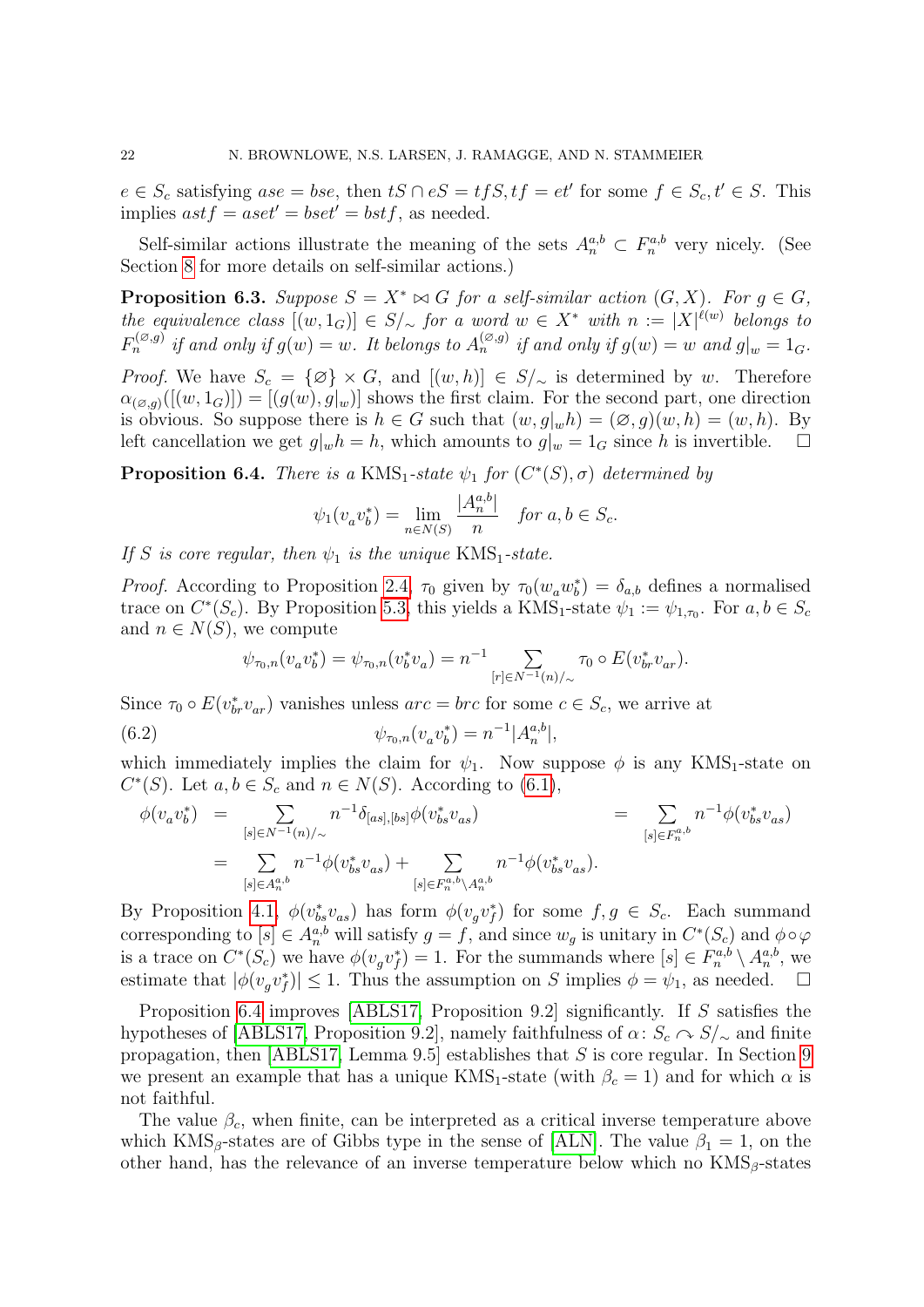can exist. The question of deciding in general when these values  $\beta_1$  and  $\beta_c$  coincide is a very interesting one and far from fully answered, see though [\[ALN\]](#page-36-2).

There are classes of examples where  $\beta_1 < \beta_c$ , and for this situation it is interesting to decide if there is uniqueness of  $KMS_\beta$ -states for  $\beta \in (\beta_1, \beta_c]$ . Our second criterion, that of summably core regular monoid from Definition [3.2,](#page-9-2) is tailored to the case of  $\beta \in (1, \beta_c]$ , which occurs for instance for the affine semigroup over the natural numbers from [\[LR10\]](#page-38-2). Up to now, it was only almost freeness of  $\alpha$  that was used to detect uniqueness in this situation, compare [\[ABLS17,](#page-36-1) Proposition 9.1].

**Lemma 6.5.** Let  $\beta \in (1, \beta_c]$  and  $a, b \in S_c$ . The sequence  $\{\zeta_I(\beta)^{-1} \sum_{n \in \langle I \rangle^+} n^{-\beta} |A_n^{a,b}|\}$ ranging over  $I \subset \text{Irr}(N(S))$  is monotone increasing, and hence converges to a limit

$$
\kappa_{\beta,a,b} := \lim_{I \subset \text{Irr}(N(S))} \zeta_I(\beta)^{-1} \sum_{n \in \langle I \rangle^+} n^{-\beta} |A_n^{a,b}| \in [0,1].
$$

*Proof.* Suppose  $I, J \subset \text{Irr}(N(S))$  are disjoint, then  $\zeta_{I \cup J}(\beta) = \zeta_I(\beta)\zeta_J(\beta)$  by the definition of the restricted  $\zeta$ -function in [\(2.1\)](#page-6-1). Since  $|A^{a,b}_{mn}| \geq |A^{a,b}_{m}| n$  for all  $m, n \in N(S)$  due to Remark [6.2,](#page-21-2) we estimate that

$$
\zeta_{I \cup J}(\beta)^{-1} \sum_{k \in \langle I \cup J \rangle^+} k^{-\beta} |A_k^{a,b}| = \zeta_I(\beta)^{-1} \sum_{m \in \langle I \rangle^+} m^{-\beta} \zeta_J(\beta)^{-1} \sum_{n \in \langle J \rangle^+} n^{-\beta} |A_{mn}^{a,b}|
$$
  
\n
$$
\geq \zeta_I(\beta)^{-1} \sum_{m \in \langle I \rangle^+} m^{-\beta} |A_m^{a,b}| \zeta_J(\beta)^{-1} \sum_{n \in \langle J \rangle^+} n^{-\beta+1}
$$
  
\n
$$
= \zeta_I(\beta)^{-1} \sum_{m \in \langle I \rangle^+} m^{-\beta} |A_m^{a,b}|.
$$

Thus the sequence is monotone increasing as claimed, and since all its terms lie in [0, 1] the lemma follows.

<span id="page-23-0"></span>**Proposition 6.6.** There is a KMS<sub>β</sub>-state  $\psi_{\beta}$  for  $(C^*(S), \sigma)$  for each  $\beta \in (1, \beta_c]$  determined by

$$
\psi_{\beta}(v_{a}v_{b}^{\ast})=\lim_{I\subset Irr(N(S))}\zeta_{I}(\beta)^{-1}\sum_{n\in\langle I\rangle^{+}}n^{-\beta}|A_{n}^{a,b}|\quad\textit{for}\;a,b\in S_{c}.
$$

If S is β-summably core regular, then  $\psi_{\beta}$  is the unique the KMS<sub>β</sub>-state.

*Proof.* Let  $\beta \in (1, \beta_c]$ . As in the proof of Proposition [6.4,](#page-22-0) the normalised trace  $\tau_0$ given by  $\tau_0(v_a v_b^*) = \delta_{a,b}$  gives rise to a  $KMS_\beta$ -state  $\psi_\beta := \psi_{\beta,\tau_0}$  using Proposition [5.4.](#page-18-0) By construction,  $\psi_{\beta}$  is the weak\* limit of the  $\psi_{\beta,\tau,I} = \zeta_I(\beta)^{-1} \sum_{n \in \langle I \rangle^+} n^{1-\beta} \psi_{\tau,n}$  with  $I \subset \text{Irr}(N(S))$ . Therefore, [\(6.2\)](#page-22-1) shows that  $\psi_{\beta}$  has the claimed form.

Now let  $\phi$  be any KMS<sub>β</sub>-state and  $a, b \in S_c$  be fixed but arbitrary. The KMS<sub>β</sub>condition gives  $\phi(v_a v_b^*) = \phi(v_b^* v_a)$ , and we note that for all  $s \in S$ , the expression  $v_{bs}^* v_{as}$ vanishes unless  $[s] \in F_{N_s}^{a,b}$  $N_s^{a,b}$ . Hence, by Lemma [4.2](#page-12-2) (iv), we have

$$
\begin{array}{rcl}\n\phi(v_a v_b^*) & = & \lim_{I \subset \text{Irr}(N(S))} \zeta_I(\beta)^{-1} \sum_{[s] \in S_I/\sim} N_s^{-\beta} \phi_I(v_{bs}^* v_{as}) \\
& = & \lim_{I \subset \text{Irr}(N(S))} \zeta_I(\beta)^{-1} \sum_{n \in \langle I \rangle^+} \sum_{[s] \in F_n^{a,b}} n^{-\beta} \phi_I(v_{bs}^* v_{as}).\n\end{array}
$$

Now we split the inner sum over  $[s] \in F_n^{a,b} \setminus A_n^{a,b}$  and  $[s] \in A_n^{a,b}$  and use that  $\phi_I(v_{bs}^* v_{as}) = 1$ whenever  $[s] \in A_n^{a,b}$  as  $\phi_I \circ \varphi$  is tracial, which can be seen similar to the proof of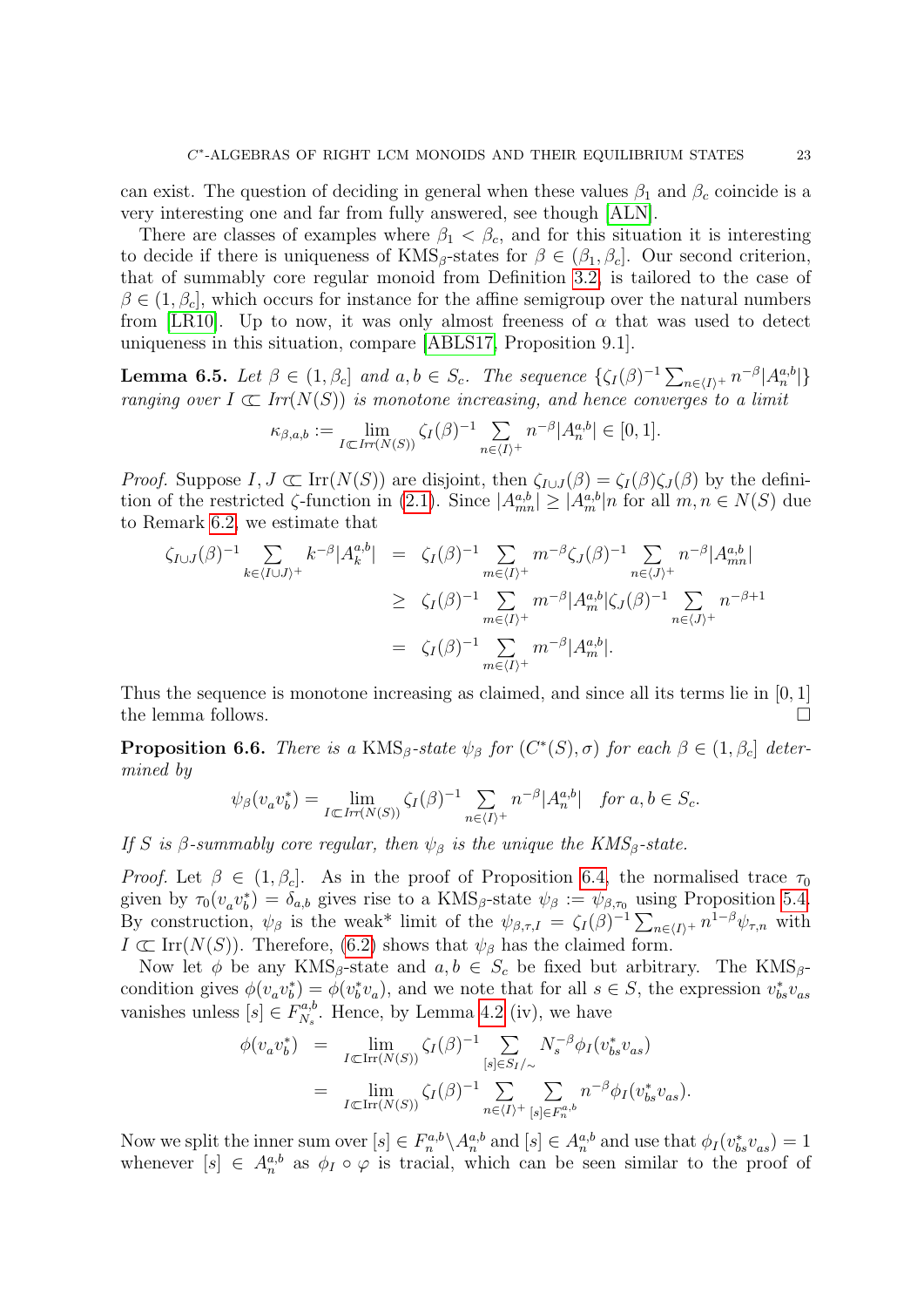Proposition [6.4.](#page-22-0) Since S is  $\beta$ -summably core regular, we obtain

$$
\begin{array}{rcl}\n|\phi(v_a v_b^*) - \kappa_{\beta, a, b}| & = & \lim_{I \subset \text{Irr}(N(S))} \zeta_I(\beta)^{-1} \sum_{n \in \langle I \rangle^+} \sum_{[s] \in F_n^{a, b} \setminus A_n^{a, b}} n^{-\beta} \underbrace{\left| \phi_I(v_{bs}^* v_{as}) \right|}_{\leq 1} \\
& \leq & \lim_{I \subset \text{Irr}(N(S))} \zeta_I(\beta)^{-1} \sum_{n \in \langle I \rangle^+} n^{-\beta} |F_n^{a, b} \setminus A_n^{a, b}| = 0.\n\end{array}
$$

Since Proposition [4.1](#page-11-0) says that  $\phi$  is determined by its values on monomials  $v_a v_b^*$ , we conclude that there is a unique such state  $\phi = \psi_{\beta}$ .

<span id="page-24-2"></span>**Proposition 6.7.** Suppose S is a right LCM monoid with generalised scale. If  $\alpha$  is almost free, then S is core regular and summably core regular.

*Proof.* The set  $S/\sim$  is infinite because the generalised scale is nontrivial by definition. If  $\alpha$  is almost free, then, for given  $a, b \in S_c$ ,  $a \neq b$ , the set  $F_n^{a,b}$  is empty for almost all  $n \in N(S)$ . This implies that S is core regular. Next, suppose we have  $\beta \in (1, \beta_c]$ and  $a, b \in S_c$ . Since  $0 < n^{-\beta} \leq 1$ , the series  $\sum_{n \in \langle I \rangle^+} n^{-\beta} |F_n^{a,b} \setminus A_n^{a,b}|$  is bounded by the total number of fixed points for  $\alpha_a^{-1}\alpha_b$ , that is,  $\sum_{n\in N(S)}|F_n^{a,b}|<\infty$ . But  $\zeta_I(\beta)\nearrow\infty$  as I  $\geq$  Irr(N(S)) because  $\beta \in (1, \beta_c]$ , so S is  $\beta$ -summably  $(a, b)$ -regular. Since  $\beta$ , a and b were arbitrary, we get the claim.  $\Box$ 

In Section [10](#page-35-0) we will discuss a class of examples with  $\beta_c = 2$  that satisfy both types of core regularity, but for which  $\alpha$  is not almost free.

<span id="page-24-0"></span>**Proposition 6.8.** Suppose S is right cancellative. Then  $A_n^{a,b} = \emptyset$  for all  $a \neq b$  and  $n \in N(S)$ . If S is core regular, then  $\alpha$  is faithful.

Proof. The first claim follows from the definition. For the second part, suppose there are  $a, b \in S_c, a \neq b$  with  $\alpha_a = \alpha_b$ . Then  $F_n^{a,b} = N^{-1}(n)/\sim$  for all  $n \in N(S)$ , thus  $|F_n^{a,b}| = n$ and S fails to be  $(a, b)$ -regular. By Definition [3.1,](#page-9-1) S is not core regular.

Finally, we establish a sufficient condition for S to be summably core regular. We start with a lemma, whose third part is a generalisation of [\[ABLS17,](#page-36-1) Equation (9.1)].

<span id="page-24-1"></span>**Lemma 6.9.** Let  $a, b \in S_c$  and  $m, n \in N(S)$ . Then:

- (i)  $F_{mn}^{a,b} = \{ [st] \mid [s] \in F_m^{a,b}, [t] \in \alpha_c(F_n^{c,d}) \text{ for } c, d \in S_c, as S \cap bs S = asc S, asc = bs d \}.$
- (ii)  $[s] \in A_m^{a,b}$  implies  $[st] \in A_{mn}^{a,b}$  for all  $t \in N^{-1}(n)$ .
- (iii)  $F_{mn}^{a,b} \setminus A_{mn}^{a,b} = \{ [st] \mid [s] \in F_m^{a,b} \setminus A_m^{a,b} \text{ and } [t] \in \alpha_c(F_n^{c,d} \setminus A_n^{c,d}) \}.$

*Proof.* For (i), we first note that for all  $m, n \in N(S)$ , every element  $[r] \in N^{-1}(mn)/_{\sim}$ is of the form [st] for some  $s \in N^{-1}(m), t \in N^{-1}(n)$ . This follows from [\[ABLS17,](#page-36-1) Definition 3.1(A3)(b) and Proposition 3.6(iv)]. Let  $s, t \in S$  be chosen accordingly for a fixed, but arbitrary [r] as above with  $[r] = [st] \in F_{mn}^{a,b}$ , that is, there are  $e, f \in S_c$ with astS ∩ bstS = asteS, aste = bstf. Thus as  $\neq$  bs, and since  $N_{as} = N_s = N_{bs}$  we obtain by [\[ABLS17,](#page-36-1) Proposition 3.6(ii)] that  $as \sim bs$ . That is,  $[s] \in F_m^{a,b}$ . Thus there are  $c, d \in S_c$  with  $asS \cap bsS = ascS, asc = bsd$ , for which we can find  $t', t'' \in S$  with

$$
asct' = aste = bstf = bsdt''
$$

because  $aste = bstf \in asS \cap bsS$ . By  $asc = bsd$  and left cancellation, we get  $t'' = t'$ . Using left cancellation for as and bs, we further deduce that  $\alpha_c([t']) = [t] = \alpha_d([t'])$ , that is,  $[t] \in \alpha_c(F_n^{c,d})$ . This shows " $\subset$ ".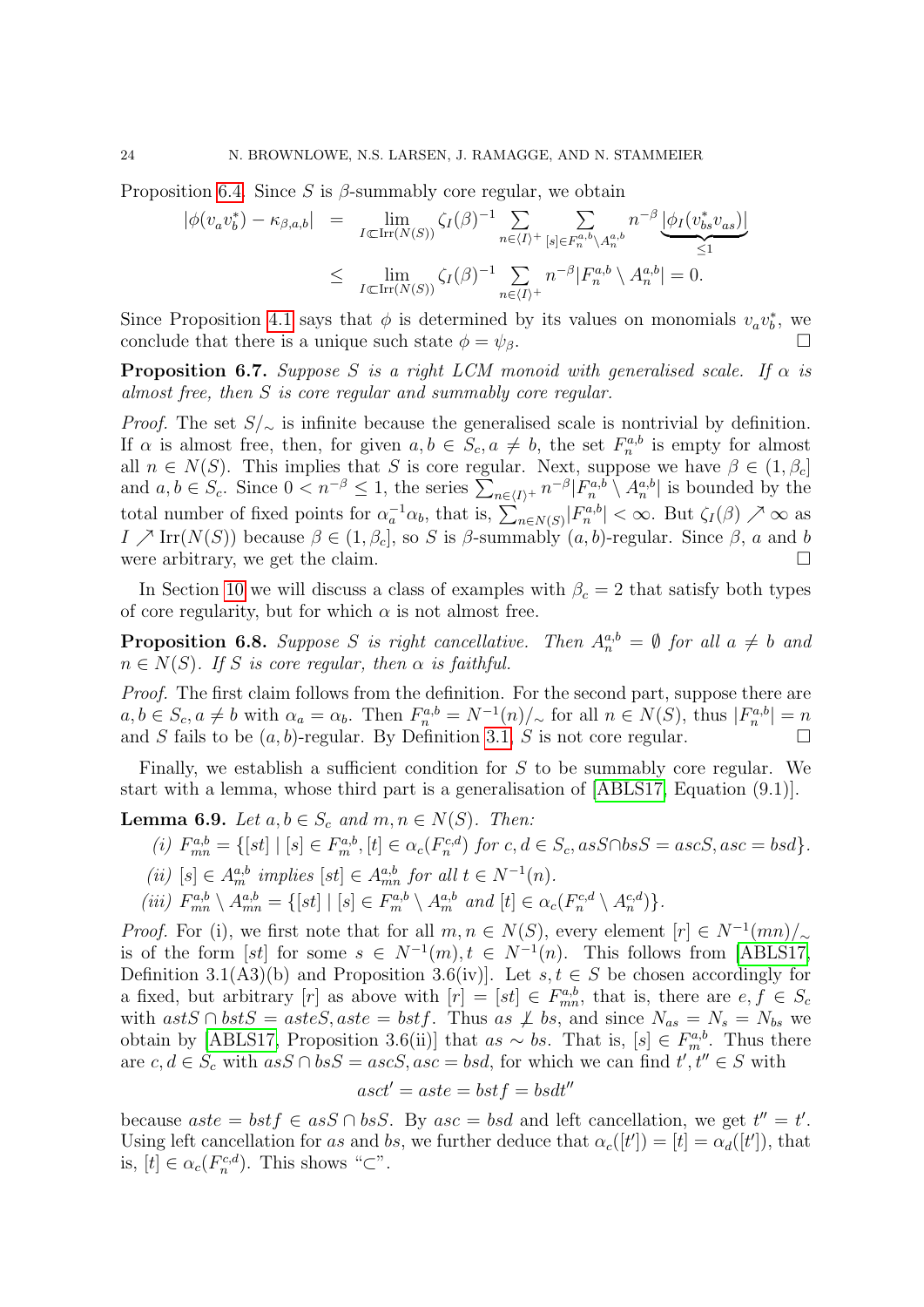To prove the reverse inclusion, let  $[s] \in F_m^{a,b}$  and  $[t] \in \alpha_c(F_n^{c,d})$  for  $c, d \in S_c$  as prescribed in (i). Thus for  $t' \in S$  with  $[t'] = \alpha_c^{-1}([t])$ , we get  $ast \sim asct' = bsdt' \sim bst$ , that is,  $[st] \in F_{mn}^{a,b}$ .

For (ii), suppose there exists  $e \in S_c$  such that  $ase = bse$ . Given  $t \in N^{-1}(n)$ , there are  $t' \in S$ ,  $f \in S_c$  with  $eS \cap tS = et'S$ ,  $et' = tf$ . This yields  $astf = aset' = bset' = bstf$ , that is,  $[st] \in A^{a,b}_{mn}$ .

For part (iii), we claim that for  $[st] \in F_{mn}^{a,b}$ ,  $[st] \in A_{mn}^{a,b}$  is equivalent to  $[t] \in \alpha_c(A_n^{c,d})$ : If there is  $e \in S_c$  such that  $aste = bste$ , then  $aste = asct' = bsdt'$  for some  $t' \in S$  with  $ct' \sim t \sim dt'$  (by left cancellation), that is,  $[t] \in \alpha_c(F_n^{c,d})$ . Conversely, if there is  $t' \in S$ with  $ct' \sim t$  such that  $ct' = dt'$ , then  $ct' = te$  for some  $e \in S_c$  and  $aste = asct' = bsdt' = 0$ bste. Together with (i) and (ii), this yields (iii).  $\square$ 

Remark 6.10. The set  $\alpha_c(F_n^{c,d})$  appearing in Lemma [6.9](#page-24-1) (i) may depend on the choice of the representative  $s \in [s]$ , but the resulting sets are related via  $\alpha$ : Let  $a, b \in S_c$  and  $m, n \in N(S)$ ,  $[s] \in F_m^{a,b}$  and  $s' \sim s$ , say  $s'S \cap sS = seS$ ,  $se = s'f$ . If we denote by  $c, d, c', d' \in S_c$  elements that satisfy  $asS \cap bsS = ascS, asc = bsd$  and  $as'S \cap bs'S$  $as'c'S, asc' = bsd'$ , then

$$
\alpha_{c'}(F_n^{c',d'}) = \alpha_f \alpha_e^{-1} \alpha_c(F_n^{c,d}).
$$

Indeed, for every  $[t] \in F_n^{c,d}$  there is  $t' \in S$  with  $sctS \cap s'S = s(ctS \cap eS) = set'S$  and  $et' \sim ct \sim dt$ , which leads to

$$
as'ft' = aset' \sim asct = bsdt \sim bsct \sim bset' = bs'ft'.
$$

This yields  $\alpha_f \alpha_e^{-1} \alpha_c(F_n^{c,d}) \subset \alpha_{c'}(F_n^{c',d'})$ . Using the symmetry of the argument in s and s', and finiteness of the involved sets, we conclude that  $\alpha_f \alpha_e^{-1} \alpha_c(F_n^{c,d}) = \alpha_{c'}(F_n^{c',d'}).$ 

<span id="page-25-1"></span>Corollary 6.11. Let S be a right LCM monoid S with generalised scale N and  $a, b \in$  $S_c$ . If there exist a finite subset  $E \subset Tr(N(S))$  and a constant  $C > 0$  such that  $|F_n^{a,b} \setminus A_n^{a,b}| \leq C$  for all  $n \in \langle Irr(N(S)) \setminus E \rangle^+$ , then S is  $\beta$ -summably  $(a, b)$ -regular for every  $\beta \in (\beta_c - 1, \beta_c]$ .

*Proof.* Fix  $\beta \in (\beta_c - 1, \beta_c]$  and  $I \subset \text{Irr}(N(S))$ . Decomposing each  $n \in \langle I \rangle^+$  as  $n = n_1 n_2$ with  $n_1 \in \langle I \setminus E \rangle^+$  and  $n_2 \in \langle I \cap E \rangle^+$ , we use Lemma [6.9\(](#page-24-1)iii) to estimate that

$$
\sum_{n\in\langle I\rangle^+} n^{-\beta} |F_n^{a,b} \setminus A_n^{a,b}| = \sum_{n\in\langle I\rangle^+} n_1^{-\beta} \sum_{[s]\in F_{n_1}^{a,b}\setminus A_{n_1}^{a,b}} n_2^{-\beta} |F_{n_2}^{c(s),d(s)} \setminus \alpha_{c(s)}(A_{n_2}^{c(s),d(s)})|
$$
  

$$
\leq C\zeta_{I\setminus E}(\beta+1)\zeta_{I\cap E}(\beta) \leq C\zeta_{\text{Irr}(N(S))\setminus E}(\beta+1)\zeta_E(\beta) < \infty.
$$

On the other hand, we have  $\zeta_I(\beta) \nearrow \infty$  as  $I \nearrow \text{Irr}(N(S))$ , and so [\(3.4\)](#page-9-3) is satisfied, as required for  $\beta$ -summably  $(a, b)$ -regular.

#### 7. Positivity breaking in Baumslag–Solitar monoids

<span id="page-25-0"></span>For nonzero integers c and  $d$ , the Baumslag–Solitar group is the universal group  $BS(c, d) := \langle \mathfrak{a}, \mathfrak{b} \mid \mathfrak{a} \mathfrak{b}^c = \mathfrak{b}^d \mathfrak{a} \rangle$  introduced in the 1960's in the influential note [\[BS62\]](#page-37-19). Here we are interested in the submonoid of  $BS(c, d)$  generated by a and b, the Baumslag– Solitar monoid  $BS(c, d)^+$ . Since these are finitely generated one-relator monoids, Adjan's criterion for embeddability of universal semigroups defined by generators and relations into the corresponding group applies, see [\[Adj66,](#page-36-4) Section II, Theorem 3]. Thus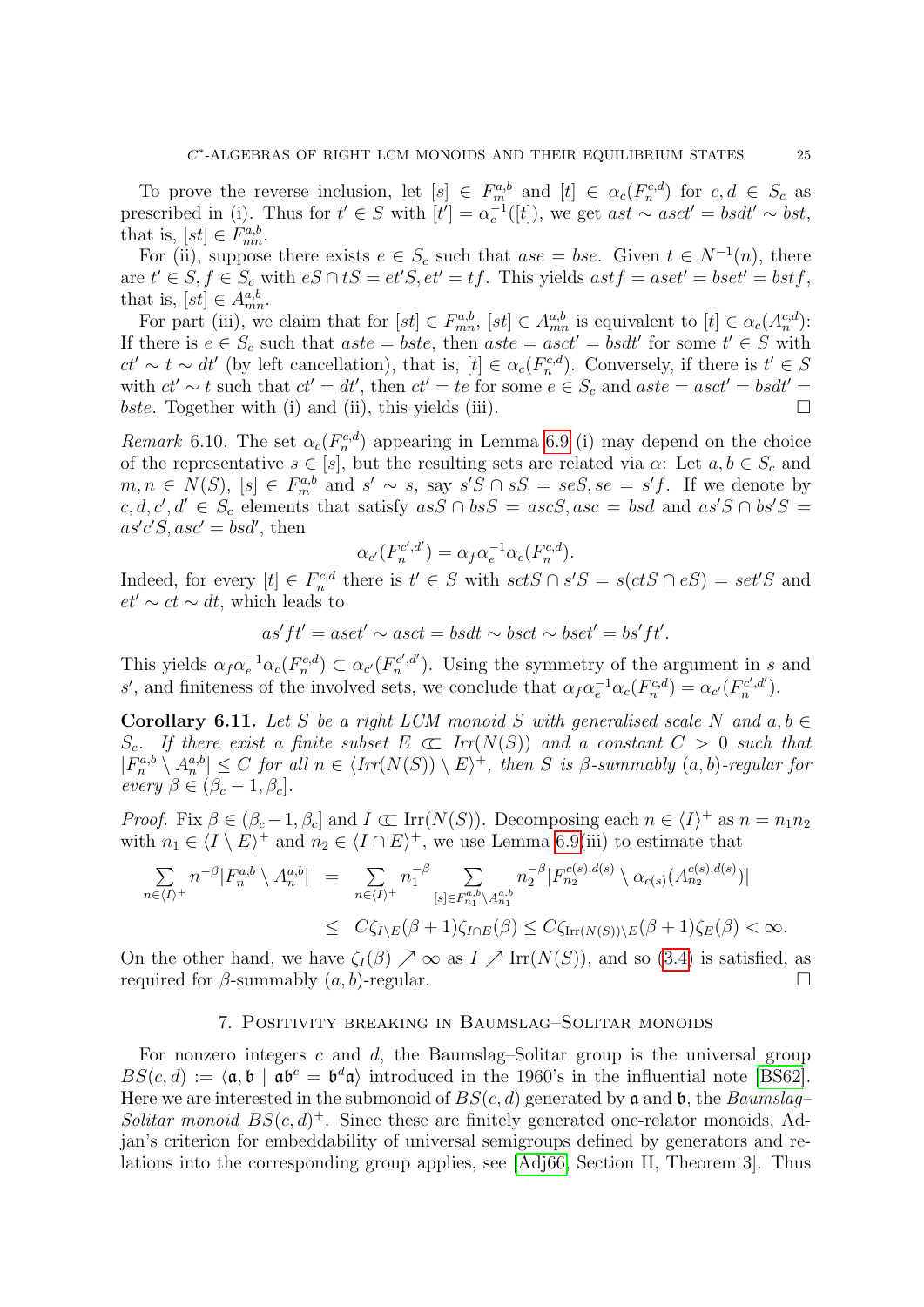$BS(c, d)^+$  is the universal monoid  $\langle \mathfrak{a}, \mathfrak{b} | \mathfrak{a} \mathfrak{b}^c = \mathfrak{b}^d \mathfrak{a} \rangle^+$  for  $cd > 0$ , and  $\langle \mathfrak{a}, \mathfrak{b} | \mathfrak{b}^{|d|} \mathfrak{a} \mathfrak{b}^{|c|} = \mathfrak{a} \rangle^+$ for  $cd < 0$ .

We record some facts about  $BS(c, d)^+$  from [\[Spi12\]](#page-38-13). The *height* is the homomorphism  $\theta$ :  $BS(c, d) \rightarrow \mathbb{Z}$  determined by  $\mathfrak{a} \mapsto 1, \mathfrak{b} \mapsto 0$ . By [\[Spi12,](#page-38-13) Proposition 2.3 (L)], each  $s \in BS(c, d)^{+}$  admits a unique normal form

<span id="page-26-1"></span>(7.1) 
$$
s = \mathfrak{b}^{i_1} \mathfrak{a} \mathfrak{b}^{i_2} \mathfrak{a} \dots \mathfrak{a} \mathfrak{b}^{i_{\theta(s)}} \mathfrak{a} \mathfrak{b}^m, \text{ where } 0 \leq i_1, \dots, i_{\theta(s)} < |d|
$$

and  $m \in \mathbb{N}$  in case  $cd > 0$ , while in the case  $cd < 0$  and  $\theta(s) > 0$  we have  $m \in \mathbb{Z}$ . Thus in particular, if  $cd > 0$ , then an element s of  $BS(c, d)^+$  with trivial height must have normal form  $b^m$  with  $m \in \mathbb{N}$ . This normal form allows for efficient computation of right common multiples, see [\[Spi12,](#page-38-13) Proposition 2.10]: two elements  $s, t \in BS(c, d)^+$ with normal forms  $s = b^{i_1} \mathfrak{a} b^{i_2} \mathfrak{a} \dots \mathfrak{a} b^{i_{\theta(s)}} \mathfrak{a} b^m$  and  $t = b^{j_1} \mathfrak{a} b^{j_2} \mathfrak{a} \dots \mathfrak{a} b^{j_{\theta(t)}} \mathfrak{a} b^n$  satisfy  $s \text{ in } t$ if and only if  $i_k = j_k$  for all  $1 \leq k \leq \min(\theta(s), \theta(t))$ . If this is the case, then there is a unique right LCM for s and t. In particular, it follows that  $BS(c, d)^+$  is a right LCM semigroup for all  $c, d \in \mathbb{Z}^{\times}$ .

Spielberg proceeds by showing that the pair  $(BS(c, d), BS(c, d)^+)$  is quasi latticeordered if and only if  $cd > 0$ , see [\[Spi12,](#page-38-13) Theorem 2.11]. The quasi lattice-order was the essential prerequisite for Clark–an Huef–Raeburn [\[CaHR16\]](#page-37-10) to study the KMS-states for  $C^*(BS(c, d)^+)$  with  $cd > 0$  via the classical Nica-Toeplitz algebra construction.

Our aim here is to complete the classification of KMS-states for the semigroup  $C^*$ algebras of Baumslag–Solitar monoids, by not only incorporating the case that  $cd < 0$ , but also fully describing the simplex of  $KMS_\beta$ -states at the critical value  $\beta = 1$ . We summarise first some features we shall need in the sequel.

<span id="page-26-2"></span>Proposition 7.1. Let  $c, d \in \mathbb{Z}^{\times}$ .

- (i) The core  $(BS(c,d)^+)$ <sub>c</sub> is canonically identified with the monoid  $\langle b \rangle^+ \cong \mathbb{N}$  if  $|d| > 1$ , and coincides with  $BS(c, d)^+$  if  $d = \pm 1$ .
- (ii) There exists a generalised scale N on  $BS(c, d)^+$  if and only if  $|d| > 1$ , in which case N is given by  $s \mapsto |d|^{\theta(s)}$  for  $s \in BS(c, d)^+$ .
- (iii) For  $|d| > 1$ , two elements  $s, t \in BS(c, d)^+$  satisfy  $s \sim t$  if and only if  $\theta(s) =$  $\theta(t) =: k \geq 1$  and, if  $k > 1$ , the respective normal forms  $s = \mathfrak{b}^{i_1} \mathfrak{a} \mathfrak{b}^{i_2} \mathfrak{a} \dots \mathfrak{a} \mathfrak{b}^{i_k} \mathfrak{a} \mathfrak{b}^m$ and  $t = \mathfrak{b}^{j_1} \mathfrak{a} \mathfrak{b}^{j_2} \mathfrak{a} \ldots \mathfrak{a} \mathfrak{b}^{j_k} \mathfrak{a} \mathfrak{b}^n$  for  $m, n \in \mathbb{Z}$  satisfy  $i_\ell = j_\ell$  for all  $1 \leq \ell \leq k$ .

*Proof.* Part (i) follows from  $(7.1)$ , as does (ii) when  $(7.1)$  is combined with  $[Sta19,$ Theorem 3.11]. Part (iii) follows from the proof of [\[Spi12,](#page-38-13) Proposition 2.10], which computes the right LCM of s and t when  $s \oplus t$ .

We recall that a core irreducible element in a right LCM monoid  $S$  is an element  $s$ such that any decomposition  $s = ta$  with  $t \in S$  and  $a \in S_c$  is only possible if a is an invertible element in  $S$ , see [\[ABLS17\]](#page-36-1). Further,  $S$  is core factorable if every element  $s$ admits an expression as the product of an element in  $S_c$  and one that is core irreducible.

<span id="page-26-0"></span>**Proposition 7.2.** For  $c, d \in \mathbb{Z}^{\times}$  with  $|d| > 1$ ,  $BS(c, d)^{+}$  is core factorable if and only if  $cd > 0$ . For  $cd < 0$ , the identity is the only core irreducible element. The core *irreducibles are always* ∩-*closed in*  $BS(c, d)$ <sup>+</sup>.

Proof. The forward direction of the first claim is established in [\[ABLS17,](#page-36-1) Proposition 5.10], which ought to assume  $c \geq 1, d > 1$  in place of  $c, d \geq 1, cd > 1$ . Now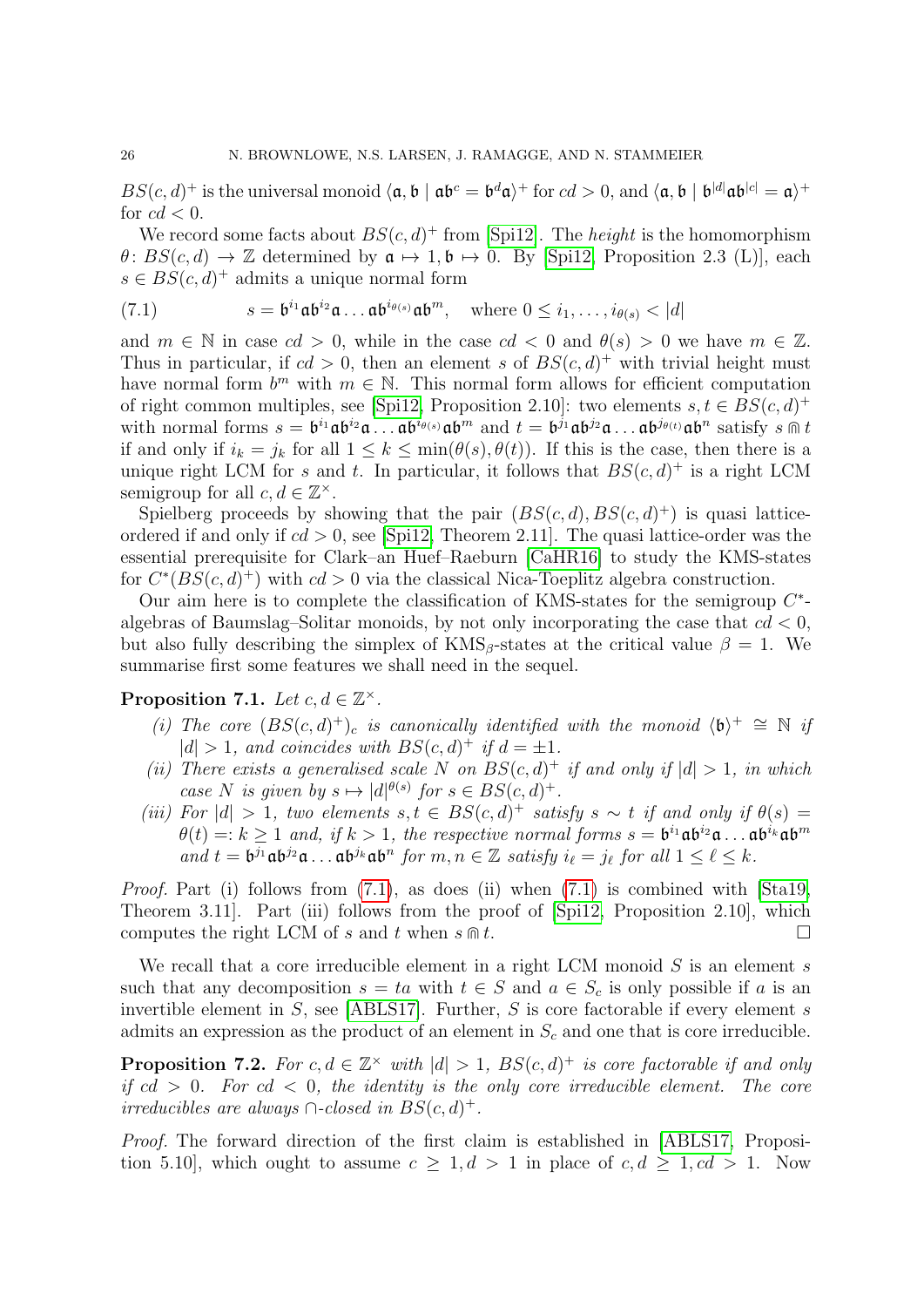suppose  $cd < 0$ . Take any  $s \in BS(c, d)^+$  with  $\theta(s) > 0$  and let  $n \in \mathbb{N}$  be arbitrary, then the element  $t = s\mathfrak{b}^{-n}$  is in  $BS(c, d)^+$  and satisfies  $t \neq s = t\mathfrak{b}^n$ . Hence the identity is the only core irreducible element in  $BS(c, d)^+$ . Note for completeness that when  $cd > 0$ , the core irreducible elements are precisely the *stems*,  $t\mathfrak{b}^n$  with  $n \in \mathbb{N}$ , from [\[CaHR16\]](#page-37-10). In particular,  $BS(c, d)^+$  is not core factorable when  $cd < 0$  because the core is a proper submonoid. The last claim follows again from [\[ABLS17,](#page-36-1) Proposition 5.10] for  $cd > 0$ , and is trivial for  $cd < 0$ .

Remark 7.3. In view of Proposition [7.2,](#page-26-0) the Baumslag-Solitar monoids  $BS(c, d)^+$  with  $cd < 0$  provide the first examples of right LCM monoids that are not core factorable. Hence the Zappa-Szép product  $S_{ci} \bowtie S_c$  is a proper submonoid of S. The phenomenon behind this remarkable behaviour is a form of *positivity breaking*: In the simplest case of  $(1, -2)$ , the monoid  $BS(c, d)^+$  can be thought of as a variant of  $BS(1, 2) \cong \mathbb{N} \rtimes_2 \mathbb{N}$ which does not act by an endomorphism of the positive cone  $\mathbb{N} \subset \mathbb{Z}$ , but a composition of such an endomorphism with the flip on  $\mathbb Z$  restricted to the domain  $\mathbb N$ . In abstract terms, we combine an injective endomorphism of a positive cone  $P$  inside a group  $G$ with an automorphism of  $G$  that does not preserve  $P$ . This recipe opens the gates to a wide range of examples of (right LCM) semigroups with positivity breaking.

Remark 7.4. During the workshop in Newcastle mentioned earlier, it was observed by Xin Li that  $BS(c, d)^+$  with  $cd < 0$  are also the first examples of group embeddable monoids that do not admit a Toeplitz group embedding. The latter condition allows to regard semigroup crossed products by S as full corners in group crossed products for the respective group, see [\[CELY17,](#page-37-0) Proposition 5.8.5]. The failure of the Toeplitz condition for the embedding of  $BS(c, d)^+$  in the respective group is due to the positivity breaking for  $cd < 0$ , which means that  $(BS(c, d), BS(c, d)^+)$  is not quasi-lattice ordered.

**Proposition 7.5.** For all nonzero integers c and d with  $|d| > 1$ ,  $\beta_c$  equals 1, and the equilibrium states on  $(C^*(BS(c, d)^+), \sigma)$  are as follows:

- (i) The ground states are parameterised by states on  $C^*(\mathbb{N})$ .
- (ii) The KMS<sub>β</sub>-states for  $\beta \in (1,\infty]$  are parameterised by normalised traces on  $C^*(\mathbb{Z})$ .

*Proof.* As  $|d| > 1$ ,  $BS(c, d)^+$  admits a generalised scale given by  $N_s = |d|^{\theta(s)}$  for  $s \in$  $BS(c, d)^{+}$ . Note that in this case  $\beta_c = 1$ . Parts (i) and (ii) are due to Proposition [7.1\(](#page-26-2)i) combined with Proposition [5.1](#page-17-1) and Proposition [5.4,](#page-18-0) respectively.

By [\[CaHR16,](#page-37-10) Proposition 7.1, Examples 7.3 and 7.4], if  $c > 1$  and  $d > 2$ , the KMS<sub>1</sub>state is unique precisely when  $c \notin d\mathbb{Z}$ . In the case  $c \in d\mathbb{Z}$ , the authors of [\[CaHR16\]](#page-37-10) constructed two distinct  $KMS_1$ -states. Furthermore, they observed that when  $c = d$ there is an isomorphism  $\mathcal{Q}(BS(c,d)^+) \cong \mathcal{O}_d \otimes C^*(\mathbb{Z})$  carrying the generating isometries  $\pi(v_{\mathfrak{b}^j\mathfrak{a}})$  of the boundary quotient to  $s_j \otimes 1$ , where  $s_1, \ldots, s_d$  are the universal generating isometries of  $\mathcal{O}_d$ , and taking  $\pi(v_{\mathfrak{b}^d})$  to the unitary  $1 \otimes u$ , where u is the generating unitary of  $C^*(Z)$ .

We will now characterise uniqueness of the KMS<sub>1</sub>-state in the case of arbitrary  $c, d \in$  $\mathbb{Z}^{\times}$  with  $|d| > 1$  and also determine the simplex of KMS<sub>1</sub>-states for  $c \in d\mathbb{Z}$ . For this purpose, let us denote by  $\tau_0$  the normalised trace on  $C^*(\langle \mathfrak{b} \rangle^+) \cong C^*(\mathbb{N})$  determined by  $\tau_0(v_{b^k}) = \delta_{0,k}$  for  $k \in \mathbb{N}$ . By right cancellation in  $BS(c, d)^+$ , we have  $\psi_{\beta,\tau_0} \circ \varphi = \tau_0$  for all  $\beta > 1$ . Thus, in the notation of Theorem [3.6,](#page-10-0) we have  $\tau_0 \in T_{>1}(C^*(\langle \mathfrak{b} \rangle^+))$ .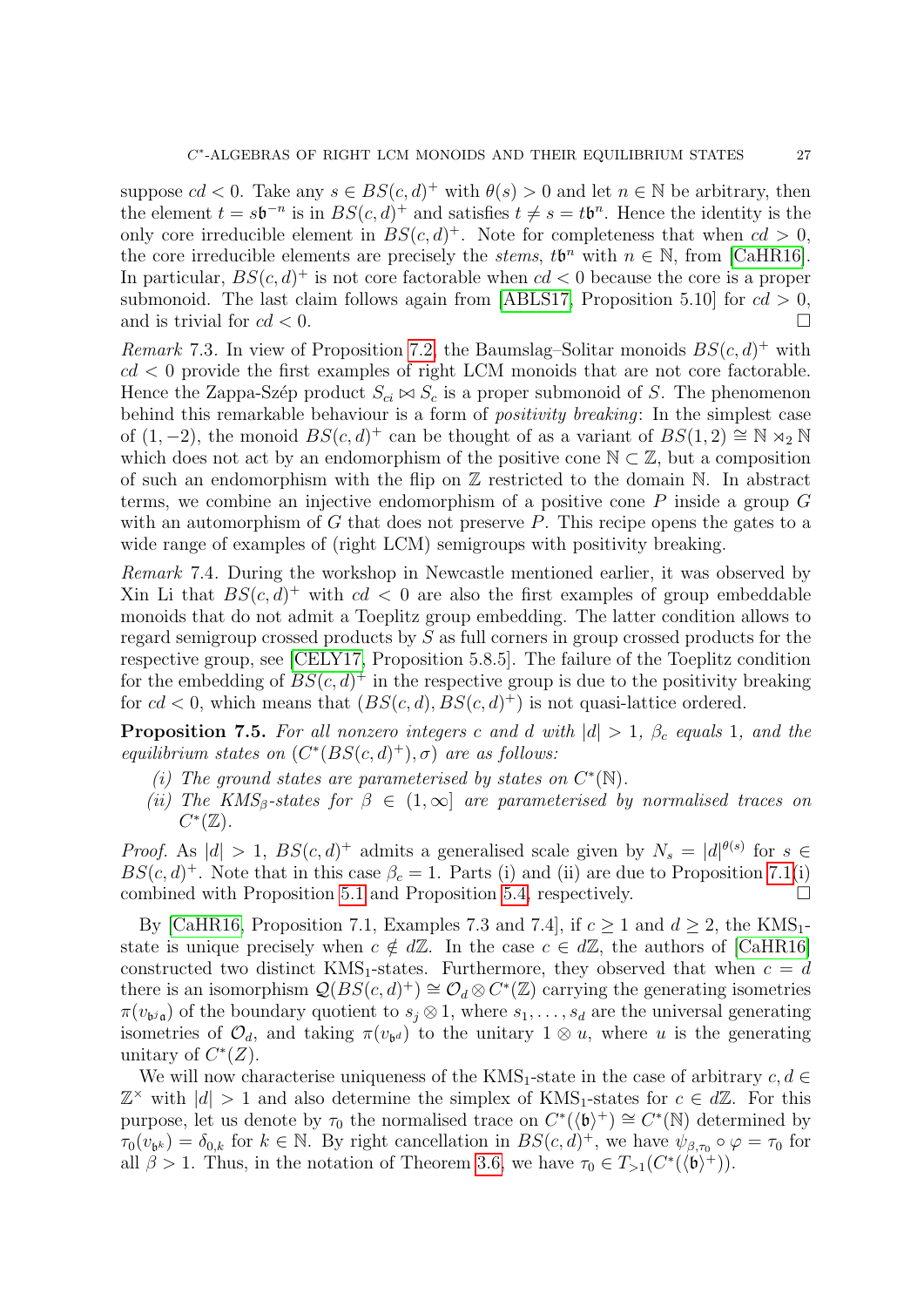<span id="page-28-0"></span>Proposition 7.6. Let  $c, d \in \mathbb{Z}^{\times}, |d| > 1$ .

- (i) There is a KMS<sub>1</sub>-state  $\psi_1$  determined by  $\psi_1 \circ \varphi = \tau_0$ .
- (ii) For  $c = md$  with  $m \in \mathbb{Z}^{\times}$ , the simplex of KMS<sub>1</sub>-states is parameterised by normalised traces  $\tau$  on  $C^*(\mathbb{Z})$  such that  $\tau(u^k) = \tau(u^{km^n})$  for all  $k \in \mathbb{N}$  and  $n > 1$ .
- (iii) The state  $\psi_1$  is the unique KMS<sub>1</sub>-state if and only if  $c \notin d\mathbb{Z}$ .

*Proof.* Part (i) is an application of Theorem [3.6](#page-10-0) as  $\tau_0 \in T_{>1}(C^*(\langle \mathfrak{b} \rangle^+))$ . For (ii) we will also apply Theorem [3.6.](#page-10-0) We will therefore determine the constraints for normalised traces  $\tau$  on  $C^*(\langle \mathfrak{b} \rangle^+) \cong C^*(\mathbb{N})$  arising from  $\tau \in T_{>1}(C^*(\mathbb{N}))$ . As traces on  $C^*(\mathbb{N})$ correspond to traces on  $C^*(\mathbb{Z})$ , the result is phrased in terms of the latter. So let  $c = md$  and  $\beta > 1$ , and take  $s \in BS(c, d)^+$  with  $\theta(s) \geq 1$ , that is,  $s \notin S_c$ . Given  $k \in \mathbb{N}$ , Proposition [7.1](#page-26-2) (iii) implies that  $\mathfrak{b}^k s \sim s$  if  $k \in d\mathbb{N}$ , and  $\mathfrak{b}^k s \perp s$  otherwise. In the first case, the assumption  $c = md$  implies that  $\mathfrak{b}^k s = s\mathfrak{b}^{km^{\theta(s)}}$ . Thus, if  $\phi$  is a KMS<sub>1</sub>-state, then by Remark [4.3](#page-13-0) we obtain

$$
\phi(v_{\mathfrak{b}^k}) = n^{-1} \sum_{[s] \in N^{-1}(n)/_{\sim}} \phi(v_s^* v_{\mathfrak{b}^k s}) = \chi_{d\mathbb{N}}(k) \ \phi(v_{\mathfrak{b}^{km}} \ell) \quad \text{ for all } n = |d|^\ell \in N(S),
$$

where  $l = \theta(s)$  varies in N as s varies, and we have used that  $v_s^* v_{b^k s}$  vanishes whenever  $\mathfrak{b}^k s \perp s$ . Upon identifying the simplex of normalised traces of  $C^*(dN) \cong C^*(N)$  with the one of  $C^*(\mathbb{Z})$ , this is precisely the claimed condition in (ii). To prove that the condition parametrises  $KMS_1$ -states we need to show that every normalised trace  $\tau$  on  $C^*(v_{\mathfrak{b}d}) \subset C^*(BS(c,d)^+)$  with  $\tau(v_{\mathfrak{b}k}) = \tau(v_{\mathfrak{b}k^{mn}})$  for all  $n \geq 1$  satisfies  $\psi_{\beta,\tau} \circ \varphi = \tau$ . To do so, we apply Lemma [4.9](#page-16-0) (i) to get

$$
\chi_{\tau,s}(v_{\mathfrak{b}^k})=\tau\circ E(v_s^*v_{\mathfrak{b}^ks})=\chi_{d\mathbb{N}}(k)\tau(v_{\mathfrak{b}^{km}}e_{\mathfrak{s}^k}).
$$

Hence  $\chi_{\tau,s}(v_{b^k}) = 0$  unless  $k \in d\mathbb{N}$ , and its value depends not on [s], but only on  $\theta(s)$ . Therefore, with the notation of Lemma [5.2,](#page-17-4) we have  $\psi_{\tau,n} = \chi_{\tau,s}$  for every  $s \in N^{-1}(n)$ . With this observation we compute

$$
\psi_{\beta,\tau}(v_{\mathfrak{b}^k}) = \chi_{dN}(k)\zeta(\beta)^{-1}\sum_{\ell \geq 0} (|d|^{\ell})^{1-\beta} \tau(v_{\mathfrak{b}^{km}}\ell) = \tau(v_{\mathfrak{b}^k})
$$

for all  $k \in \mathbb{N}$ . In view of Theorem [3.6,](#page-10-0) this proves (ii).

For (iii), we note that  $\alpha$  is almost free if  $c \notin d\mathbb{Z}$ , where the argument from [\[ABLS17,](#page-36-1) Proposition 5.10(i)] applies verbatim. Thus S is core regular by Proposition [6.7,](#page-24-2) and therefore uniqueness of the KMS<sub>1</sub>-state follows from Proposition [6.4.](#page-22-0) If  $c = md$  for some  $m \in \mathbb{Z}^{\times}$ , then

$$
\tau_m(u^k) := |m|^{-1} \sum_{j \in \mathbb{Z}/m\mathbb{Z}} e^{2\pi i k j/m}
$$

defines a normalised trace on  $C^*(\mathbb{Z})$  with  $\tau_m(u^{\ell m}) = 1 \neq 0 = \tau_0(u^{\ell m})$  for all  $\ell \in \mathbb{Z}^\times$ . Upon identifying  $\tau_m$  and  $\tau_0$  with the corresponding normalised traces on  $C^*(\langle \mathfrak{b} \rangle^+),$ Theorem [3.6](#page-10-0) shows that  $\tau_m$  and  $\tau_0$  give rise to distinct KMS<sub>1</sub>-states on  $C^*(BS(c, d)^+)$ .  $\sum_{i=1}^{n}$ 

Remark 7.7. As opposed to the case  $c = d$ , where all traces  $\tau$  on  $C^*(\mathbb{Z})$  yield distinct KMS<sub>1</sub>-states for  $C^*(BS(c, d)^+)$ , the case  $c = -d$  has the constraint that  $\tau$  needs to be real valued on  $u^k, k \in \mathbb{Z}$  because Proposition [7.6](#page-28-0) (ii) states that  $\tau(u^k) = \tau(u^{-k}) = \overline{\tau(u^k)}$ . Therefore, the sign of the product of c and d has an impact on the KMS-state structure.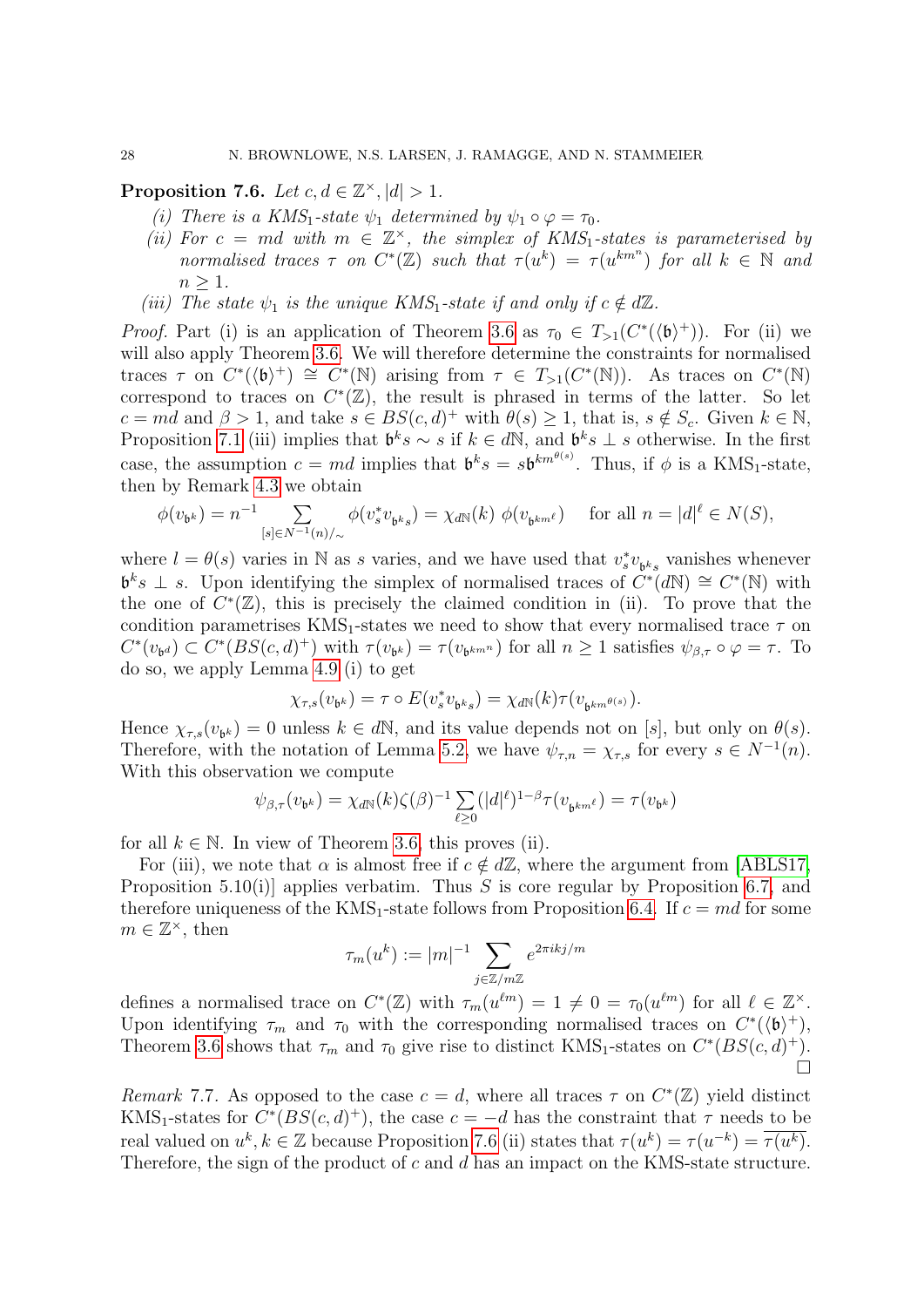#### 8. Virtual group endomorphisms and self-similar group actions

<span id="page-29-0"></span>In this section we consider the problem of constructing and classifying KMS-states for natural dynamics on  $C^*$ -algebras associated to self-similar actions  $(G, X)$ . This has been done earlier, cf. [\[LRRW14\]](#page-38-8) using a Toeplitz-Pimsner C<sup>\*</sup>-algebra model based on the Hilbert  $C^*$ -correspondence from [\[Nek09\]](#page-38-7), and [\[ABLS17\]](#page-36-1) using a monoidal Zappa–Szép product  $X^* \bowtie G$  and its C<sup>\*</sup>-algebra as in [\[BRRW14\]](#page-37-4). Uniqueness of the KMS<sub>1</sub>-state at critical value  $\beta_c = 1$  was linked in [\[LRRW14\]](#page-38-8) to the property of  $(G, X)$  called finite-state, and in [\[ABLS17\]](#page-36-1), it was phrased in terms of a condition called finite propagation.

Our approach here is to use the virtual endomorphism picture of self-similar actions as in [\[Nek02\]](#page-38-17). Using this setup, we illustrate with an example from [\[BK13\]](#page-37-15) that the semigroup  $C^*$ -algebra of  $(G, X)$  cannot witness the finite-state property itself, especially not through uniqueness of the  $KMS_1$ -state, see Corollary [8.8](#page-33-0) and Example [8.9.](#page-33-2)

In fact, noting that uniqueness of the  $KMS_1$ -state is actually a property of the virtual endomorphism rather than the particular associated self-similar action, we will show that the same is true for core regularity of the associated monoid. This is accomplished in Proposition [8.3](#page-31-0) by providing a measure theoretic characterisation of core regularity.

Let G be a discrete group. Recall from [\[Nek02,](#page-38-17) Definition 2.7] that a self-similar action  $(G, X)$  is given by a finite alphabet X (in at least two letters) together with an action of G on the free monoid  $X^*$  in X with the following property: For all  $x \in X, g \in G$ , there are  $y \in X, h \in G$  such that

$$
g(xw) = yh(w)
$$
 for all  $w \in X^*$ .

When the action of G on  $X^*$  is faithful, the elements  $y \in X^*$  and  $h \in G$  are uniquely determined. Then h is referred to as the restriction of q with respect to x, denoted by  $g|_x$ . We will assume henceforth that  $(G, X)$  is faithful. Intuitively, we think of g as a level-preserving automorphism of the rooted |X|-regular tree  $X^*$ , in which case  $g|_x$  is the action of q on the subtree attached at  $x$ . The recursive nature of self-similar actions of groups makes them extremely versatile, see [\[Nek05\]](#page-38-18) and the references therein.

There is a close connection between self-similar actions and virtual endomorphisms of groups, see [\[Nek02\]](#page-38-17). A *virtual endomorphism* of a group  $G$  is a homomorphism  $\phi: H \to G$  where H is a finite index subgroup of G. To every virtual endomorphism  $(G, \phi, H)$  there is an associated self-similar action  $(G, X)$  with  $|X| = [G : H]$  defined as follows: let X be an alphabet with  $[G:H]$  distinct letters. Choose a transversal D for the left cosets in  $G/H$  (called the *digit set*), and label the elements as  $D = \{q_x \mid x \in X\}.$ The self-similar action associated to  $(G, \phi, D)$  is then given by  $(G, X)$  with relation  $g(xw) = yg|_x(w)$  for  $g \in G, x \in X$  and all  $w \in X^*$ , where  $y \in X$  is the unique letter satisfying

<span id="page-29-1"></span>(8.1) 
$$
gq_x \in q_y H \text{ and } g|_x := \phi(q_y^{-1} g q_x).
$$

Conversely, whenever  $(G, X)$  is a faithful self-similar action, one can construct a virtual endomorphism  $\phi$  of G whose domain is the stabilizer group of a letter  $x \in X$ . If  $(G, X)$ is also recurrent (self-replicating), then  $(G, X)$  can be recovered as the self-similar action associated to  $(G, \phi, D)$  for some digit set D, see [\[Nek05,](#page-38-18) §2.8] for more details.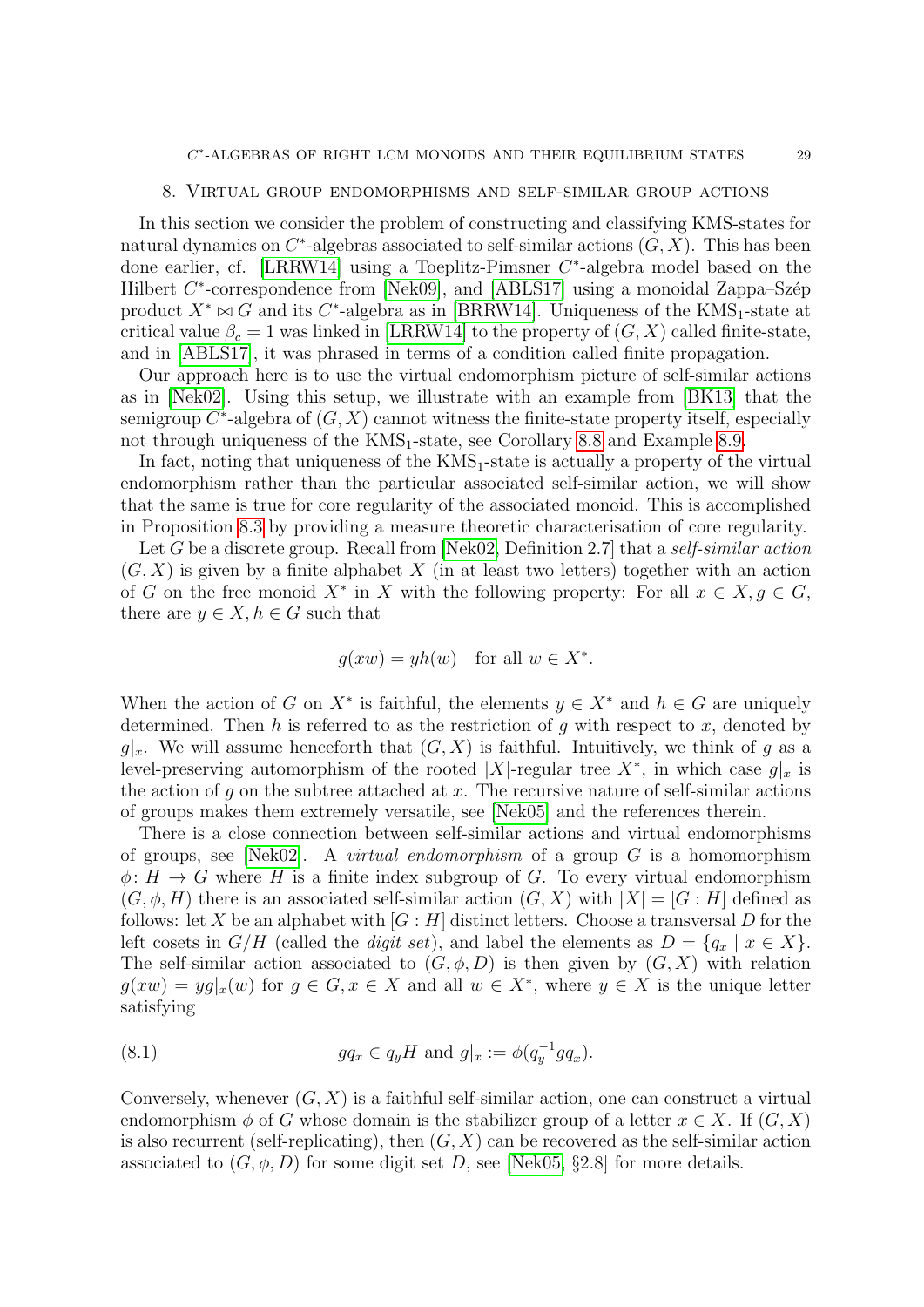When associating a self-similar action to a virtual endomorphism  $(G, \phi, H)$ , the choice of digit set may affect key properties of the resulting self-similar action. In [\[BK13,](#page-37-15) Section 4 Bondarenko and Kravchenko give an example with  $G$  equal the discrete Heisenberg group where changing only one of the digits leads to self-similar actions with and without the finite-state property. Nevertheless, all self-similar actions arising from a virtual endomorphism as in equation [\(8.1\)](#page-29-1) are topologically conjugate, that is, their actions on the respective spaces  $X^{\mathbb{N}}$  of one-sided infinite words are, see [\[Nek02,](#page-38-17) Proposition 4.19].

Recall from [\[BRRW14\]](#page-37-4) that to a faithful self-similar action  $(G, X)$  there is an associated right LCM monoid  $X^* \bowtie G$  called the Zappa-Szep product of  $X^*$  and G. We show next that when  $(G, X)$  arises from a virtual endomorphism  $(G, \phi, H)$  the associated  $C^*$ -algebra  $C^*(X^* \bowtie G)$  does not depend on the choice of digit set.

**Definition 8.1.** Given a virtual endomorphism  $\phi$  of a discrete group G with domain  $H \subset G$ , we let  $C^*(G, \phi)$  be the universal unital  $C^*$ -algebra generated by a unitary representation u of G and an isometry  $s_{\phi}$  subject to the relations

<span id="page-30-1"></span>(8.2) 
$$
u_h s_{\phi} = s_{\phi} u_{\phi(h)} \text{ for all } h \in H, \text{ and } \sum_{[g] \in G/H} u_g s_{\phi} s_{\phi}^* u_g^* \le 1.
$$

<span id="page-30-2"></span>**Theorem 8.2.** Let  $\phi$  be a virtual endomorphism of G with domain H, choose a digit set D and let  $(G, X)$  be the associated self-similar action. Then

$$
u_g \mapsto v_{(\varnothing,g)}, \ s_\phi \mapsto v_{(\varnothing,q_x^{-1})(x,1_G)},
$$

with  $g \in G$  and  $x \in X$  arbitrary, defines an isomorphism  $C^*(G, \phi) \cong C^*(X^* \bowtie G)$ .

*Proof.* We use the identification  $C^*(X^* \bowtie G) \cong \mathcal{T}(G, X)$  from [\[BRRW14\]](#page-37-4) and employ the notation for  $\mathcal{T}(G, X)$  from [\[LRRW14\]](#page-38-8), that is, we also write u for the unitary representation  $v_{(\varnothing,\cdot)}$  of G and  $s_x$  for the isometries  $v_{(x,1_G)}$ ,  $x \in X$ . By [\[LRRW14,](#page-38-8) Proposition 3.2, the relations for  $\mathcal{T}(G, X)$  are

(8.3) 
$$
u_g s_x = s_{g(x)} u_{g|x} \text{ and } \sum_{x \in X} s_x s_x^* \le 1.
$$

First we check that u and  $t_{\phi} := u_{q_x^{-1}} s_x$  for  $x \in X$  define a representation of  $C^*(G, \phi)$ . To begin with, we show that  $t_{\phi}$  does not depend on the choice of  $x \in X$ . Let  $z \in X$ . By [\(8.3\)](#page-30-0), to have  $u_{q_x^{-1}} s_x = u_{q_x^{-1}} s_z$  is equivalent to

<span id="page-30-0"></span>
$$
s_{(q_z q_x^{-1})(x)} u_{(q_z q_x^{-1})|_x} = s_z.
$$

This equality is satisfied if  $(q_z q_x^{-1})(x) = z$  and  $(q_z q_x^{-1})|_x = 1_G$ , and these identities hold because the recipe in  $(8.1)$  implies that z is the unique element in X such that  $(q_z q_x^{-1}) q_x \in q_z H$  and

$$
(q_z q_x^{-1})|_x = \phi(q_z^{-1}(q_z q_x^{-1}) q_x) = \phi(1_G).
$$

Let z be the unique element in X such that  $q_z \in H$ . Note that we then have  $q_z^{-1}(z) = z$ and  $q_z^{-1}|_z = \phi(q_z^{-1})$ . For every  $h \in H$ , we have  $hq_x^{-1}q_x = h \in q_zH$ , and hence

$$
u_h t_{\phi} = u_{hq_x^{-1}} s_x = s_{(hq_x^{-1})(x)} u_{(hq_x^{-1})|_x}
$$
  
=  $s_z u_{\phi(q_z^{-1})} u_{\phi(h)}$   
=  $t_{\phi} u_{\phi(h)}$ .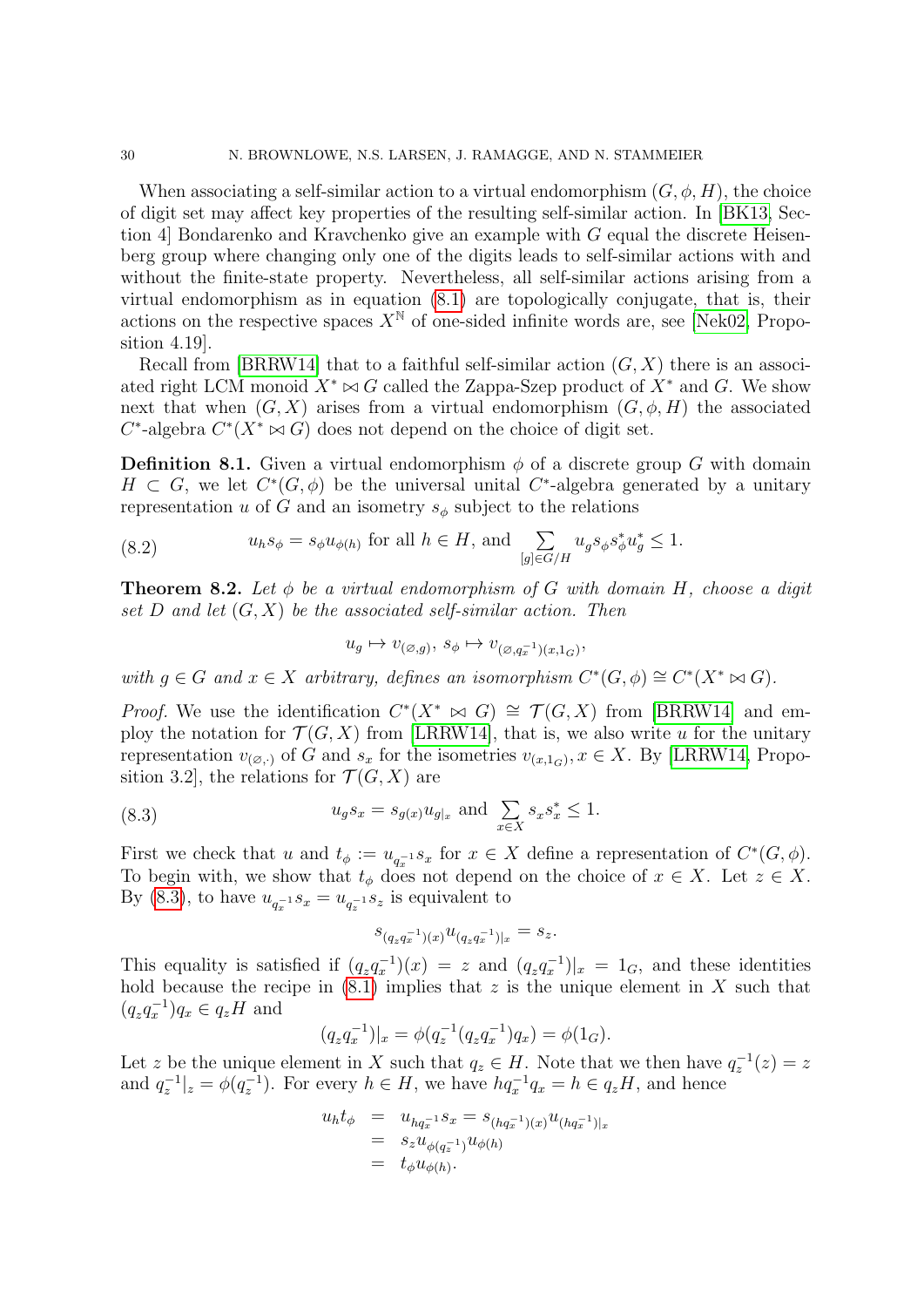This establishes the first relation from [\(8.2\)](#page-30-1), and implies  $u_h t_\phi t_\phi^* u_h^* = t_\phi t_\phi^*$  for all  $h \in H$ . We deduce that  $u_g t_\phi t_\phi^* u_g^*$  does not depend on the choice of representative for  $[g] \in G/H$ , and since D is a transversal for  $G/H$ , there is a bijection between  $\{u_g t_\phi t_\phi^* u_g^* \mid [g] \in G/H\}$ and  $\{s_x s_x^* \mid x \in X\}$ . Therefore

$$
\sum_{[g]\in G/H}u_gt_\phi t_\phi^*u_g^*=\sum_{x\in X}s_xs_x^*\le 1.
$$

This gives rise to a surjective \*-homomorphism  $C^*(G, \phi) \to \mathcal{T}(G, X) \cong C^*(X^* \bowtie G)$ . It is not hard to see that the assignment  $u_g \mapsto u_g$  and  $s_x \mapsto u_{q_x} s_{\phi} =: t_x$  defines a  $*$ homomorphism on  $\mathcal{T}(G, X)$  that is inverse to the first map: the Toeplitz-Cuntz relation is clear. For  $g \in G$  and  $x \in X$  there is a unique  $y \in X$  such that  $q_y^{-1} g q_x \in H$ , hence by  $(8.2)$  implies that  $u_g t_x = u_{q_y}(u_{q_y^{-1}g_{q_x}} s_\phi) = t_y u_{g|x}$ , as required in  $(8.\dot{3})$ .

After this prelude, let us proceed with the analysis of KMS-states. The time evolution on  $C^*(X^* \bowtie G)$  is the one from [\[ABLS17,](#page-36-1) Proposition 5.8], thus for  $t \in \mathbb{R}$ ,  $g \in G$  and  $x \in X$ , so that in particular  $\ell(x) = 1$ , we have

$$
\sigma_t(v_{(\varnothing,g)})=v_{(\varnothing,g)}\,\sigma_t(v_{(\varnothing,g_x^{-1})(x,1_G)})=|X|^{it}v_{(\varnothing,g_x^{-1})(x,1_G)}
$$

The natural time evolution on  $C^*(G, \phi)$  for a given virtual endomorphism  $(G, \phi, H)$  is given by  $\sigma_t(u_g) = u_g$  and  $\sigma_t(s_\phi) = [G:H]^{\text{it}} s_\phi$  for all  $t \in \mathbb{R}$  and  $g \in G$ . The isomorphisms between  $C^*(X^* \bowtie G)$ ,  $\mathcal{T}(G, X)$  and  $C^*(G, \phi)$  from Theorem [8.2](#page-30-2) are equivariant with respect to the respective time evolutions. Via the identification  $C^*(X^* \bowtie G) \cong \mathcal{T}(G,X)$ , recall from [\[LRRW14,](#page-38-8) Theorem 7.3(3)] that for every finite-state self-similar group action  $(G, X)$ , the C<sup>\*</sup>-algebra  $C^*(X^* \bowtie G)$  has a unique KMS-state at the critical inverse temperature, see also [\[ABLS17,](#page-36-1) Proposition 5.8(iii)]. As we shall now argue, core regularity improves the results in this direction. It not only covers new, non-finite state examples, but adds a new perspective in that it connects with so-called G-regular points of  $(G, X)$ .

For a self-similar group action  $(G, X)$  with G countable, consider the induced action of G on the Cantor set  $X^{\mathbb{N}}$  of right-infinite words in X (equipped with the product topology). Let  $q \in G$ . Following the more recent terminology of [\[Nek18,](#page-38-19) Definition 2.1] rather than [\[Nek09,](#page-38-7) Definition 3.3], a point  $w \in X^{\mathbb{N}}$  is g-regular if either w is not fixed by  $g$  or it lies in the interior of the set of fixed points for  $g$ . The second condition means that there is a finite word  $v \in X^*$  with  $w \in vX^{\mathbb{N}}$  such that  $v \in A_1^g$  $\int_{|X|^{\ell(v)}}^g$ . A point that is not g-regular is g-singular. Finally, a point is called  $G$ -regular if it is g-regular for all  $g \in G$ .

Let  $\mu$  denote the Borel probability measure on  $X^{\mathbb{N}}$  given by the product measure of uniform distribution on X at each stage, that is,  $\mu[vX^{N}] = |X|^{-\ell(v)}$  for every  $v \in X^*$ .

<span id="page-31-0"></span>**Proposition 8.3.** For a faithful self-similar action  $(G, X)$  with countable group  $G$ , the following are equivalent:

- (i)  $X^* \bowtie G$  is core regular.
- (ii)  $\mu$ -almost every point in  $X^{\mathbb{N}}$  is G-regular.

*Proof.* Let us fix  $g \in G$  and note that  $(S_n^g)_{n \geq 1}$  with  $S_n^g := \bigsqcup_{v \in F_{|X|^n}^g \setminus A_{|X|^n}^g} vX^{\mathbb{N}}$  forms a decreasing sequence of Borel subsets, see Lemma [6.9.](#page-24-1) We claim that the set of  $g$ -singular points coincides with  $\bigcap_{n\geq 1} S_n^g = \lim_{n\to\infty} S_n^g$ .

.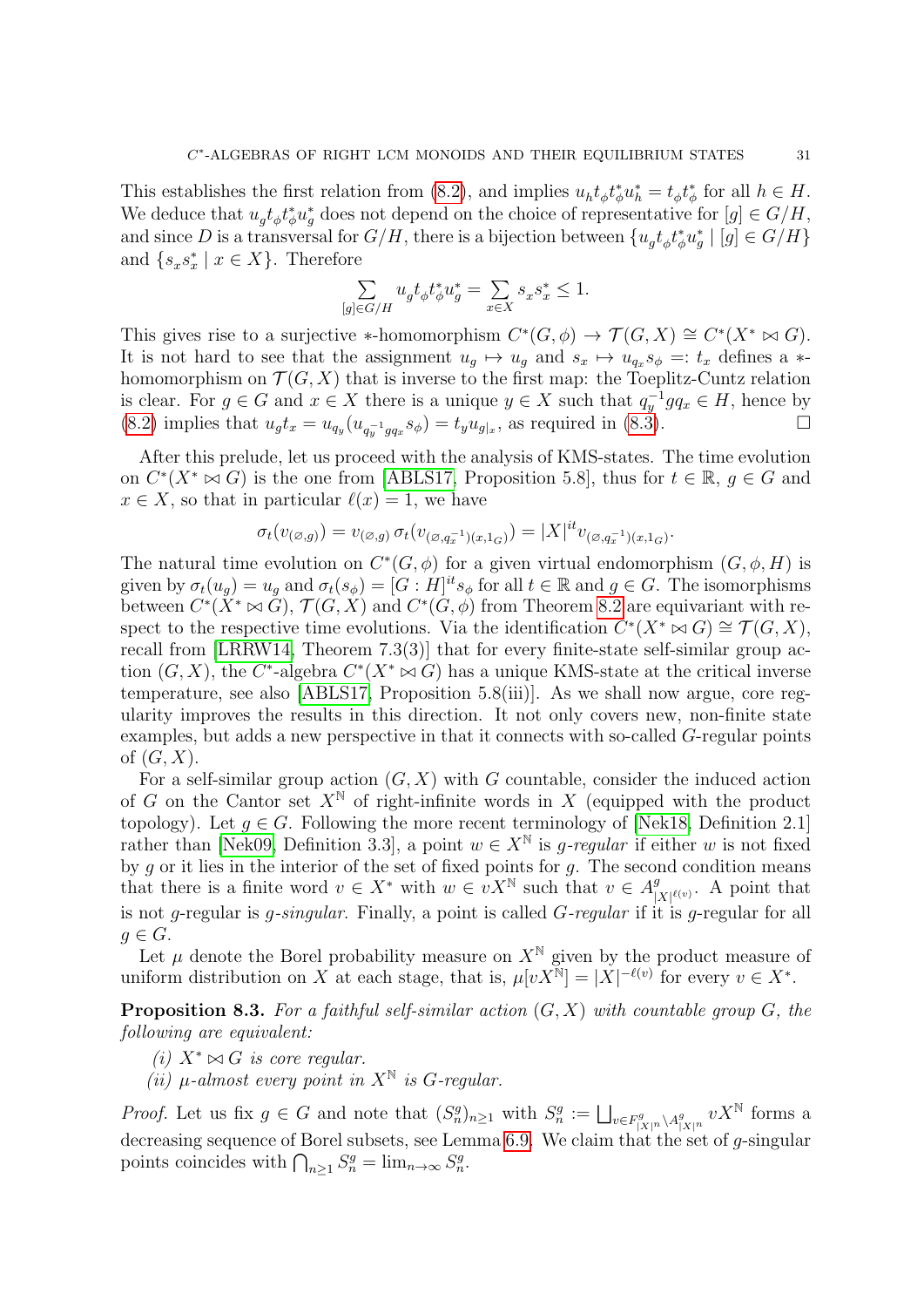Suppose that  $\omega$  is g-singular and  $v \in X^n$  is the beginning of  $\omega$  of length n. Then  $v \in F^g_{|X|^n}$  as  $g(\omega) = \omega$ , but  $v \notin A^g_{|X|^n}$  as there exists  $\omega' \in vX^{\mathbb{N}}$  with  $g(\omega') \neq \omega'$ . Thus every g-singular point lies in  $\lim_{n\to\infty} S_n^g$ . Conversely, let  $\omega \in \lim_{n\to\infty} S_n^g$ . Then every beginning of  $\omega$  is fixed, and thus  $g(\omega) \in vX^{\mathbb{N}}$  for every beginning v of  $\omega$ . As the cylinder sets in  $vX^{\mathbb{N}}$  separate  $\omega$  from every other point  $\omega'$  ( $X^{\mathbb{N}}$  is Hausdorff with the specified topology), we conclude that  $g(\omega) = \omega$ . Moreover, if v is a beginning of  $\omega$  of length n, then  $v \in F_{|X|^n}^g \setminus A_{|X|^n}^g$ , that is,  $g(v) = v$  but  $g_{|v} \neq 1_G$ . By faithfulness of  $(G, X)$ , there is  $v' \in X^*$  such that  $g(vv') \neq vv'$ . Thus every  $\omega' \in vv'X^{\mathbb{N}}$  satisfies  $g(\omega') \neq \omega'$ , and hence  $\omega$  is *q*-singular.

With the above claim, we easily calculate

$$
\mu[\lbrace g\text{-singular}\rbrace] = \lim_{n \to \infty} \mu[S_n^g] = \lim_{n \to \infty} \frac{|F_{|X|^n}^g \setminus A_{|X|^n}^g|}{|X|^n}
$$

for every  $g \in G$ . Taking into account that  $\{G\text{-regular}\} = \bigcap_{g \in G} \{g\text{-regular}\}\$  and that G is countable, we therefore see that core regularity for  $X^* \bowtie G$  is equivalent to G-regularity of *u*-almost all points in  $X^{\mathbb{N}}$ . .

Remark 8.4. Every right LCM monoid  $S$  with generalised scale  $N$  admits an analogue of the measure  $\mu$  on the spectrum  $\hat{\mathcal{D}}$  of the diagonal subalgebra  $\mathcal{D} \subset C^*(S)$  generated by the commuting projections  $e_{sS}, s \in S$ . Its relevance in the context of KMS-states will be discussed in [\[NS\]](#page-38-16).

<span id="page-32-0"></span>Remark 8.5. It follows from [\[Nek05,](#page-38-18) Proposition 4.19] that for any two self-similar actions arising from the choice of two digit sets for a virtual endomorphism  $(G, \phi)$ , the respective actions  $G \nightharpoonup X^{\mathbb{N}}$  are topologically conjugate. In fact, the result includes an explicit description of the equivariant homeomorphism, say h, of  $X^{\mathbb{N}}$ , and we highlight that  $h(vX^{\mathbb{N}}) = wX^{\mathbb{N}}$  with  $\ell(w) = \ell(v)$  for every finite word v. This allows us to conclude that the probability measure  $\mu$  appearing in Proposition [8.3](#page-31-0) is h-invariant. Hence core regularity is a property of  $(G, \phi)$ , that is, it does not depend on the digit set.

In view of Theorem [8.2](#page-30-2) and Remark [8.5,](#page-32-0) it seems that the natural approach to study the KMS-state structure of  $(C^*(G \bowtie X^*), \sigma)$  is by transferring the question to  $(C^*(G, \phi), \sigma)$  for a virtual endomorphism  $\phi$  that allows for a realization of  $(G, X)$  via a suitably chosen digit set. Let us first note that injectivity of the virtual endomorphism simplifies the task:

<span id="page-32-1"></span>**Lemma 8.6.** Let  $\phi$  be a virtual endomorphism of a group G with domain H, D a digit set for  $(G, \phi, H)$  and  $(G, X)$  the self-similar action associated to  $(G, \phi, D)$ . If  $\phi$  is injective, then  $X^* \bowtie G$  is right cancellative, and in particular there are no nontrivial absorbing words for all  $g \neq 1_G$ .

*Proof.* We have that  $X^* \bowtie G$  is right cancellative if and only if there do not exist  $g' \in G \setminus \{1_G\}$  and  $w \in X^*$  with  $g'(w) = w, g'_{|w} = 1_G$ , that is,  $w \in A^{g'}_{|X|}$  $\frac{g'}{|X|^{\ell(w)}}$ . If such  $g'$  and  $w$  existed, then we may assume the same phenomenon occurs already for some  $g \in G \setminus \{1_G\}$  and  $x \in X$ . But  $1_G = g\vert_x = \phi(q_x^{-1} g q_x)$  for  $g \neq 1$  would contradict injectivity of  $\phi$ .

<span id="page-32-2"></span>**Corollary 8.7.** Suppose  $\phi$  is a virtual endomorphism of a group G. If there exists a digit set D for which the associated  $X^* \bowtie G$  is core regular, for instance if  $(G, X)$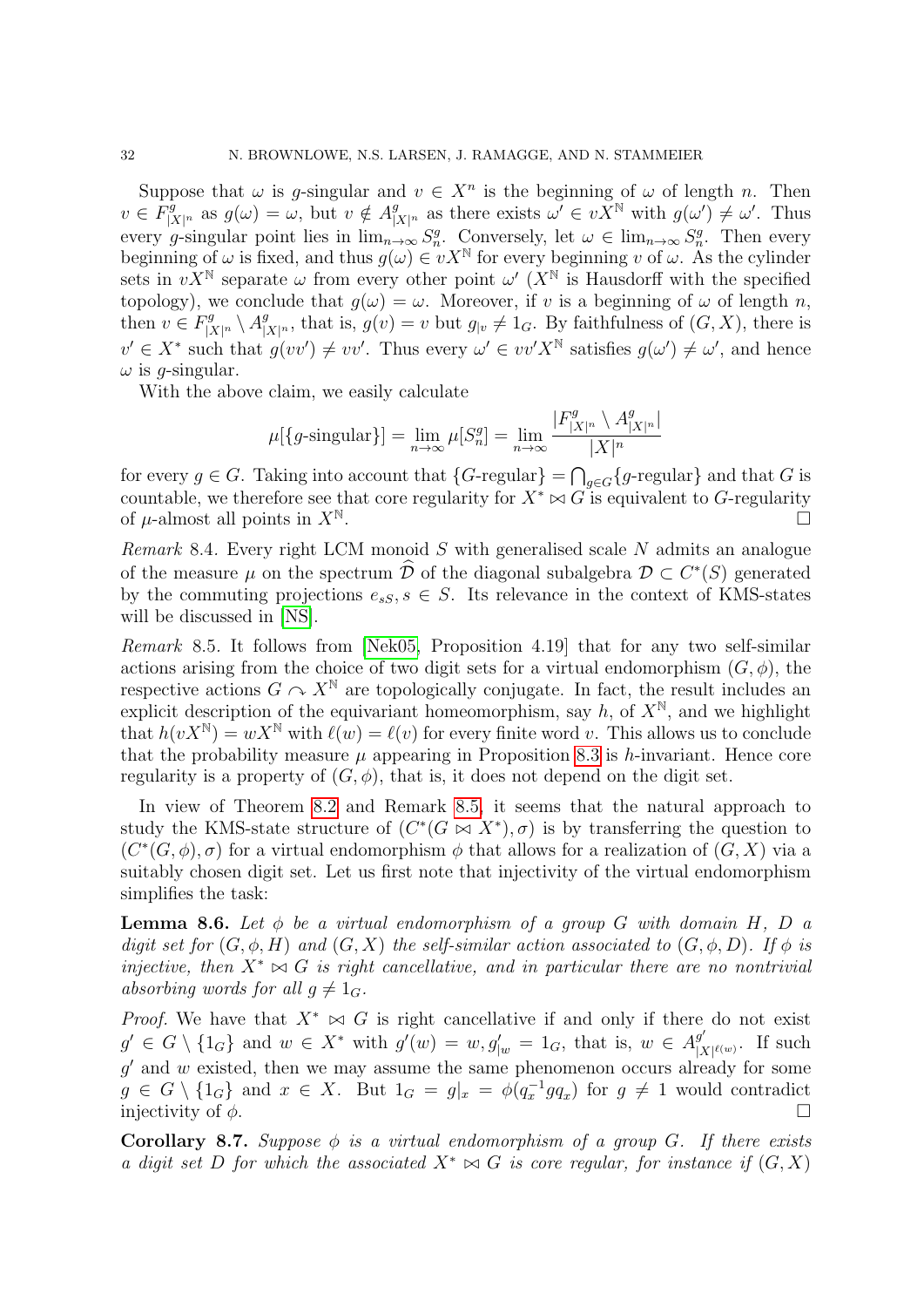is finite-state, then  $(C^*(G, \phi), \sigma)$  has a unique KMS<sub>1</sub>-state  $\psi_1$ . If  $\phi$  is injective, then  $\psi_1(u_g) = \delta_{g,1_G}$  for all  $g \in G$ .

Proof. Core regularity is implied by the finite-state property, see [\[ABLS17,](#page-36-1) Proposi-tion 5.8(iii) and Lemma 9.5, and Proposition [6.4](#page-22-0) implies the first claim. If  $\phi$  is injective, Lemma [8.6](#page-32-1) shows that there are no non-trivial absorbing elements.  $\Box$ 

This applies to a class exhibited in [\[BK13,](#page-37-15) Theorem 2], to which we refer for a thorough explanation of the terminology.

<span id="page-33-0"></span>Corollary 8.8. Suppose  $\phi$  is a surjective virtual endomorphism of a finitely generated torsion-free nilpotent group G with trivial  $\phi$ -core. Let  $\phi$  denote the differential of  $\phi$  at the identity inside the Lie algebra of the Mal'cev completion of G. If the spectral radius of  $\phi$  is at most 1, and the cells for eigenvalues of modulus 1 in the Jordan normal form of  $\widehat{\phi}$  all have size 1, then  $(C^*(G, \phi), \sigma)$  has a unique KMS<sub>1</sub>-state  $\psi_1$ .

*Proof.* By [\[BK13,](#page-37-15) Theorem 1], there exists a digit set for  $(G, \phi)$  whose associated self-similar action is finite-state, so that Corollary [8.7](#page-32-2) applies.  $\Box$ 

<span id="page-33-2"></span>Example 8.9. Consider the discrete Heisenberg group

$$
G = \left\{ (x, y, z) := \begin{pmatrix} 1 & x & z \\ 0 & 1 & y \\ 0 & 0 & 1 \end{pmatrix} \mid x, y, z \in \mathbb{Z} \right\}.
$$

For  $m, n \in \mathbb{Z}^{\times}$ , we consider the subgroup  $H_{m,n} := \{(x, y, z) \in G \mid x \in m\mathbb{Z}, y \in G\}$  $n\mathbb{Z}, z \in mn\mathbb{Z}$  of index  $(mn)^2$  and the virtual endomorphism  $\phi_{m,n}: H_{m,n} \to G$  given by diag( $1/m, 1/n, 1/mn$ ), that is,  $(mx, ny, mnz) \mapsto (x, y, z)$ . In this case,  $\hat{\phi}_{m,n}$  $diag(1/m, 1/n, 1/mn)$ . According to [\[BK13,](#page-37-15) Theorems 1 and 2], the case  $(m, n) = (1, 2)$ allows for both finite-state and non-finite-state self-similar actions, which is demon-strated in [\[BK13,](#page-37-15) 4 Example] for  $X := \{1, 2, 3, 4\}$  by choosing  $D_1 := \{0, e_2, e_3, e_2 + e_3\}$ and  $D_2 := \{e_1, e_2, e_3, e_2 + e_3\}$ , respectively.

Corollary [8.8](#page-33-0) applies, so that  $(C^*(G, \phi_{m,n}), \sigma)$  has a unique KMS<sub>1</sub>-state, whenever  $|mn| > 1.$ 

It is known that the G-regular points for a faithful self-similar action of a countable group always form a dense  $G_{\delta}$ -set. It is natural to ask the following question: is there a countable discrete group G that admits a faithful self-similar action  $(G, X)$  with the property that the G-singular points have positive measure? Any such example is likely to be of great interest on its own as it shows quite distinct behaviour with respect to the two analogous statements from topology and ergodic theory.

#### 9. Shadowed natural numbers

<span id="page-33-1"></span>We introduce now a class of right LCM monoids that are ultimatively a mock version of  $\mathbb{N} \rtimes \mathbb{N}^{\times}$ , but we restrict our scope to a single generator  $\mathfrak{c} \in \mathbb{N}^{\times}$  to keep technicalities and notation to a minimum. We replace N by the *left-absorbing monoid*  $L_1 := \langle \mathfrak{a}, \mathfrak{b} \rangle$  $ab = b^2$ . If we think of b as the generator of N, then a is merely a shadow that turns into b as soon as it meets one on its right hand side.

For  $n \geq 1$ , let  $L_n := \langle \mathfrak{a}, \mathfrak{b} \mid \mathfrak{a} \mathfrak{b}^n = \mathfrak{b}^{n+1} \rangle^+$  denote the *left absorbing* monoid, see [\[DDG](#page-37-20)<sup>+</sup>15, Reference Structure 8] for details. This is a right LCM monoid that is not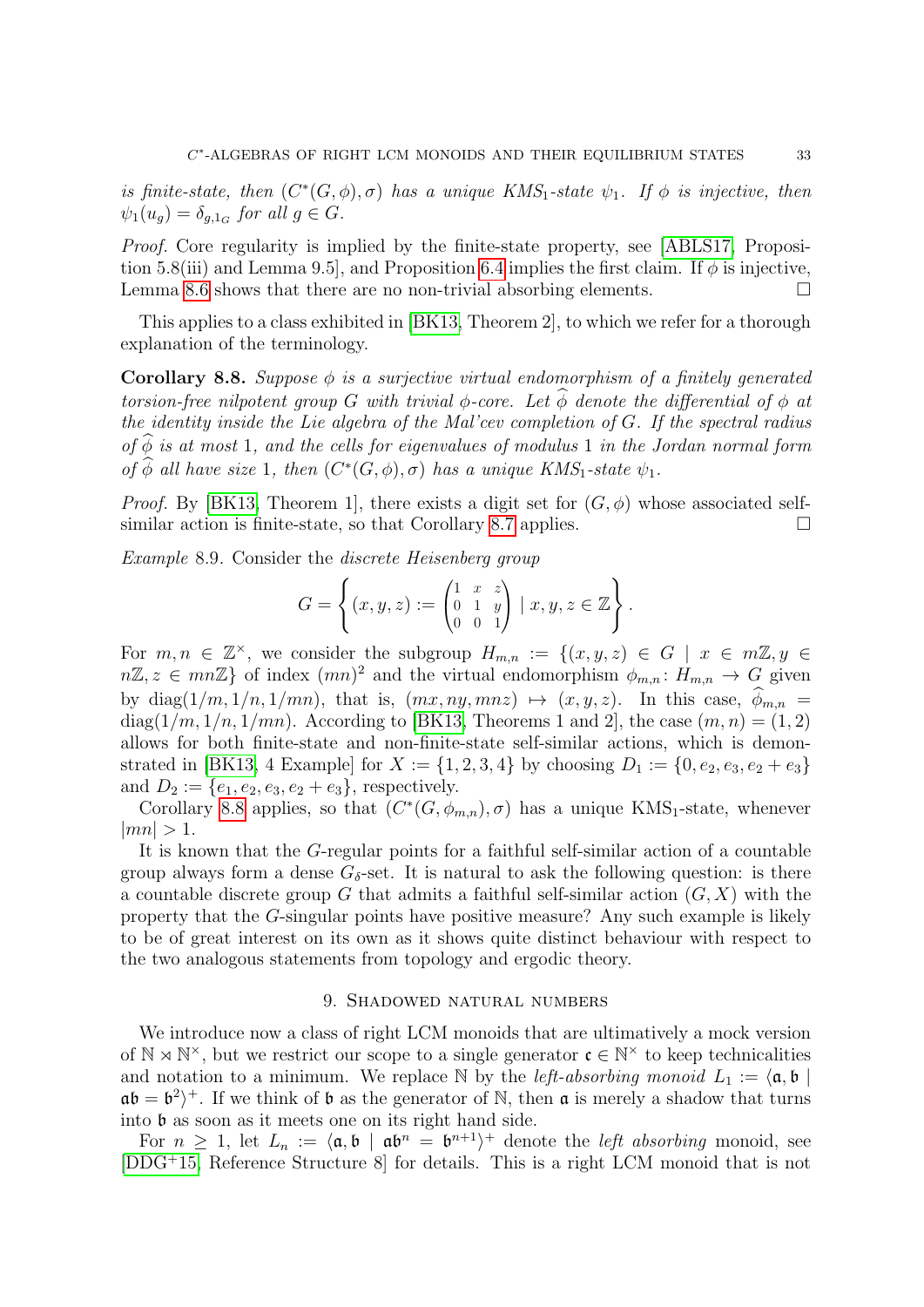right cancellative. In fact, every two elements in  $L_n$  have a right common multiple, so  $L_n$  is equal to its core, and hence does not admit a generalised scale. Nevertheless, we can use  $L_1$ , whose elements have a unique normal form  $\mathfrak{b}^i \mathfrak{a}^j$  with  $i, j \in \mathbb{N}$ , to build an example with an interesting feature: For  $m > 1$ , let

$$
S_m:=L_1\rtimes_m\mathbb{N}=\langle \mathfrak{a},\mathfrak{b},\mathfrak{c}\mid \mathfrak{a}\mathfrak{b}=\mathfrak{b}^2, \mathfrak{c}\mathfrak{a}=\mathfrak{a}^m\mathfrak{c}, \mathfrak{c}\mathfrak{b}=\mathfrak{b}^m\mathfrak{c}\rangle^+.
$$

Since the appearing endomorphism of  $L_1$  $L_1$  is injective<sup>1</sup>,  $S_m$  is left cancellative, and we claim that it is right LCM. So let  $s = \mathfrak{b}^{i_1} \mathfrak{a}^{j_1} \mathfrak{c}^{k_1}, t = \mathfrak{b}^{i_2} \mathfrak{a}^{j_2} \mathfrak{c}^{k_2} \in S_m$  with  $k_1 \leq k_2$ . Then s  $\mathbb{R}$  if and only if  $i_1 + j_1 - (i_2 + j_2) \in m^{k_1} \mathbb{Z}$ . Suppose first that there are  $r = \mathfrak{b}^{i_3} \mathfrak{a}^{j_3} \mathfrak{c}^{k_3}$ and  $r' = b^{i_4} \mathfrak{a}^{j_4} \mathfrak{c}^{k_4}$  with  $sr = tr'$ . This yields

<span id="page-34-2"></span>
$$
(9.1) \t\t b^{i_1+j_1+m^{k_1}(i_3+j_3+m^{k_3})} \mathfrak{c}^{k_1+k_3} = sr\mathfrak{b} = tr'\mathfrak{b} = \mathfrak{b}^{i_2+j_2+m^{k_2}(i_4+j_4+m^{k_4})} \mathfrak{c}^{k_2+k_4},
$$

and as  $k_2 \geq k_1$ , we deduce that  $i_1 + j_1 - (i_2 + j_2) \in m^{k_1} \mathbb{Z}$ . Conversely, if this condition holds, then there are  $j_3, j_4 \geq 0$  such that  $i_1 + j_1 + m^{k_1} j_3 = i_2 + j_2 + m^{k_2} j_4$ , which yields  $s\mathfrak{b}^{j_3}\mathfrak{c}^{k_2-k_1}=t\mathfrak{b}^{j_4}$ . In the case of  $s\mathfrak{m} t$ , it is clear from [\(9.1\)](#page-34-2) that, given  $r\in sS_m\cap tS_m$ , we can always find  $r' \in sS_m \cap tS_m$  with  $r \in r'S_m$  such that the power of  $\mathfrak c$  in  $r'$  is  $k_2$ , i.e. the maximum of  $k_1$  and  $k_2$ . To conclude that  $S_m$  is right LCM, we now only need to figure out that this case allows for exactly one minimal choice of a word in  $\alpha$  and  $\beta$ , which we leave to the reader as an exercise.

Borrowing terminology from [\[Sta19,](#page-38-15) Definitions 3.2,3.4], it follows that

- (i)  $(S_m)_c$  coincides with  $L_1$ ;
- (ii) for  $s = \mathfrak{b}^{i_1} \mathfrak{a}^{j_1} \mathfrak{c}^{k_1}$  and  $t = \mathfrak{b}^{i_2} \mathfrak{a}^{j_2} \mathfrak{c}^{k_2} \in S_m$ ,  $s \sim t$  if and only if  $k_1 = k_2$  and  $i_1 + j_1 = i_2 + j_2 \pmod{m^{k_1}};$
- (iii) an element  $s = \mathfrak{b}^i \mathfrak{a}^j \mathfrak{c}^k$  is noncore irreducible if and only if  $k = 1$ ;
- (iv) the core graph  $\Gamma(S_m)$  is the empty graph on m vertices.

As  $S_m$  is noncore factorable (and has balanced factorisation for trivial reasons), [\[Sta19,](#page-38-15) Theorem 3.11] implies that  $S_m$  has a generalised scale N determined by  $\mathfrak{a}, \mathfrak{b} \mapsto 1, \mathfrak{c} \mapsto m$ . In particular,  $\beta_c = 1$  for all  $m > 1$ .

<span id="page-34-0"></span>**Proposition 9.1.** For every  $m > 1$ , the action  $\alpha: L_1 \cap S_m$  is not faithful, but  $S_m$  is core regular, and therefore  $(C^*(S_m), \sigma)$  has a unique KMS<sub>1</sub>-state.

*Proof.* Due to  $\mathfrak{a}\mathfrak{b} = \mathfrak{b}^2$ , every  $[s] \in S/\sim$  is represented by an element of the form  $\mathfrak{b}^j \mathfrak{c}^k$ with  $j > 0$ . Thus  $\alpha$  is not faithful at  $\mathfrak{a} \neq \mathfrak{b}$ . For  $\mathfrak{b}^{i_1} \mathfrak{a}^{j_1}$ ,  $\mathfrak{b}^{i_2} \mathfrak{a}^{j_2} \in L_1$ , observation (ii) from the list above entails that, for  $n = m^k$  large enough so that  $i_1 + j_1, i_2 + j_2 < m^k$ , the set  $F_n^{\mathfrak{b}^{i_1} \mathfrak{a}^{j_1}, \mathfrak{b}^{i_2} \mathfrak{a}^{j_2}}$  $n^{b^{i_1}a^{j_1},b^{i_2}a^{j_2}}$  can only be nonempty if  $i_1 + j_1 = i_2 + j_2$ . But in this case we get

$$
\mathfrak{b}^{i_1}\mathfrak{a}^{j_1}s\sim \mathfrak{b}^{i_1}\mathfrak{a}^{j_1}s\mathfrak{b}=\mathfrak{b}^{i_1+j_1+m^k}s=\mathfrak{b}^{i_2}\mathfrak{a}^{j_2}s\mathfrak{b}\sim \mathfrak{b}^{i_2}\mathfrak{a}^{j_2}s
$$

for every  $s \in N^{-1}(n)$ , so that  $A_n^{b^{i_1}a^{j_1}, b^{i_2}a^{j_2}} = F_n^{b^{i_1}a^{j_1}, b^{i_2}a^{j_2}} = N^{-1}(n)/\sim$ . Thus  $S_m$  is core regular and the  $KMS_1$ -state is unique by Proposition [6.4.](#page-22-0)

This example shows the strength of the approach taken in Proposition [6.4,](#page-22-0) as both results for uniqueness of the  $KMS_1$ -state in [\[ABLS17\]](#page-36-1) require  $\alpha$  to be faithful.

<span id="page-34-1"></span><sup>&</sup>lt;sup>1</sup>Injectivity of such endomorphisms unfortunately only holds for  $n = 1$ . For instance,  $L_2$  has  $\mathfrak{ab} \neq \mathfrak{b}^2$ but  $\mathfrak{c} \mathfrak{a} \mathfrak{b} = \mathfrak{b}^{2m} \mathfrak{c} = \mathfrak{c} \mathfrak{b}^2$ .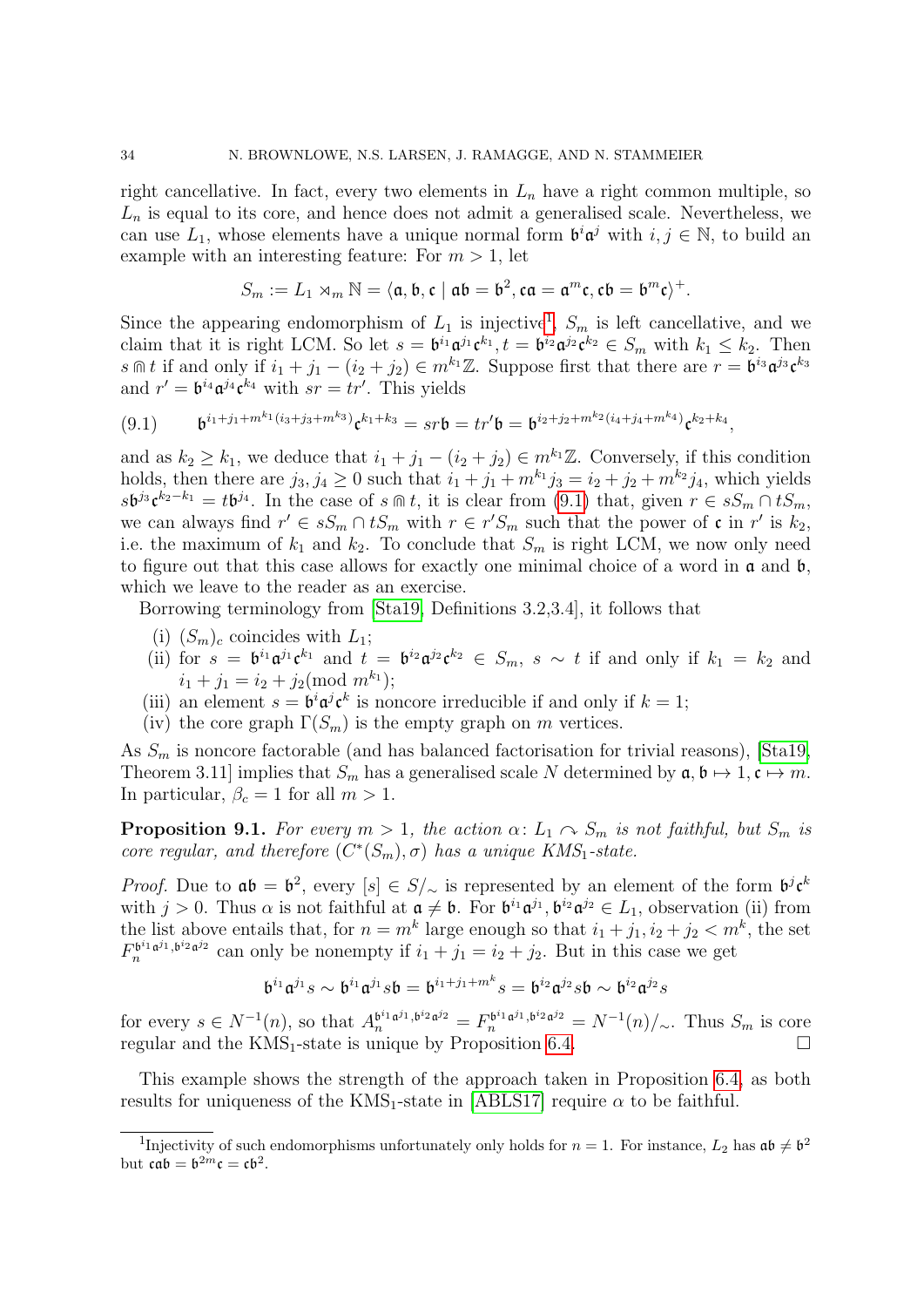#### <span id="page-35-0"></span>10. Summable quasi-absorption in the absence of almost freeness

There are only few explicit examples of monoids S for which the critical inverse temperature  $\beta_c$  is strictly larger than the minimal value 1 and uniqueness of the KMS<sub>β</sub>state is known to hold for all  $\beta$  in the critical interval  $[1, \beta_c]$ , namely  $\mathbb{N} \times \mathbb{N}^{\times}$  through [\[LR10\]](#page-38-2),  $R \rtimes R^{\times}$  for rings of integers R in a number field, see [\[CDL13\]](#page-37-12) or [\[Nes13\]](#page-38-20). In the case of  $\mathbb{N} \rtimes \mathbb{N}^{\times}$ , it was demonstrated in [\[ABLS17\]](#page-36-1) that uniqueness is due to almost freeness of the core action  $\alpha$ . This is no longer true even for  $\mathbb{Z} \rtimes \mathbb{Z}^{\times}$ , but this example is covered by the involved arguments of [\[CDL13\]](#page-37-12). Here, we show that one can simply apply our conditions of core regularity to get uniqueness for  $\mathbb{Z} \rtimes \mathbb{Z}^{\times}$ , see Proposition [10.1.](#page-35-1)

In a similar way, we treat an example built on a shift space over the finite cyclic groups involving a Frobenius automorphism in one direction, see Proposition [10.2.](#page-36-3) Thereby, we provide two examples of right LCM monoids that are core regular and summably core regular, while  $\alpha$  fails to be almost free. In view of Proposition [6.8,](#page-24-0) uniqueness of the  $KMS<sub>1</sub>$ -state is only possible due to failure of right cancellation. The reason why the monoids in these examples are core regular is that whenever  $\alpha_a = \alpha_b$  for  $a, b \in S_c, a \neq b$ , then this is witnessed already by absorption in S, that is, for every  $s \in S$  there are  $c, d \in S_c$  with  $asc = bsd$ .

The first example relates to  $\mathbb{N} \rtimes \mathbb{N}^{\times}$  of [\[LR10\]](#page-38-2):  $S := \mathbb{Z} \rtimes \mathbb{Z}^{\times}$  with  $S_c = S^* = \mathbb{Z} \rtimes \mathbb{Z}^*$ .

<span id="page-35-1"></span>**Proposition 10.1.** The right LCM monoid S has a generalised scale with  $\beta_c = 2$ . The action  $\alpha: S_c \cap S/\sim$  is faithful, but not almost free. The monoid S is core regular and summably core regular. In particular,  $(C^*(S), \sigma)$  has a unique  $KMS_\beta$ -state  $\psi_\beta$  for each  $\beta \in [1,2]$  determined by  $\psi_{\beta}(v_g) = \delta_{g,1}$  for  $g \in S^*$ .

Proof. Noting that S arises as the semidirect product of the algebraic dynamical system  $(\mathbb{Z}, \theta, \mathbb{Z}^{\times})$  (with  $\theta$  being multiplication), we deduce from [\[ABLS17,](#page-36-1) Proposition 5.11] that S has a generalised scale, but  $\alpha: \mathbb{Z} \rtimes \mathbb{Z}^* \sim S/\sim$  is not almost free. Similar to the case of the monoid  $\mathbb{N} \rtimes \mathbb{N}^{\times}$ , we have  $\beta_c = 2$  for S. Since S is cancellative, there are no nontrivial absorbing elements, see Proposition [6.8.](#page-24-0) Moreover,  $S_c = S^*$  is a group, so Remark [6.1](#page-21-3) reduces the question of core regularity to studying the fixed point sets  $F_p^g = \{[(h,p)] \mid h + p\mathbb{Z} \in \mathbb{Z}/p\mathbb{Z}, \alpha_g([h,p])\} = [(h,p)]\}$  for  $g \in \mathbb{Z} \rtimes \mathbb{Z}^* \setminus \{0\}$  and  $p \in N(S) = \mathbb{N}^{\times}$ . We have that  $\alpha_g([h,p]) = [(h,p)]$  for  $g = (g', \pm 1)$  if and only if  $g' \pm h - h \in p\mathbb{Z}$ . The case of  $g \in \mathbb{Z} \times \{1\}$ ,  $g \neq (0, 1) = 1$  resembles the case for  $\mathbb{N} \rtimes \mathbb{N}^{\times}$ : The map  $\alpha_{g}$  only has fixed points of the form  $[(h, p)]$  with  $p \leq |g'|$ . So the action  $\alpha$  restricted to  $\mathbb{Z} \times \{1\}$  is almost free. Hence both types of core regularity hold by Proposition [6.7.](#page-24-2) Thus let  $g = (g', -1)$ . We need to determine the number of cosets  $h + pZ \in \mathbb{Z}/p\mathbb{Z}$  with  $g' - 2h \in p\mathbb{Z}$ .

**Case**  $p \notin 2\mathbb{Z}$ : then 2 defines a permutation of  $\mathbb{Z}/p\mathbb{Z}$ , so  $h + p\mathbb{Z}$  with  $g' - 2h \in p\mathbb{Z}$  is uniquely determined and  $|F_p^g|=1$ .

**Case**  $p \in 2\mathbb{Z}, g' \notin 2\mathbb{Z}$ : there is no such h, so  $F_p^g = \emptyset$ .

**Case**  $p \in 2\mathbb{Z}, g' \in 2\mathbb{Z}$ : then  $g' - 2h \in p\mathbb{Z}$  is equivalent to having  $h \in (g'/2 + (p/2)\mathbb{Z})\backslash p\mathbb{Z}$ or  $h \in (g'/2 + p\mathbb{Z})$ , so that  $|F_p^g| = 2$ .

Thus we see that  $|F_p^g| \leq 2$  for all  $g \in \mathbb{Z} \rtimes \{-1\}$ ,  $p \in \mathbb{N}^\times$ , and conclude that S is core regular. In addition, Corollary [6.11](#page-25-1) with  $E = \emptyset$  yields summable core regularity for these remaining cases. The claimed uniqueness of the  $KMS_\beta$ -state and its form for  $\beta$ inside the critical interval now follow from Proposition [6.4](#page-22-0) and Proposition [6.6.](#page-23-0)  $\Box$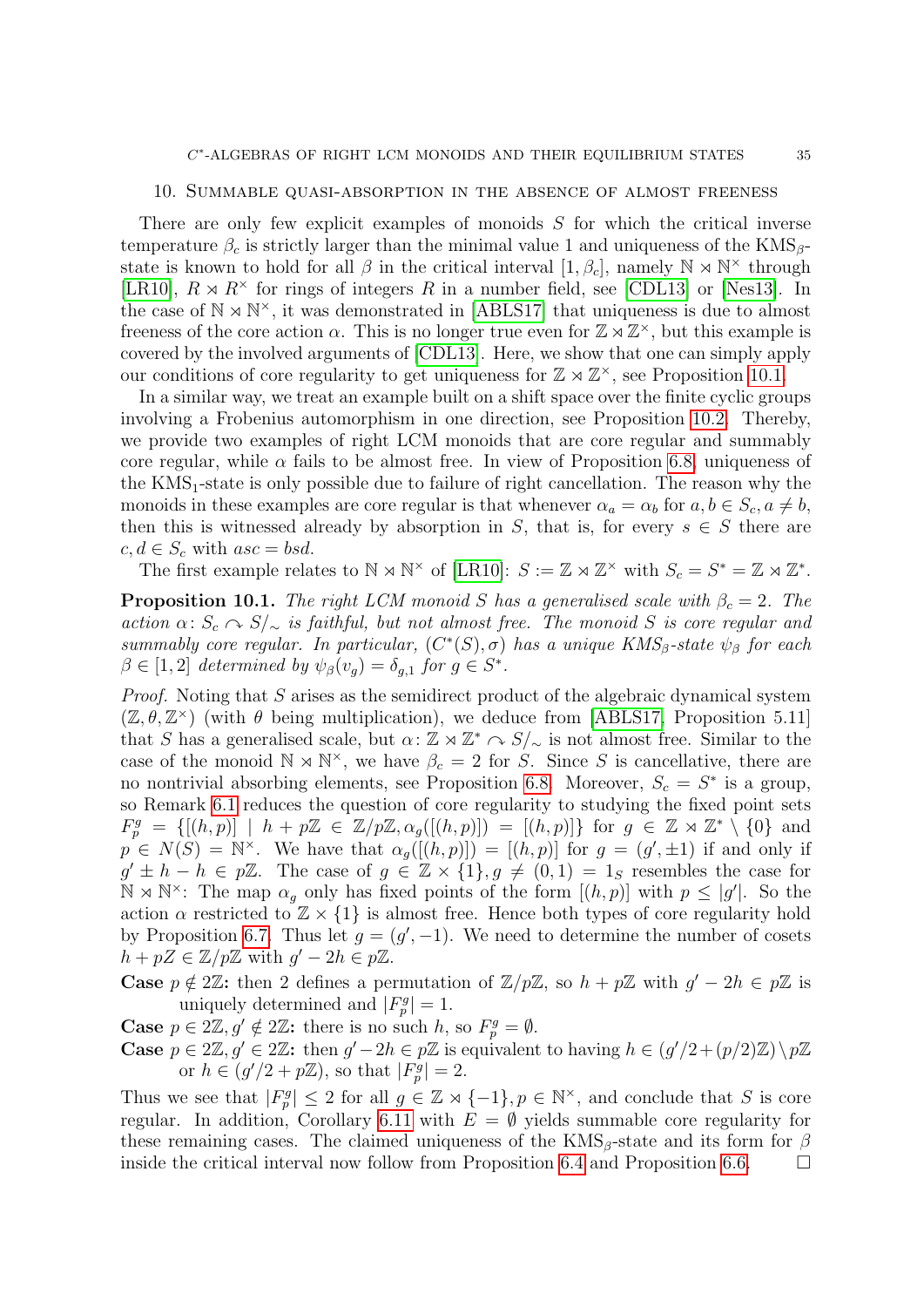The second example is inspired by [\[ABLS17,](#page-36-1) Example 5.13]. We decided to keep it explicit instead of aiming for the greatest generality, with the hope that the interested reader will be able to extract the essential ingredients for the recipe. Let us denote the set of all primes in N by  $\mathfrak{P}$ , and fix  $q \in \mathfrak{P}$ . For  $p \in \mathfrak{P}$ , we let  $G_p := \bigoplus_{\mathbb{N}} \mathbb{Z}/p\mathbb{Z}$  as a group. For each  $p \in \mathfrak{P} \setminus \{q\}$ , the Frobenius map  $q \mapsto q^q$  defines an automorphism of  $\mathbb{Z}/p\mathbb{Z}$ , and hence an automomorphism of the group  $G_p$  in the natural way. Acting as the identity on  $G_q$ , we obtain an automorphism  $f_q$  of the group

$$
G := \bigoplus_{p \in \mathfrak{P}} G_p = \{ (g_{p,n})_{p \in \mathfrak{P}, n \in \mathbb{N}} \mid g_{p,n} \in \mathbb{Z}/p\mathbb{Z} \}.
$$

In addition to  $f_q$ , we will let  $\mathbb{N}^\times$  act on G via the shift maps  $\Sigma$  with  $\Sigma_p|_{G\setminus G_p} = \text{id}$ and  $(g_1, g_2, g_3, \ldots) \mapsto (0, g_1, g_2, g_3, \ldots)$  on  $G_p$ . Each  $\Sigma_p$  is an injective endomorphism of G whose image has index p. As  $\Sigma_p$  commutes with  $f_q$ , it is easy to check that  $(G, \Sigma \times f_q, \mathbb{N}^{\times} \times \mathbb{Z})$  forms an algebraic dynamical system in the sense of [\[BLS18\]](#page-37-7). Hence the induced semidirect product  $S := G \rtimes_{\theta} (\mathbb{N}^{\times} \times \mathbb{Z})$  is a cancellative right LCM monoid with  $S_c = S^* = G \rtimes_{f_q} \overline{\mathbb{Z}}$ .

<span id="page-36-3"></span>**Proposition 10.2.** For every  $q \in \mathfrak{P}$ , the right LCM semigroup S has a generalised scale with  $\beta_c = 2$ . The action  $\alpha: S^* \cap S/\sim s$  is faithful, but not almost free. The monoid S is core regular and summably core regular. In particular,  $(C^*(S), \sigma)$  has a unique KMS<sub>β</sub>-state  $\psi_{\beta}$  for each  $\beta \in [1,2]$  determined by  $\psi_{\beta}(v_g) = \delta_{g,1}$  for  $g \in S^*$ .

Proof. The proof of Proposition [10.1](#page-35-1) can be transferred to this setting. Therefore, we restrict ourselves to the analysis of  $F_p^g$  for  $g \in G \rtimes_{f_q} \mathbb{Z}$  and  $p \in \mathbb{N}^\times$ . For  $p \in \mathfrak{P}$  and  $g = (g', 1)$ , we find that  $\alpha_g[(h, p)] = [(h, p)]$  if and only if  $g'_{p,1}h_{p,1}^q = h_{p,1}$ . As  $\mathbb{Z}/p\mathbb{Z}$  is abelian, this is equivalent to  $h_{p,1}^{q-1} = g'_{p,1}$ . If  $q-1$  and p are relatively prime, the map  $\tilde{h} \mapsto \tilde{h}^{q-1}$  defines an automorphism of  $\mathbb{Z}/p\mathbb{Z}$ , so that  $h_{n,1}$  and hence  $[(h, p)]$  is uniquely determined in this case. As  $p \in \mathfrak{P}$ , this will be true for almost all  $p \in \mathfrak{P}$ . More precisely, it fails for the finite set  $E_q$  given by q and the primes dividing  $q-1$ . Then we conclude that  $|F_p^g| = 1$  for all  $p \in \mathfrak{P} \setminus E_q$  and all  $g \in S^*$ . Since  $\mathfrak{P} \setminus E_q \neq \emptyset$ , this shows core regularity. Faithfulness of  $\alpha$  now follows from right cancellation and Proposition [6.8.](#page-24-0) Summable core regularity follows from Corollary [6.11.](#page-25-1) The claimed uniqueness of the KMS<sub>β</sub>-state and its form for  $\beta$  inside the critical interval now follow from Proposition [6.4](#page-22-0) and Proposition [6.6.](#page-23-0)

#### **REFERENCES**

- <span id="page-36-4"></span>[Adj66] S. I. Adjan, *Defining relations and algorithmic problems for groups and semigroups*, Proceedings of the Steklov Institute of Mathematics, No. 85 (1966). Translated from the Russian by M. Greendlinger, American Mathematical Society, Providence, R.I., 1966.
- <span id="page-36-1"></span>[ABLS17] Zahra Afsar, Nathan Brownlowe, Nadia S. Larsen, and Nicolai Stammeier, Equilibrium states on right LCM semigroup C<sup>\*</sup>-algebras, Int. Math. Res. Not., posted on 2017 (advance article), DOI [10.1093/imrn/rnx162.](https://doi.org/10.1093/imrn/rnx162)
- <span id="page-36-0"></span>[ACRS] Valeriano Aiello, Roberto Conti, Stefano Rossi, and Nicolai Stammeier, The inner structure of boundary quotients of right LCM semigroups, Indiana Univ. Math. J. to appear, [arXiv:1709.08839.](https://arXiv.org/abs/1709.08839)
- <span id="page-36-2"></span>[ALN] Zahra Afsar, Nadia S. Larsen, and Sergey Neshveyev, KMS states on Nica-Toeplitz C\*-algebras. preprint, [arXiv:1807.05822.](https://arxiv.org/pdf/1807.05822)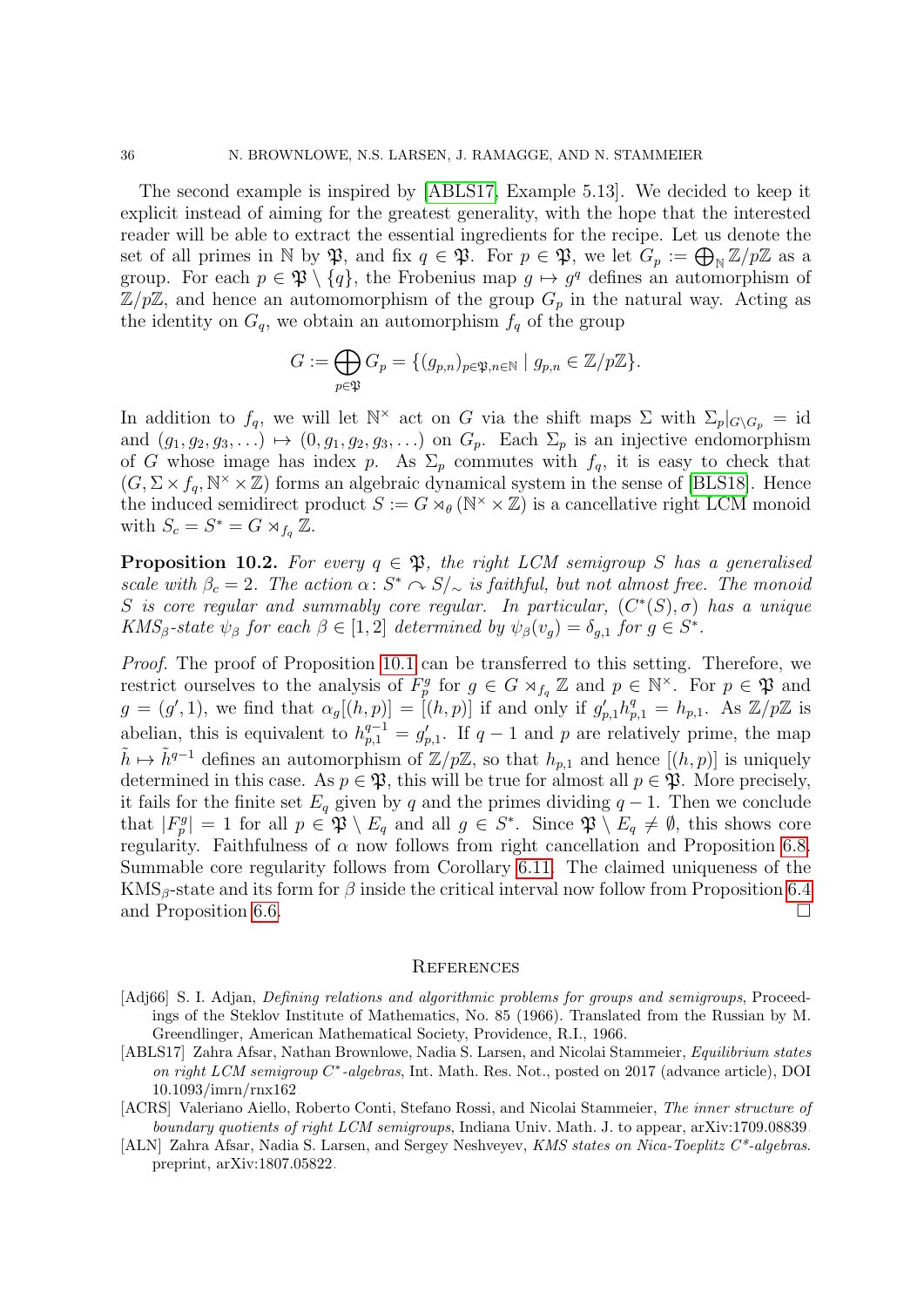- <span id="page-37-8"></span>[BOS18] Selçuk Barlak, Tron Omland, and Nicolai Stammeier, On the K-theory of C<sup>\*</sup>-algebras arising from integral dynamics, Ergodic Theory Dynam. Systems 38 (2018), no. 3, 832–862, DOI [10.1017/etds.2016.63.](https://doi.org/10.1017/etds.2016.63)
- <span id="page-37-19"></span>[BS62] Gilbert Baumslag and Donald Solitar, Some two-generator one-relator non-Hopfian groups, Bull. Amer. Math. Soc. 68 (1962), 199–201, DOI [10.1090/S0002-9904-1962-10745-9.](https://doi.org/10.1090/S0002-9904-1962-10745-9)
- <span id="page-37-15"></span>[BK13] Ievgen V. Bondarenko and Rostyslav V. Kravchenko, Finite-state self-similar actions of nilpotent groups, Geom. Dedicata 163 (2013), 339–348, DOI [10.1007/s10711-012-9752-y.](https://doi.org/10.1007/s10711-012-9752-y)
- <span id="page-37-17"></span>[BR97] Ola Bratteli and Derek W. Robinson, Operator algebras and quantum statistical mechanics. Equilibrium states. Models in quantum statistical mechanics. 2nd edition, Texts and Monographs in Physics, vol. II, Springer-Verlag, Berlin, 1997.
- <span id="page-37-9"></span>[BaHLR12] Nathan Brownlowe, Astrid an Huef, Marcelo Laca, and Iain Raeburn, Boundary quotients of the Toeplitz algebra of the affine semigroup over the natural numbers, Ergodic Theory Dynam. Systems 32 (2012), no. 1, 35–62, DOI [10.1017/S0143385710000830.](http://dx.doi.org/10.1017/S0143385710000830)
- <span id="page-37-5"></span>[BLS17] Nathan Brownlowe, Nadia S. Larsen, and Nicolai Stammeier, On C<sup>\*</sup>-algebras associated to right LCM semigroups, Trans. Amer. Math. Soc. **369** (2017), no. 1, 31–68, DOI [10.1090/tran/6638.](http://dx.doi.org/10.1090/tran/6638)
- <span id="page-37-7"></span> $[BLS18]$ \*-algebras of algebraic dynamical systems and right LCM semigroups, Indiana Univ. Math. J. 67 (2018), no. 6, 2453–2486.
- <span id="page-37-4"></span>[BRRW14] Nathan Brownlowe, Jacqui Ramagge, David Robertson, and Michael F. Whittaker, Zappa-Szép products of semigroups and their  $C^*$ -algebras, J. Funct. Anal. 266 (2014), no. 6, 3937-3967, DOI [10.1016/j.jfa.2013.12.025.](http://dx.doi.org/10.1016/j.jfa.2013.12.025)
- <span id="page-37-6"></span>[BS16] Nathan Brownlowe and Nicolai Stammeier, The boundary quotient for algebraic dynamical systems, J. Math. Anal. Appl. 438 (2016), no. 2, 772–789, DOI [10.1016/j.jmaa.2016.02.015.](http://dx.doi.org/10.1016/j.jmaa.2016.02.015)
- <span id="page-37-11"></span>[BLRS19] Chris Bruce, Marcelo Laca, Jacqui Ramagge, and Aidan Sims, Equilibrium states and growth of quasi-lattice ordered monoids, to appear in Proc. Amer. Math. Soc., posted on 2019, DOI [10.1090/proc/14108.](https://doi.org/10.1090/proc/14108)
- <span id="page-37-14"></span>[CS18] Joan Claramunt and Aidan Sims, Preferred traces on C<sup>\*</sup>-algebras of self-similar groupoids arising as fixed points, J. Math. Anal. Appl. 466 (2018), no. 1, 806–818, DOI [10.1016/j.jmaa.2018.06.019.](https://doi.org/10.1016/j.jmaa.2018.06.019)
- <span id="page-37-10"></span>[CaHR16] Lisa Orloff Clark, Astrid an Huef, and Iain Raeburn, Phase transition on the Toeplitz algebra of Baumslag-Solitar semigroups, Indiana Univ. Math. J. 65 (2016), 2137–2173, DOI [10.1512/iumj.2016.65.5934.](http://dx.doi.org/10.1512/iumj.2016.65.5934)
- <span id="page-37-18"></span>[CM06] Alain Connes and Matilde Marcolli, Q-lattices: quantum statistical mechanics and Galois theory, J. Geom. Phys. 56 (2006), no. 1, 2–23, DOI [10.1016/j.geomphys.2005.04.010.](http://dx.doi.org/10.1016/j.geomphys.2005.04.010)
- <span id="page-37-13"></span>[CL07] John Crisp and Marcelo Laca, Boundary quotients and ideals of Toeplitz C<sup>\*</sup>-algebras of Artin *groups*, J. Funct. Anal. **242** (2007), no. 1, 127–156, DOI [10.1016/j.jfa.2006.08.001.](http://dx.doi.org/10.1016/j.jfa.2006.08.001)
- <span id="page-37-1"></span>[Cun08] Joachim Cuntz,  $C^*$ -algebras associated with the  $ax + b$ -semigroup over N, K-theory and noncommutative geometry, 2008, pp. 201–215.
- <span id="page-37-12"></span>[CDL13] Joachim Cuntz, Christopher Deninger, and Marcelo Laca, C<sup>\*</sup>-algebras of Toeplitz type associated with algebraic number fields, Math. Ann. 355 (2013), no. 4, 1383–1423, DOI [10.1007/s00208-](http://dx.doi.org/10.1007/s00208-012-0826-9) [012-0826-9.](http://dx.doi.org/10.1007/s00208-012-0826-9)
- <span id="page-37-0"></span>[CELY17] Joachim Cuntz, Siegfried Echterhoff, Xin Li, and Guoliang Yu, K-theory for group C<sup>\*</sup>algebras and semigroup C\*-algebras, Oberwolfach Seminars, vol. 47, Birkhäuser/Springer, Cham, 2017.
- <span id="page-37-20"></span>[DDG+15] Patrick Dehornoy, François Digne, Eddy Godelle, Daan Krammer, and Jean Michel, Foundations of Garside theory, EMS Tracts in Mathematics, vol. 22, European Mathematical Society (EMS), Zürich, 2015. Author name on title page: Daan Kramer.
- <span id="page-37-3"></span>[ELR16] Søren Eilers, Xin Li, and Efren Ruiz, The isomorphism problem for semigroup C<sup>\*</sup>-algebras of right-angled Artin monoids, Doc. Math. 21 (2016), 309–343. [Documenta Vol-21/11.](https://www.math.uni-bielefeld.de/documenta/vol-21/11.pdf)
- <span id="page-37-16"></span>[aHLRS15] Astrid an Huef, Marcelo Laca, Iain Raeburn, and Aidan Sims, KMS states on the C<sup>\*</sup>algebra of a higher-rank graph and periodicity in the path space, J. Funct. Anal.  $268$  (2015), no. 7, 1840–1875, DOI [10.1016/j.jfa.2014.12.006.](http://dx.doi.org/10.1016/j.jfa.2014.12.006)
- <span id="page-37-2"></span>[KT] Yosuke Kubota and Takuya Takeishi, Reconstructing the Bost–Connes semigroup actions from K-theory. preprint, [arxiv:1709.03281.](https://arxiv.org/abs/1709.03281)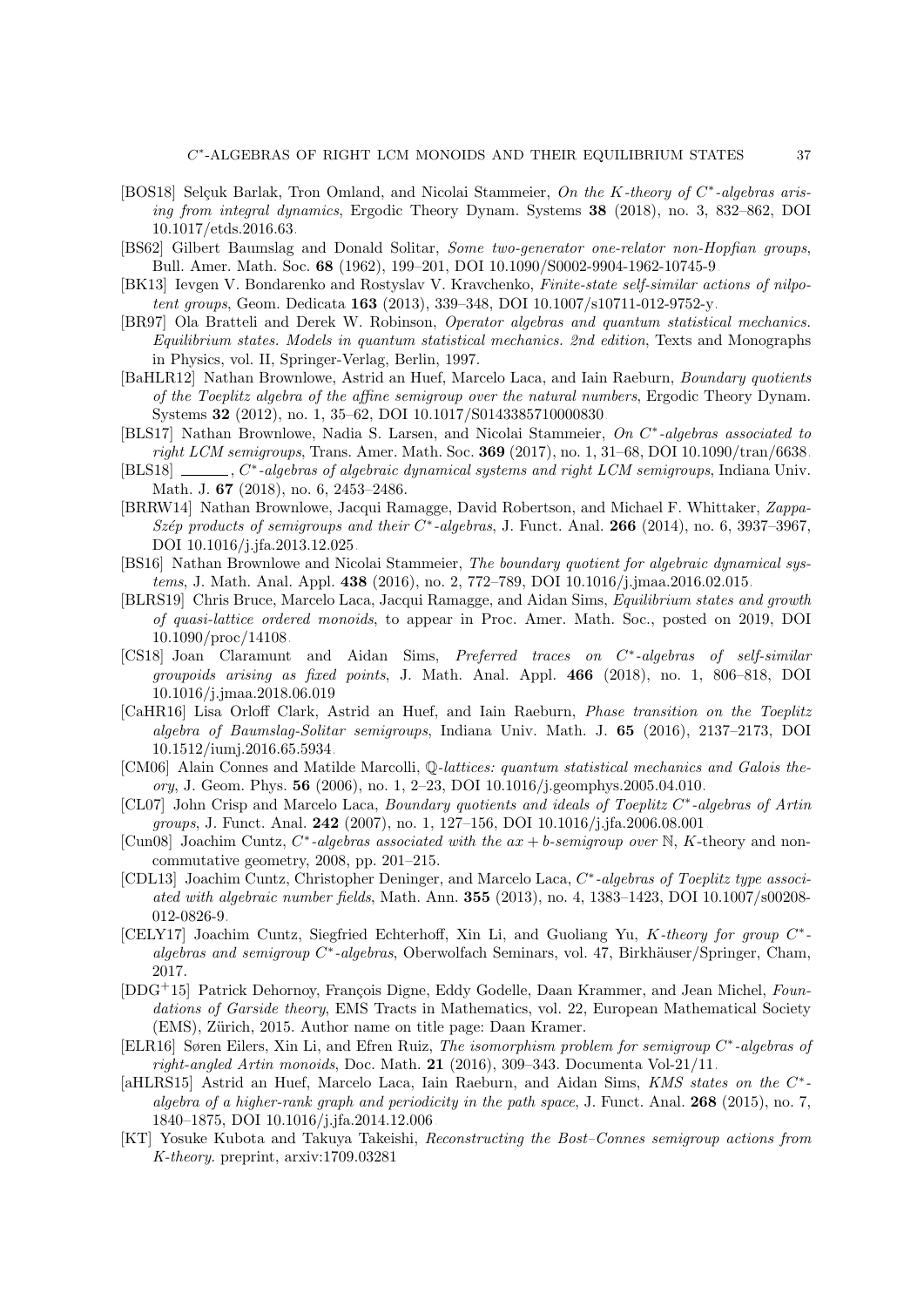- <span id="page-38-14"></span>[LN04] Marcelo Laca and Sergey Neshveyev, KMS states of quasi-free dynamics on Pimsner algebras, J. Funct. Anal. 211 (2004), no. 2, 457–482.
- <span id="page-38-1"></span>[LR96] Marcelo Laca and Iain Raeburn, Semigroup crossed products and the Toeplitz algebras of nonabelian groups, J. Funct. Anal. 139 (1996), no. 2, 415–440, DOI [10.1006/jfan.1996.0091.](http://dx.doi.org/10.1006/jfan.1996.0091)
- <span id="page-38-2"></span>[LR10]  $\ldots$ , Phase transition on the Toeplitz algebra of the affine semigroup over the natural numbers, Adv. Math. 225 (2010), no. 2, 643–688, DOI [10.1016/j.aim.2010.03.007.](http://dx.doi.org/10.1016/j.aim.2010.03.007)
- <span id="page-38-12"></span>[LRR11] Marcelo Laca, Iain Raeburn, and Jacqui Ramagge, Phase transition on Exel crossed products associated to dilation matrices, J. Funct. Anal. 261 (2011), no. 12, 3633–3664, DOI [10.1016/j.jfa.2011.08.015.](http://dx.doi.org/10.1016/j.jfa.2011.08.015)
- <span id="page-38-8"></span>[LRRW14] Marcelo Laca, Iain Raeburn, Jacqui Ramagge, and Michael F. Whittaker, Equilibrium states on the Cuntz-Pimsner algebras of self-similar actions, J. Funct. Anal. 266 (2014), no. 11, 6619– 6661, DOI [10.1016/j.jfa.2014.03.003.](http://dx.doi.org/10.1016/j.jfa.2014.03.003)
- <span id="page-38-10"></span>[Li18] Boyu Li, Regular dilation and Nica covariant representation on right LCM semigroups, preprint, arXiv:1710.09004v3 (2018).
- <span id="page-38-3"></span>[Li12] Xin Li, Semigroup C<sup>\*</sup>-algebras and amenability of semigroups, J. Funct. Anal. 262 (2012), no. 10, 4302–4340, DOI [10.1016/j.jfa.2012.02.020.](http://dx.doi.org/10.1016/j.jfa.2012.02.020)
- <span id="page-38-4"></span>[Li13]  $\_\_\_\_\_\$ , Nuclearity of semigroup  $C^*$ -algebras and the connection to amenability, Adv. Math. 244 (2013), 626–662, DOI [10.1016/j.aim.2013.05.016.](http://dx.doi.org/10.1016/j.aim.2013.05.016)
- <span id="page-38-6"></span>[Li14] \_\_\_\_, On K-theoretic invariants of semigroup C<sup>\*</sup>-algebras attached to number fields, Adv. Math. 264 (2014), 371–395.
- <span id="page-38-11"></span>[LOS18] Xin Li, Tron Omland, and Jack Spielberg,  $C^*$ -algebra of right LCM one-relator monoids and Artin-Tits monoids of finite type, preprint, arXiv:1807.08288v1 (2018).
- <span id="page-38-17"></span>[Nek02] Volodymyr Nekrashevych, Virtual endomorphisms of groups, Algebra Discrete Math. 1 (2002), 88–128.
- <span id="page-38-18"></span>[Nek05] , Self-similar groups, Mathematical Surveys and Monographs, vol. 117, American Mathematical Society, Providence, RI, 2005.
- <span id="page-38-7"></span>[Nek09] , C\*-algebras and self-similar groups, J. Reine Angew. Math. 630 (2009), 59-123, DOI [10.1515/CRELLE.2009.035.](https://doi.org/10.1515/CRELLE.2009.035)
- <span id="page-38-19"></span>[Nek18] , Palindromic subshifts and simple periodic groups of intermediate growth, Ann. of Math. (2) 187 (2018), no. 3, 667–719, DOI [10.4007/annals.2018.187.3.2.](https://doi.org/10.4007/annals.2018.187.3.2)
- <span id="page-38-20"></span>[Nes13] Sergey Neshveyev, KMS states on the C<sup>\*</sup>-algebras of non-principal groupoids, J. Operator Theory 70 (2013), no. 2, 513–530, DOI [10.7900/jot.2011sep20.1915.](http://dx.doi.org/10.7900/jot.2011sep20.1915)
- <span id="page-38-16"></span>[NS] Sergey Neshveyev and Nicolai Stammeier, The groupoid approach to equilibrium states on right LCM semigroup C<sup>\*</sup>-algebras. preprint, [arxiv:1912.03141.](https://arxiv.org/abs/1912.03141)
- <span id="page-38-0"></span>[Nic92] Alexandru Nica, C\*-algebras generated by isometries and Wiener-Hopf operators, J. Operator Theory 27 (1992), no. 1, 17–52.
- <span id="page-38-5"></span>[Nor14] Magnus Dahler Norling, Inverse semigroup C<sup>\*</sup>-algebras associated with left cancellative semigroups, Proc. Edinb. Math. Soc. (2) 57 (2014), no. 2, 533–564, DOI [10.1017/S0013091513000540.](http://dx.doi.org/10.1017/S0013091513000540)
- <span id="page-38-13"></span>[Spi12] Jack Spielberg, C<sup>\*</sup>-algebras for categories of paths associated to the Baumslag-Solitar groups, J. Lond. Math. Soc. (2) 86 (2012), no. 3, 728–754, DOI [10.1112/jlms/jds025.](http://dx.doi.org/10.1112/jlms/jds025)
- <span id="page-38-15"></span>[Sta19] Nicolai Stammeier, The nature of generalized scales, Internat. J. Algebra Comput. 29 (2019), no. 6, 1035–1062.
- <span id="page-38-9"></span>[Star15] Charles Starling, *Boundary quotients of C<sup>\*</sup>-algebras of right LCM semigroups*, J. Funct. Anal. 268 (2015), no. 11, 3326–3356, DOI [10.1016/j.jfa.2015.01.001.](http://dx.doi.org/10.1016/j.jfa.2015.01.001)